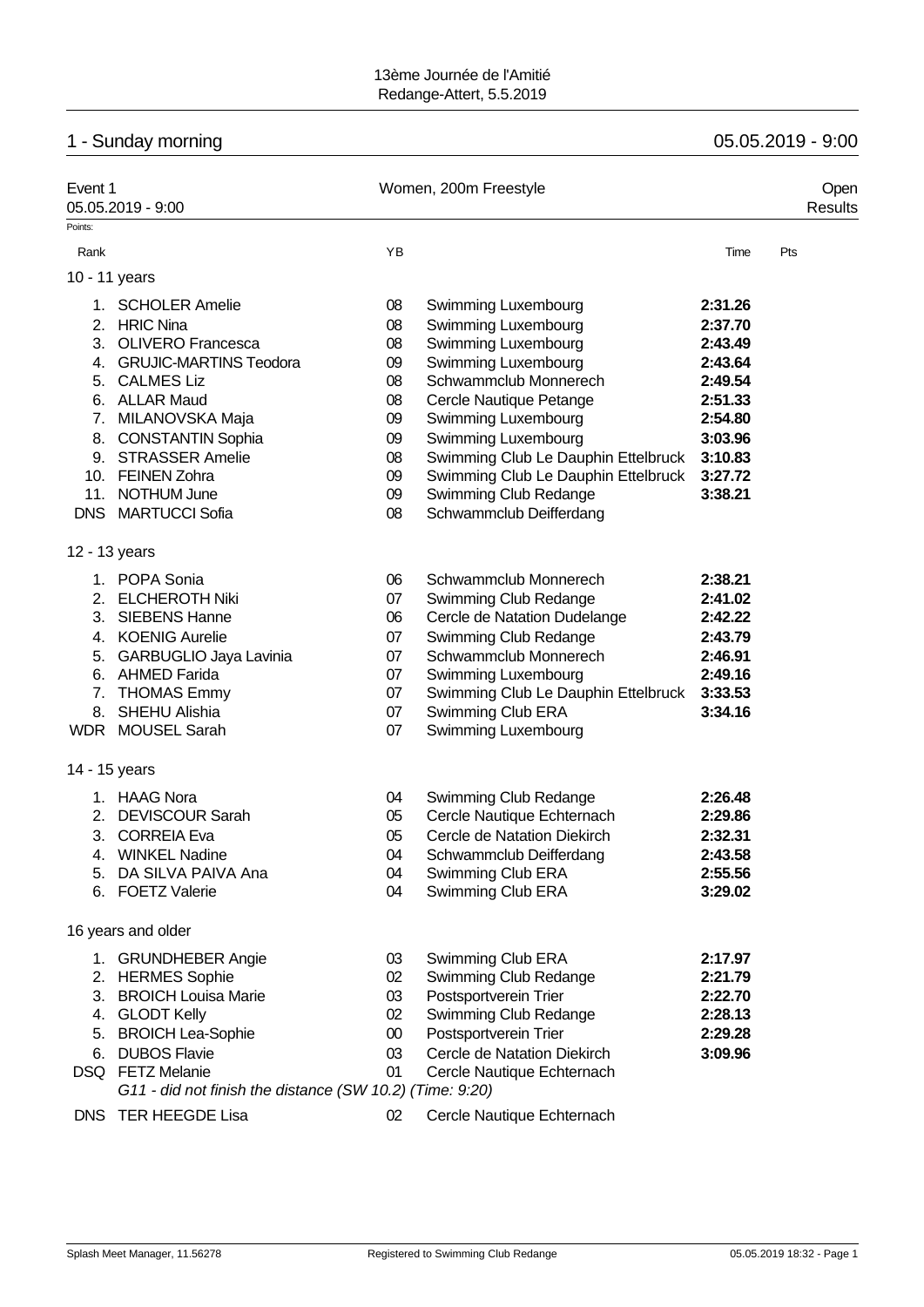| Event 2 | 05.05.2019 - 9:23                                              |    | Men, 200m Freestyle                 |         | Open<br>Results |
|---------|----------------------------------------------------------------|----|-------------------------------------|---------|-----------------|
| Points: |                                                                |    |                                     |         |                 |
| Rank    |                                                                | YB |                                     | Time    | Pts             |
|         | 10 - 11 years                                                  |    |                                     |         |                 |
|         | 1. VIGUIER Evan                                                | 08 | Swimming Luxembourg                 | 2:31.12 |                 |
| 2.      | <b>KROMBACH Alex</b>                                           | 08 | Swimming Luxembourg                 | 2:58.49 |                 |
|         | 3. MOOG Jules                                                  | 08 | Swimming Luxembourg                 | 3:04.51 |                 |
|         | 4. WALAK Olivier                                               | 09 | Swimming Club ERA                   | 3:22.86 |                 |
| 5.      | <b>STAICU David-Andrei</b>                                     | 08 | Swimming Club Le Dauphin Ettelbruck | 3:26.88 |                 |
|         | 6. MIASIK Gabriel                                              | 08 | Swimming Club ERA                   | 4:03.07 |                 |
|         | 12 - 13 years                                                  |    |                                     |         |                 |
|         | 1. WESTER Ben                                                  | 06 | Cercle de Natation Dudelange        | 2:24.83 |                 |
|         | 2. CHAUSSARD Albert                                            | 07 | Cercle de Natation Dudelange        | 2:29.75 |                 |
|         | 3. JAAS Tom                                                    | 06 | Swimming Club Le Dauphin Ettelbruck | 2:29.95 |                 |
|         | 4. FEDOSEEV Anton                                              | 07 | Swimming Luxembourg                 | 2:30.62 |                 |
|         | 5. ESCHETTE Louis                                              | 07 | Cercle de Natation Wiltz            | 2:32.03 |                 |
|         | 6. GONZALEZ PEREZ Rodrigo                                      | 07 | Swimming Luxembourg                 | 2:35.76 |                 |
|         | 7. LEY Jamie                                                   | 07 | Swimming Club Le Dauphin Ettelbruck | 2:37.70 |                 |
|         | 8. PUETZ Jonah                                                 | 07 | Swimming Club Le Dauphin Ettelbruck | 3:02.27 |                 |
|         | 9. LUDOVICY Steve                                              | 07 | Swimming Club Le Dauphin Ettelbruck | 3:13.16 |                 |
|         | 10. BECIROVIC Benjamin                                         | 07 | Swimming Club Redange               | 3:14.55 |                 |
|         | 11. SCHAUER Victor                                             | 07 | Cercle de Natation Diekirch         | 3:25.87 |                 |
|         | 12. LEBEDEV Sasha                                              | 06 | Cercle de Natation Dudelange        | 3:28.16 |                 |
|         | 13. ZYSKOWSKI Maksymilian                                      | 07 | Swimming Club ERA                   | 4:06.18 |                 |
|         | DSQ LEMIESZONEK Maksymilian                                    | 07 | Cercle de Natation Diekirch         |         |                 |
|         | G2 - Starting before the starting signal (SW 4.4) (Time: 9:35) |    |                                     |         |                 |
|         | WDR SCHARF Herman                                              | 07 | <b>Swimming Luxembourg</b>          |         |                 |
|         | 14 - 15 years                                                  |    |                                     |         |                 |
|         | 1. KIEFFER Brian                                               | 04 | Swimming Club ERA                   | 2:15.09 |                 |
|         | 2. DENTER Arthur                                               | 04 | Cercle Nautique Echternach          | 2:20.68 |                 |
|         | 3. FETZ Tom                                                    | 04 | Cercle Nautique Echternach          | 2:25.46 |                 |
|         | 4. NAFFOUTI Nael                                               | 05 | Cercle de Natation Wiltz            | 2:26.96 |                 |
| 5.      | <b>MOHR Sam</b>                                                | 04 | Cercle Nautique Echternach          | 2:28.40 |                 |
| 6.      | <b>KACHURA Dinis</b>                                           | 04 | Cercle de Natation Diekirch         | 2:57.18 |                 |
|         | 16 years and older                                             |    |                                     |         |                 |
|         | 1. MICHIELS Patrick                                            | 02 | Cercle Nautique Echternach          | 2:07.87 |                 |
| 2.      | <b>MOREAUX Maxime</b>                                          | 02 | Swimming Club Redange               | 2:14.17 |                 |
| 3.      | <b>GIRS Matheo</b>                                             | 02 | <b>Cercle de Natation Wiltz</b>     | 2:16.56 |                 |
| 4.      | <b>JACOBY Dale</b>                                             | 02 | Cercle de Natation Wiltz            | 2:24.28 |                 |
| 5.      | <b>WEBER Loris</b>                                             | 03 | Cercle de Natation Dudelange        | 2:33.22 |                 |
|         | 6. LETSCH David                                                | 02 | Cercle Nautique Echternach          | 2:39.79 |                 |

DNS BINSFELD John-Glenn 02 Cercle de Natation Dudelange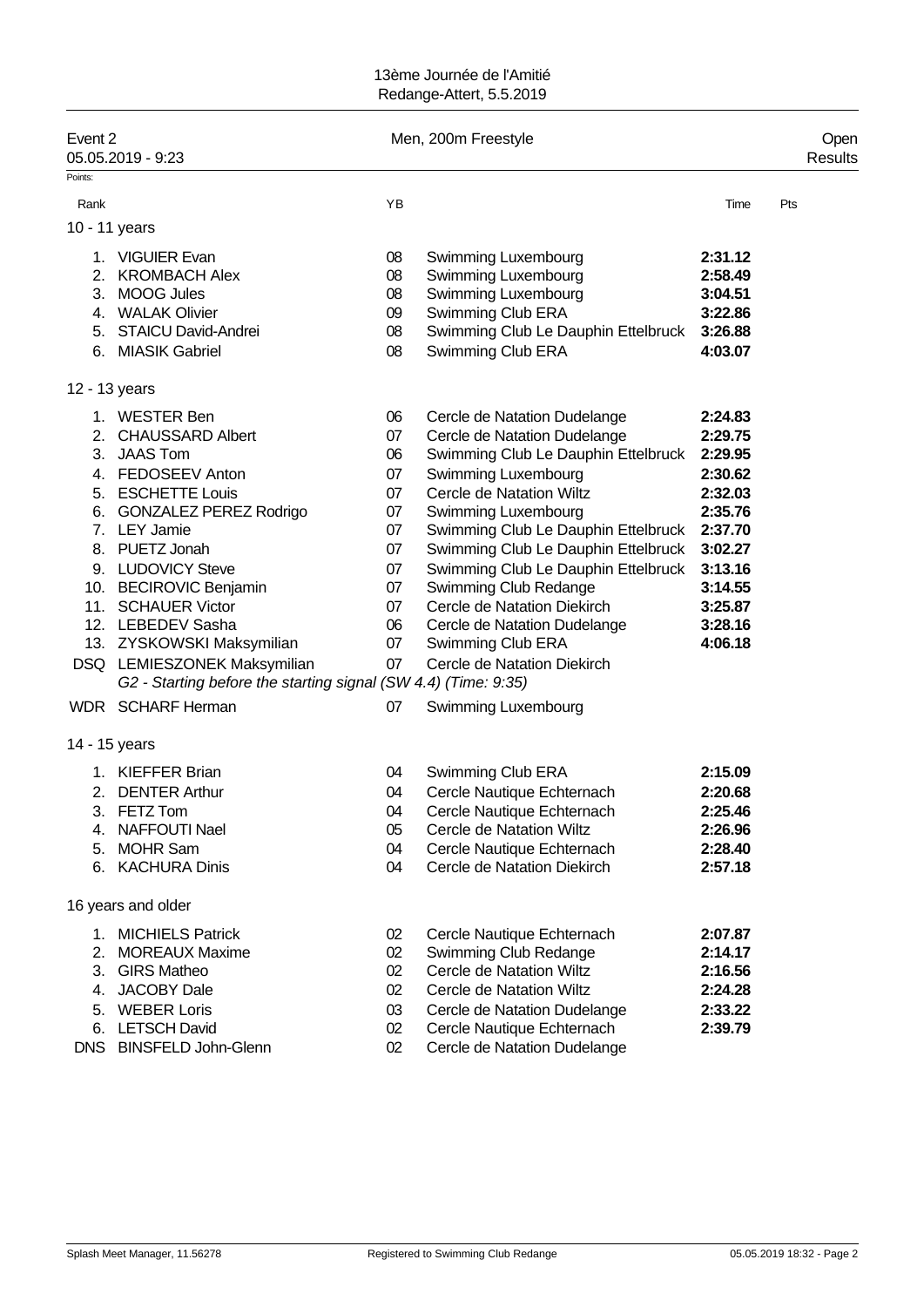|         |                              |                 | Redange-Attert, 5.5.2019                                                                                      |       |                        |
|---------|------------------------------|-----------------|---------------------------------------------------------------------------------------------------------------|-------|------------------------|
| Event 3 | 05.05.2019 - 9:45            |                 | Women, 50m Butterfly                                                                                          |       | Open<br><b>Results</b> |
| Points: |                              |                 |                                                                                                               |       |                        |
| Rank    |                              | YB              |                                                                                                               | Time  | Pts                    |
|         | 9 years and younger          |                 |                                                                                                               |       |                        |
|         | 1. LEONARD Leni              | 10              | Swimming Luxembourg                                                                                           | 49.31 |                        |
|         | 2. PAVELEK Mira              | 10 <sup>°</sup> | Swimming Luxembourg                                                                                           | 55.78 |                        |
|         | DSQ BOUWMEISTER Julianne     | 10              | Swimming Luxembourg                                                                                           |       |                        |
|         |                              |                 | P2 - did not bring both arms forward simultaneously over water or did not bring both arms backward            |       |                        |
|         |                              |                 | simultaneously under water through-out the race, according to SW 8.5 (SW 8.2) (Time: 9:52)                    |       |                        |
|         | DSQ YANKOVA Neda             | 10              | Swimming Luxembourg                                                                                           |       |                        |
|         |                              |                 | P5 - did not touch the wall with both hands simultaneously and separated at the turn / finish (SW 8.4) (Time: |       |                        |
|         | 9:53)                        |                 |                                                                                                               |       |                        |
|         |                              |                 |                                                                                                               |       |                        |
|         | 10 - 11 years                |                 |                                                                                                               |       |                        |
|         | 1. BLESES Joyce              | 08              | Swimming Club Le Dauphin Ettelbruck                                                                           | 35.73 |                        |
|         | 2. HRIC Nina                 | 08              | Swimming Luxembourg                                                                                           | 36.13 |                        |
|         | 3. MILANOVSKA Maja           | 09              | Swimming Luxembourg                                                                                           | 40.01 |                        |
| 4.      | <b>CONSTANTIN Sophia</b>     | 09              | Swimming Luxembourg                                                                                           | 40.91 |                        |
|         | 5. AVEZ Paule Audrey         | 08              | Cercle Nautique Petange                                                                                       | 41.22 |                        |
| 6.      | <b>BOUWMEISTER Annebelle</b> | 08              | Swimming Luxembourg                                                                                           | 46.66 |                        |
|         | 7. POELS Klara-Luisa         | 09              | Swimming Luxembourg                                                                                           | 48.08 |                        |
|         | 8. BOUWMEISTER Yfke          | 08              | Swimming Luxembourg                                                                                           | 50.11 |                        |
|         | 12 - 13 years                |                 |                                                                                                               |       |                        |
|         | 1. BOUWMEISTER Philine       | 07              | Swimming Luxembourg                                                                                           | 38.08 |                        |
|         | 2. MOTLOVA Ema               | 07              | Swimming Luxembourg                                                                                           | 47.42 |                        |
|         | 3. BARANCZYK Maya            | 07              | Swimming Luxembourg                                                                                           | 48.65 |                        |
|         | 4. OPREA Giulia Elena        | 07              | Swimming Luxembourg                                                                                           | 51.98 |                        |
| 5.      | SOMANI Avika                 | 06              | Swimming Luxembourg                                                                                           | 53.61 |                        |
| 6.      | <b>MAJ Nathalie</b>          | 07              | Swimming Luxembourg                                                                                           | 54.30 |                        |
| 7.      | <b>GRAFFE Lou</b>            | 07              | Swimming Luxembourg                                                                                           | 55.20 |                        |
|         | 14 - 15 years                |                 |                                                                                                               |       |                        |
|         | 1. HAAG Nora                 | 04              | Swimming Club Redange                                                                                         | 33.74 |                        |
| 2.      | <b>DEVISCOUR Sarah</b>       | 05              | Cercle Nautique Echternach                                                                                    | 37.56 |                        |
|         | 3. CORREIA Eva               | 05              | Cercle de Natation Diekirch                                                                                   | 39.33 |                        |
|         | 16 years and older           |                 |                                                                                                               |       |                        |
|         | 1. HERMES Sophie             | 02              | Swimming Club Redange                                                                                         | 32.75 |                        |
| 2.      | <b>BROICH Lea-Sophie</b>     | 00              | Postsportverein Trier                                                                                         | 33.45 |                        |
| 3.      | <b>ELCHEROTH Milly</b>       | 03              | Swimming Club Redange                                                                                         | 35.54 |                        |
|         | 4. HUMMER Chriss             | 03              | Schwammclub Deifferdang                                                                                       | 44.01 |                        |
|         | DNS TER HEEGDE Lisa          | 02              | Cercle Nautique Echternach                                                                                    |       |                        |
|         |                              |                 |                                                                                                               |       |                        |
|         |                              |                 |                                                                                                               |       |                        |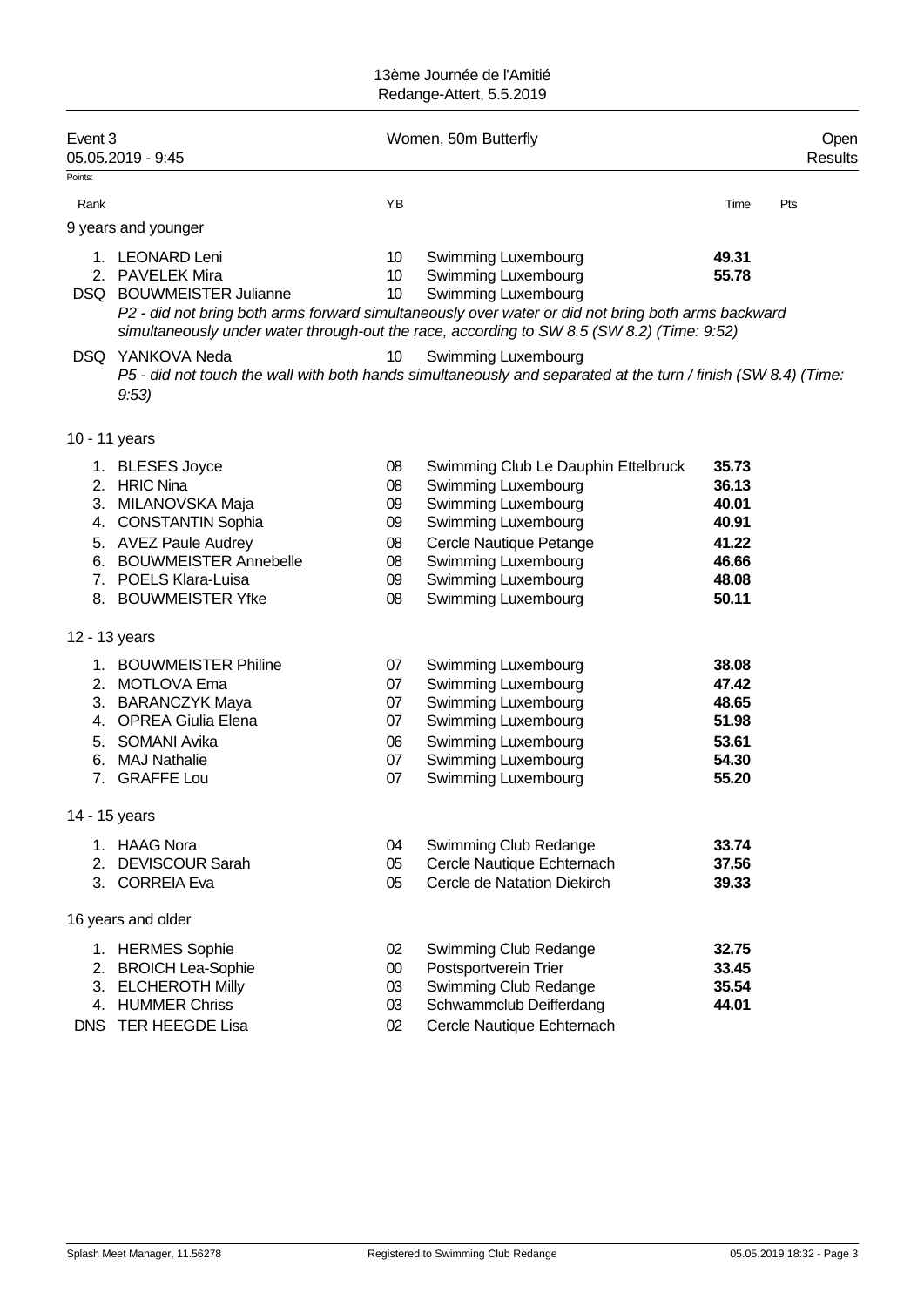| Event 4       | 05.05.2019 - 9:54                                                                        |    | Men, 50m Butterfly                                                                                                                                                                                                              |         | Open<br>Results |
|---------------|------------------------------------------------------------------------------------------|----|---------------------------------------------------------------------------------------------------------------------------------------------------------------------------------------------------------------------------------|---------|-----------------|
| Points:       |                                                                                          |    |                                                                                                                                                                                                                                 |         |                 |
| Rank          |                                                                                          | YB |                                                                                                                                                                                                                                 | Time    | Pts             |
|               | 9 years and younger                                                                      |    |                                                                                                                                                                                                                                 |         |                 |
|               | 1. MOOG Paul                                                                             | 10 | Swimming Luxembourg                                                                                                                                                                                                             | 50.75   |                 |
|               | 2. ORTIZ BOGDANOV Santiago                                                               | 10 | Swimming Luxembourg                                                                                                                                                                                                             | 55.70   |                 |
|               | 3. BENTO Rodrigo                                                                         | 10 | Swimming Luxembourg                                                                                                                                                                                                             | 1:06.73 |                 |
| 10 - 11 years |                                                                                          |    |                                                                                                                                                                                                                                 |         |                 |
|               | 1. VIGUIER Evan                                                                          | 08 | Swimming Luxembourg                                                                                                                                                                                                             | 36.66   |                 |
|               | 2. ORTIZ BOGDANOV Pablo                                                                  | 08 | Swimming Luxembourg                                                                                                                                                                                                             | 36.84   |                 |
|               | 3. ANISKO Leonard                                                                        | 08 | Cercle Nautique Petange                                                                                                                                                                                                         | 40.70   |                 |
|               | 4. KRIES Leo                                                                             | 08 | Swimming Luxembourg                                                                                                                                                                                                             | 41.91   |                 |
|               | 5. SAMMARCO Andrea                                                                       | 08 | Swimming Luxembourg                                                                                                                                                                                                             | 43.42   |                 |
|               | 6. KROMBACH Alex                                                                         | 08 | Swimming Luxembourg                                                                                                                                                                                                             | 43.97   |                 |
|               | 7. KIDD Alexander                                                                        | 09 | Swimming Luxembourg                                                                                                                                                                                                             | 45.47   |                 |
|               | 8. MOOG Jules                                                                            | 08 | Swimming Luxembourg                                                                                                                                                                                                             | 45.83   |                 |
|               | 9. MELOUANE AMAHZOUNE Adam                                                               | 08 | Cercle de Natation Wiltz                                                                                                                                                                                                        | 46.32   |                 |
|               | 10. BEHLIL Alp                                                                           | 09 | Swimming Luxembourg                                                                                                                                                                                                             | 49.13   |                 |
|               | 11. DAKEU NGAHA David Owen                                                               | 08 | Cercle de Natation Diekirch                                                                                                                                                                                                     | 53.70   |                 |
|               | DSQ SABBOURI Mathis                                                                      | 08 | Swimming Luxembourg                                                                                                                                                                                                             |         |                 |
|               | G2 - Starting before the starting signal (SW 4.4) (Time: 10:05)                          |    |                                                                                                                                                                                                                                 |         |                 |
|               | DSQ GEORGIEV Theodor<br>G2 - Starting before the starting signal (SW 4.4) (Time: 10:06)  | 08 | Swimming Luxembourg                                                                                                                                                                                                             |         |                 |
|               | <b>DSQ SIEDLECKI Michal</b><br>P4 - breaststroke kicking movement (SW 8.3) (Time: 10:02) | 08 | Swimming Luxembourg                                                                                                                                                                                                             |         |                 |
|               |                                                                                          |    |                                                                                                                                                                                                                                 |         |                 |
|               | DSQ BARANCZYK Leon<br>$10:03$ )                                                          | 09 | Swimming Luxembourg<br>P5 - did not touch the wall with both hands simultaneously and separated at the turn / finish (SW 8.4) (Time:                                                                                            |         |                 |
|               | DSQ YANKOV Andrey                                                                        | 09 | <b>Swimming Luxembourg</b><br>P2 - did not bring both arms forward simultaneously over water or did not bring both arms backward<br>simultaneously under water through-out the race, according to SW 8.5 (SW 8.2) (Time: 10:06) |         |                 |
|               | DNS FIGUEIROA MUNOZ Marco Antonio                                                        | 08 | Cercle de Natation Diekirch                                                                                                                                                                                                     |         |                 |
|               | DNS KUNEN Fynn                                                                           | 08 | Swimming Luxembourg                                                                                                                                                                                                             |         |                 |
| 12 - 13 years |                                                                                          |    |                                                                                                                                                                                                                                 |         |                 |
|               | 1. CHAUSSARD Albert                                                                      | 07 | Cercle de Natation Dudelange                                                                                                                                                                                                    | 34.78   |                 |
|               | 2. THILL Louis                                                                           | 07 | Swimming Luxembourg                                                                                                                                                                                                             | 34.79   |                 |
|               | 3. WEYLAND Philippe                                                                      | 07 | Swimming Luxembourg                                                                                                                                                                                                             | 35.56   |                 |
|               | 4. ESCHETTE Louis                                                                        | 07 | Cercle de Natation Wiltz                                                                                                                                                                                                        | 35.73   |                 |
|               | 5. JAAS Joe                                                                              | 06 | Swimming Club Le Dauphin Ettelbruck                                                                                                                                                                                             | 36.73   |                 |
|               | 6. LEMVOKA Joel                                                                          | 07 | Swimming Luxembourg                                                                                                                                                                                                             | 41.67   |                 |
|               | 7. MOVILIA Alberto Gabriele                                                              | 06 | Cercle Nautique Petange                                                                                                                                                                                                         | 42.75   |                 |
|               | 8. IAMMARINO Alessio                                                                     | 06 | Swimming Club Redange                                                                                                                                                                                                           | 45.90   |                 |
|               | 9. RIBEIRO GARCIA David                                                                  | 07 | Cercle Nautique Petange                                                                                                                                                                                                         | 53.01   |                 |
| 14 - 15 years |                                                                                          |    |                                                                                                                                                                                                                                 |         |                 |
|               | 1. DENTER Arthur                                                                         | 04 | Cercle Nautique Echternach                                                                                                                                                                                                      | 30.28   |                 |
|               | 2. PALAGNIOUK Romain                                                                     | 04 | Cercle Nautique Petange                                                                                                                                                                                                         | 32.72   |                 |
|               | 3. FETZ Tom                                                                              | 04 | Cercle Nautique Echternach                                                                                                                                                                                                      | 34.36   |                 |
|               |                                                                                          |    |                                                                                                                                                                                                                                 |         |                 |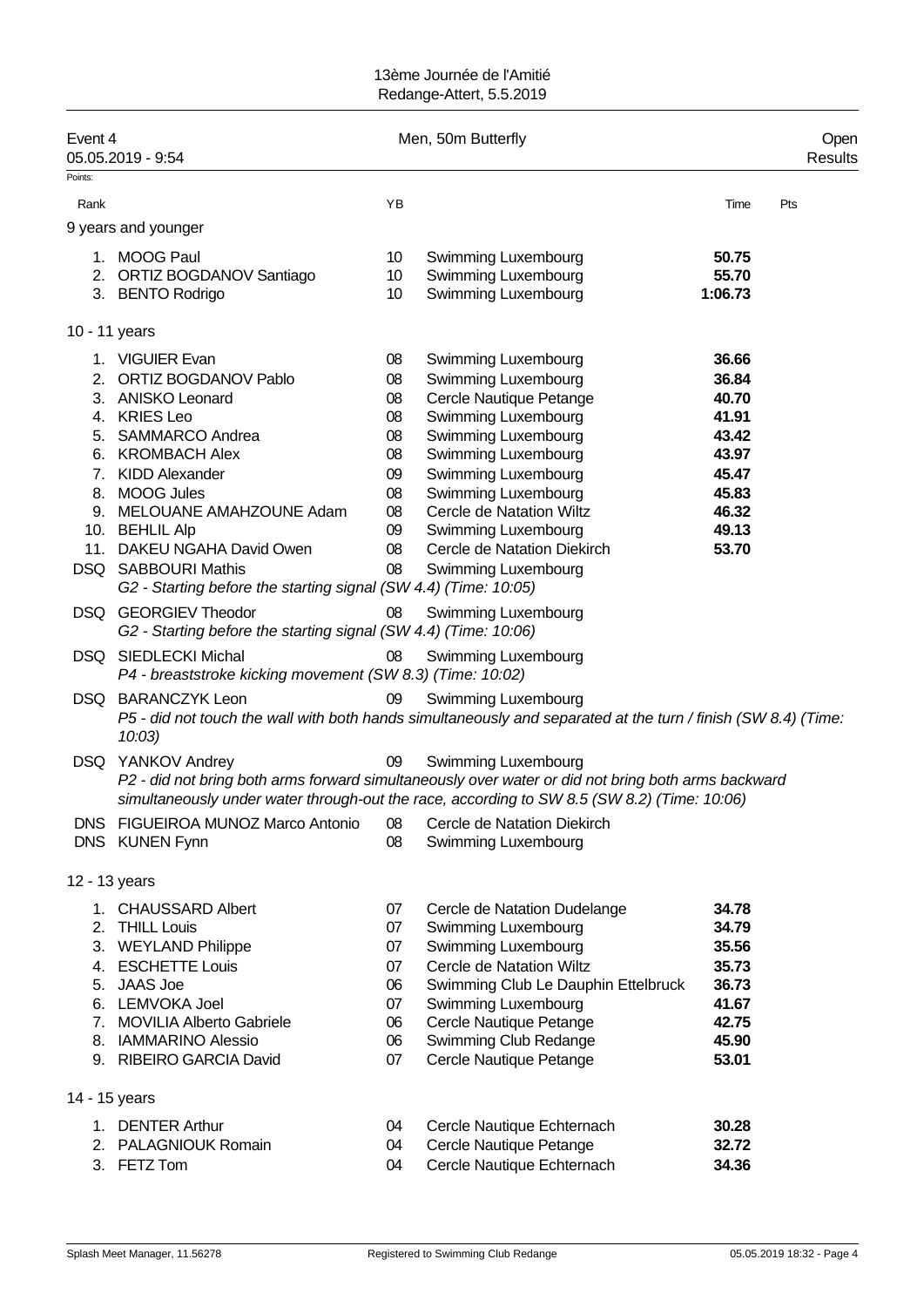|               | Event 4, Men, 50m Butterfly                                                                                                                                                                                               |                                                          |                                                                                                                                                                                                                                                                                                                                                                     |                                                                                                 |                 |
|---------------|---------------------------------------------------------------------------------------------------------------------------------------------------------------------------------------------------------------------------|----------------------------------------------------------|---------------------------------------------------------------------------------------------------------------------------------------------------------------------------------------------------------------------------------------------------------------------------------------------------------------------------------------------------------------------|-------------------------------------------------------------------------------------------------|-----------------|
|               | 16 years and older                                                                                                                                                                                                        |                                                          |                                                                                                                                                                                                                                                                                                                                                                     |                                                                                                 |                 |
|               | 1. MORIS Cedric<br>2. MOREAUX Maxime<br>3. CIRELLI Marco<br>4. FERAGOTTO Noe                                                                                                                                              | 98<br>02<br>02<br>01                                     | Swimming Club Le Dauphin Ettelbruck<br>Swimming Club Redange<br>Swimming Club Redange<br>Swimming Club Le Dauphin Ettelbruck                                                                                                                                                                                                                                        | 28.14<br>28.25<br>30.03<br>33.51                                                                |                 |
| Event 5       | 05.05.2019 - 10:06                                                                                                                                                                                                        |                                                          | Women, 100m Breaststroke                                                                                                                                                                                                                                                                                                                                            |                                                                                                 | Open<br>Results |
| Points:       |                                                                                                                                                                                                                           |                                                          |                                                                                                                                                                                                                                                                                                                                                                     |                                                                                                 |                 |
| Rank          | 9 years and younger                                                                                                                                                                                                       | YB                                                       |                                                                                                                                                                                                                                                                                                                                                                     | Time                                                                                            | Pts             |
|               | DSQ ALBERSMEYER Neele<br>10:13                                                                                                                                                                                            | 10                                                       | Swimming Club Le Dauphin Ettelbruck<br>B14 - did not touch the wall with both hands simultaneously and separated at the turn / finish (SW 7.6) (Time:                                                                                                                                                                                                               |                                                                                                 |                 |
| 10 - 11 years |                                                                                                                                                                                                                           |                                                          |                                                                                                                                                                                                                                                                                                                                                                     |                                                                                                 |                 |
| 6.            | 1. ALLAR Maud<br>2. BLESES Joyce<br>3. AVEZ Paule Audrey<br>4. STRASSER Amelie<br>5. CANDASAMY Mythili<br><b>TESSARO Laura</b><br>7. BECK Alyson<br>DSQ DONDELINGER Elisa                                                 | 08<br>08<br>08<br>08<br>09<br>08<br>09<br>08             | Cercle Nautique Petange<br>Swimming Club Le Dauphin Ettelbruck<br>Cercle Nautique Petange<br>Swimming Club Le Dauphin Ettelbruck<br>Swimming Club Le Dauphin Ettelbruck<br>Swimming Club Le Dauphin Ettelbruck<br>Swimming Club Redange<br>Swimming Luxembourg<br>B2 - head did not break the surface at the 2nd arm pull after start / turn (SW 7.4) (Time: 10:21) | 1:35.31<br>1:40.42<br>1:42.32<br>1:47.65<br>2:13.04<br>2:19.85<br>2:20.93                       |                 |
|               | DSQ NOTHUM June                                                                                                                                                                                                           | 09                                                       | Swimming Club Redange<br>B2 - head did not break the surface at the 2nd arm pull after start / turn (SW 7.4) (Time: 10:14)                                                                                                                                                                                                                                          |                                                                                                 |                 |
|               | DSQ SAND Jade Emmanuelle                                                                                                                                                                                                  | 09                                                       | Cercle de Natation Diekirch<br>B2 - head did not break the surface at the 2nd arm pull after start / turn (SW 7.4)                                                                                                                                                                                                                                                  |                                                                                                 |                 |
|               | <b>DNS</b> MARTUCCI Sofia<br>WDR KROMBACH Eva                                                                                                                                                                             | 08<br>09                                                 | Schwammclub Deifferdang<br>Swimming Luxembourg                                                                                                                                                                                                                                                                                                                      |                                                                                                 |                 |
|               | 12 - 13 years                                                                                                                                                                                                             |                                                          |                                                                                                                                                                                                                                                                                                                                                                     |                                                                                                 |                 |
| 6.<br>7.      | 1. GARBUGLIO Jaya Lavinia<br>2. AHMED Farida<br>3. KOENIG Aurelie<br>4. ELCHEROTH Niki<br>5. BOUWMEISTER Philine<br><b>THOMAS Emmy</b><br><b>CONTER Anja</b><br>8. CICCONE Adele<br>9. JEEWOTAH Nelly<br>WDR MOUSEL Sarah | 07<br>07<br>07<br>07<br>07<br>07<br>07<br>07<br>07<br>07 | Schwammclub Monnerech<br>Swimming Luxembourg<br>Swimming Club Redange<br>Swimming Club Redange<br>Swimming Luxembourg<br>Swimming Club Le Dauphin Ettelbruck<br>Swimming Luxembourg<br>Swimming Club Le Dauphin Ettelbruck<br>Swimming Club ERA<br>Swimming Luxembourg                                                                                              | 1:34.78<br>1:36.36<br>1:39.14<br>1:39.68<br>1:41.67<br>1:45.80<br>1:46.14<br>1:47.14<br>2:16.49 |                 |
|               | 14 - 15 years                                                                                                                                                                                                             |                                                          |                                                                                                                                                                                                                                                                                                                                                                     |                                                                                                 |                 |
| 2.            | 1. DEVISCOUR Sarah<br><b>WINKEL Nadine</b><br>3. FOETZ Valerie<br>DNS BECK Morgane                                                                                                                                        | 05<br>04<br>04<br>04                                     | Cercle Nautique Echternach<br>Schwammclub Deifferdang<br>Swimming Club ERA<br>Swimming Club Redange                                                                                                                                                                                                                                                                 | 1:32.13<br>1:38.74<br>1:41.42                                                                   |                 |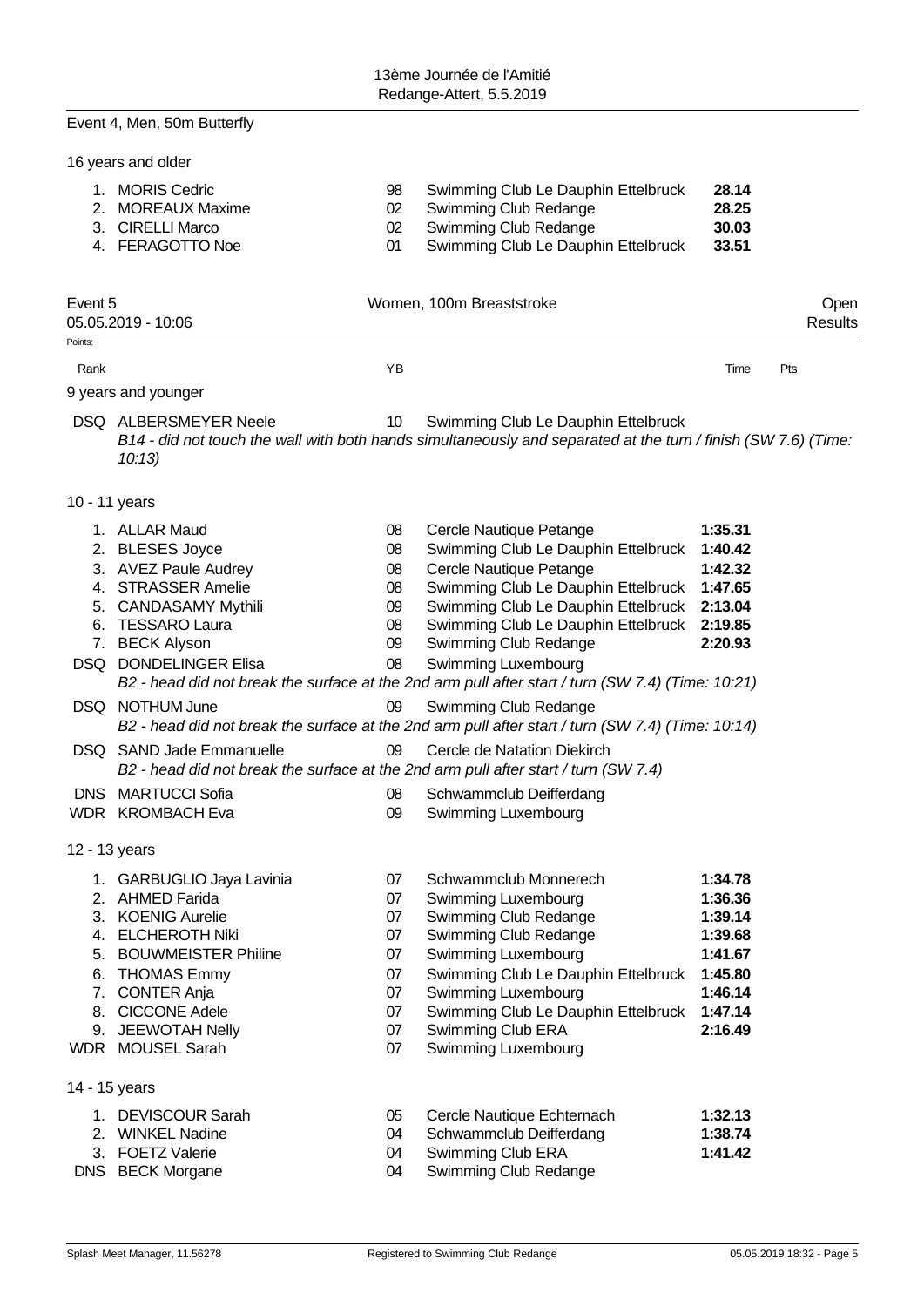|                    | Event 5, Women, 100m Breaststroke                                                                                                                                                                                                                                                                                         |                                                          |                                                                                                                                                                                                                                                                                                                                                                                             |                                                                                                 |                 |
|--------------------|---------------------------------------------------------------------------------------------------------------------------------------------------------------------------------------------------------------------------------------------------------------------------------------------------------------------------|----------------------------------------------------------|---------------------------------------------------------------------------------------------------------------------------------------------------------------------------------------------------------------------------------------------------------------------------------------------------------------------------------------------------------------------------------------------|-------------------------------------------------------------------------------------------------|-----------------|
|                    | 16 years and older                                                                                                                                                                                                                                                                                                        |                                                          |                                                                                                                                                                                                                                                                                                                                                                                             |                                                                                                 |                 |
|                    | 1. GLODT Kelly<br>2. HANSEN Cindy<br>DNS TER HEEGDE Lisa                                                                                                                                                                                                                                                                  | 02<br>94<br>02                                           | Swimming Club Redange<br>Swimming Club ERA<br>Cercle Nautique Echternach                                                                                                                                                                                                                                                                                                                    | 1:26.12<br>1:43.24                                                                              |                 |
| Event 6<br>Points: | 05.05.2019 - 10:20                                                                                                                                                                                                                                                                                                        |                                                          | Men, 100m Breaststroke                                                                                                                                                                                                                                                                                                                                                                      |                                                                                                 | Open<br>Results |
| Rank               |                                                                                                                                                                                                                                                                                                                           | YB                                                       |                                                                                                                                                                                                                                                                                                                                                                                             | Time                                                                                            | Pts             |
|                    | 9 years and younger                                                                                                                                                                                                                                                                                                       |                                                          |                                                                                                                                                                                                                                                                                                                                                                                             |                                                                                                 |                 |
|                    | 1. SCHEECK Lennox<br>2. SCHAEFFER Jack<br>3. STAICU Razvan                                                                                                                                                                                                                                                                | 10<br>10<br>10                                           | Swimming Club Redange<br>Cercle de Natation Wiltz<br>Swimming Club Le Dauphin Ettelbruck                                                                                                                                                                                                                                                                                                    | 1:56.85<br>2:20.15<br>2:21.73                                                                   |                 |
| 10 - 11 years      |                                                                                                                                                                                                                                                                                                                           |                                                          |                                                                                                                                                                                                                                                                                                                                                                                             |                                                                                                 |                 |
|                    | 1. SAMMARCO Andrea<br>2. VISSER Mats<br>3. ANISKO Leonard<br>4. STAICU David-Andrei<br>5. SCHAEFFER Dean<br>6. PIRET Alexis<br>7. TROIA REVERTE Giacomo<br>8. FIGUEIROA MUNOZ Marco Antonio<br>9. FIGUEIROA MUNOZ Luis Guilherme<br>DSQ MIASIK Gabriel<br>G2 - Starting before the starting signal (SW 4.4) (Time: 10:30) | 08<br>08<br>08<br>08<br>08<br>08<br>09<br>08<br>08<br>08 | Swimming Luxembourg<br>Swimming Club Le Dauphin Ettelbruck<br>Cercle Nautique Petange<br>Swimming Club Le Dauphin Ettelbruck<br>Cercle de Natation Wiltz<br>Swimming Club Redange<br>Swimming Club Le Dauphin Ettelbruck<br>Cercle de Natation Diekirch<br>Cercle de Natation Diekirch<br>Swimming Club ERA                                                                                 | 1:41.43<br>1:44.62<br>1:45.55<br>1:54.08<br>2:01.42<br>2:08.14<br>2:08.50<br>2:09.93<br>2:36.73 |                 |
|                    | <b>DSQ</b> WALAK Olivier<br>(Time: 10:30)                                                                                                                                                                                                                                                                                 | 09                                                       | Swimming Club ERA<br>B13 - alternating movements of the feet or downward butterfly kicks (except as allowed by SW 7.1) (SW 7.5)                                                                                                                                                                                                                                                             |                                                                                                 |                 |
|                    | <b>WDR</b> BOURG Nicolas<br><b>WDR</b> METZLER Charles                                                                                                                                                                                                                                                                    | 08<br>08                                                 | Swimming Luxembourg<br>Swimming Luxembourg                                                                                                                                                                                                                                                                                                                                                  |                                                                                                 |                 |
| 12 - 13 years      |                                                                                                                                                                                                                                                                                                                           |                                                          |                                                                                                                                                                                                                                                                                                                                                                                             |                                                                                                 |                 |
|                    | 1. PASSER Daniel<br>2. PUETZ Jonah<br>3. DUSEMON Paul<br>4. LEY Jamie<br>5. LUDOVICY Steve<br>6. REIFF Mathieu<br>7. BECIROVIC Benjamin<br>8. ZYSKOWSKI Maksymilian<br>DSQ GOMES DA COSTA Rafael<br>10:24                                                                                                                 | 07<br>07<br>07<br>07<br>07<br>07<br>07<br>07<br>07       | Swimming Luxembourg<br>Swimming Club Le Dauphin Ettelbruck<br>Swimming Luxembourg<br>Swimming Club Le Dauphin Ettelbruck<br>Swimming Club Le Dauphin Ettelbruck<br>Swimming Club Le Dauphin Ettelbruck<br>Swimming Club Redange<br>Swimming Club ERA<br>Swimming Club ERA<br>B14 - did not touch the wall with both hands simultaneously and separated at the turn / finish (SW 7.6) (Time: | 1:33.21<br>1:34.41<br>1:36.75<br>1:38.14<br>1:48.58<br>1:52.05<br>1:52.57<br>2:09.11            |                 |
| 14 - 15 years      |                                                                                                                                                                                                                                                                                                                           |                                                          |                                                                                                                                                                                                                                                                                                                                                                                             |                                                                                                 |                 |
|                    | 1. KIEFFER Brian<br>2. DENTER Arthur                                                                                                                                                                                                                                                                                      | 04<br>04                                                 | Swimming Club ERA<br>Cercle Nautique Echternach                                                                                                                                                                                                                                                                                                                                             | 1:18.81<br>1:19.11                                                                              |                 |

- 3. PUETZ Christophe 04 Swimming Club Le Dauphin Ettelbruck **1:28.48**
- 4. FETZ Tom 04 Cercle Nautique Echternach **1:33.37**
- Splash Meet Manager, 11.56278 **Registered to Swimming Club Redange** 05.05.2019 18:32 Page 6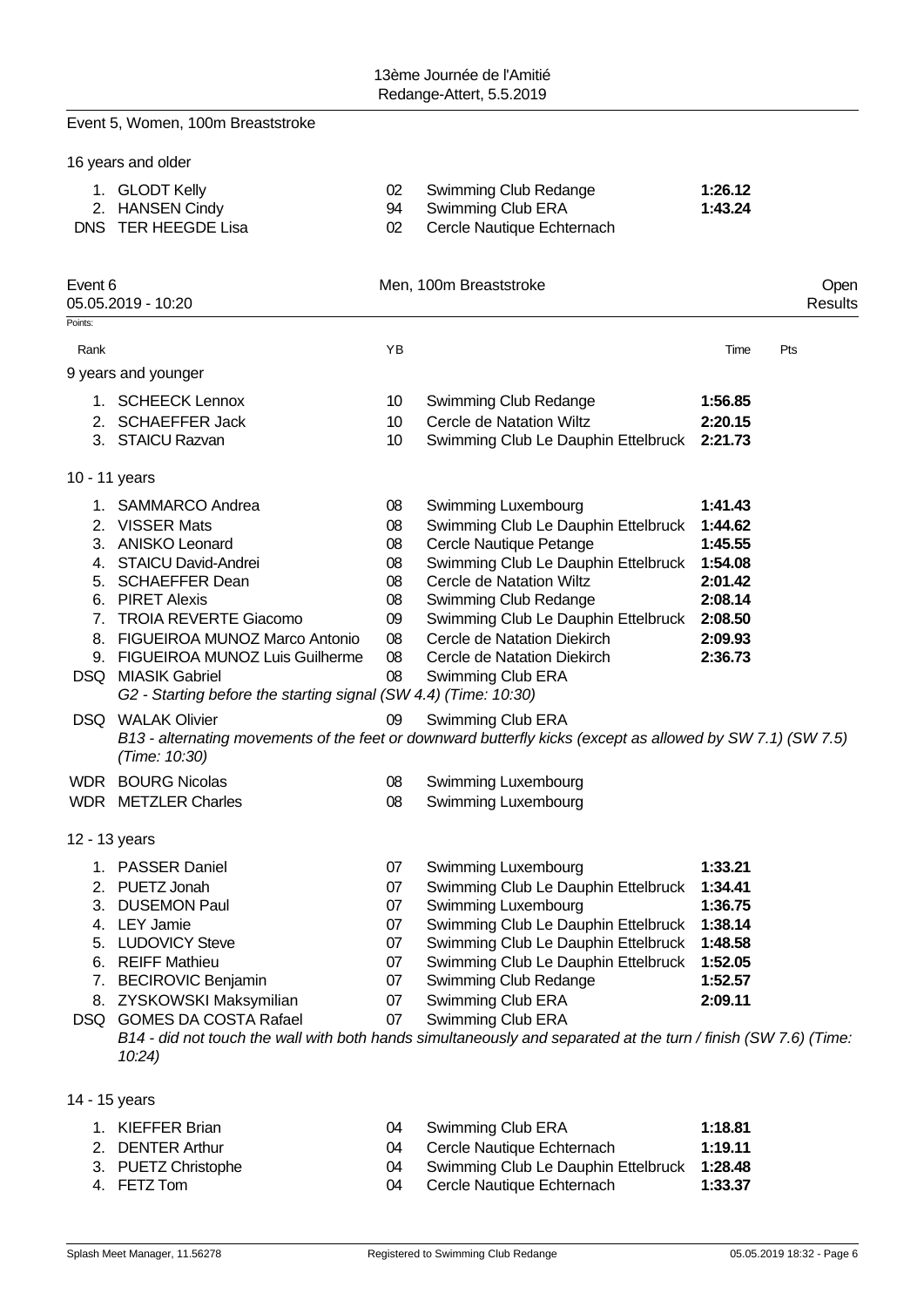# Event 6, Men, 100m Breaststroke

| 16 years and older |
|--------------------|
|--------------------|

| 1. MORIS Cedric     | 98 | Swimming Club Le Dauphin Ettelbruck | 1:08.32 |
|---------------------|----|-------------------------------------|---------|
| 2. MICHIELS Patrick | 02 | Cercle Nautique Echternach          | 1:20.68 |
| 3. MOREAUX Maxime   | 02 | Swimming Club Redange               | 1:22.23 |
| 4. WEBER Loris      | 03 | Cercle de Natation Dudelange        | 1:23.29 |
| 5. JACOBY Dale      | 02 | Cercle de Natation Wiltz            | 1:24.73 |
| 6. ZEYEN Mick       | 03 | Cercle Nautique Petange             | 1:33.98 |
| 7. LETSCH David     | 02 | Cercle Nautique Echternach          | 1:34.37 |
| DNS ARNAUDIES David | 02 | Cercle de Natation Dudelange        |         |
| DNS PEREIRA Dylan   | 01 | Swimming Club ERA                   |         |

| Event 7 | 05.05.2019 - 10:59                                                              |                 | Women, 100m Backstroke                                                                     |         | Open<br>Results |
|---------|---------------------------------------------------------------------------------|-----------------|--------------------------------------------------------------------------------------------|---------|-----------------|
| Points: |                                                                                 |                 |                                                                                            |         |                 |
| Rank    |                                                                                 | YB              |                                                                                            | Time    | Pts             |
|         | 9 years and younger                                                             |                 |                                                                                            |         |                 |
|         | 1. LEONARD Leni                                                                 | 10              | <b>Swimming Luxembourg</b>                                                                 | 1:42.94 |                 |
|         | 2. BOUWMEISTER Julianne                                                         | 10              | Swimming Luxembourg                                                                        | 1:49.89 |                 |
|         | 3. DONDELINGER Eila                                                             | 10              | Swimming Club Le Dauphin Ettelbruck                                                        | 2:02.97 |                 |
|         | 4. ANTUNES ROSA Miriam                                                          | 10 <sup>°</sup> | Cercle Nautique Petange                                                                    | 2:12.98 |                 |
|         | DSQ PAVELEK Mira                                                                | 10              | <b>Swimming Luxembourg</b>                                                                 |         |                 |
|         |                                                                                 |                 | D8 - upon the finish the swimmer did not touch the wall on the back (SW 6.6) (Time: 11:10) |         |                 |
|         | DSQ YANKOVA Neda                                                                | 10              | Swimming Luxembourg                                                                        |         |                 |
|         | D9 - swimmer did not touch the wall at the turn / finish (SW 6.5) (Time: 11:07) |                 |                                                                                            |         |                 |
|         | 10 - 11 years                                                                   |                 |                                                                                            |         |                 |
|         | 1. SCHOLER Amelie                                                               | 08              | Swimming Luxembourg                                                                        | 1:18.90 |                 |
|         | 2. HRIC Nina                                                                    | 08              | Swimming Luxembourg                                                                        | 1:21.51 |                 |
|         | 3. MILANOVSKA Maja                                                              | 09              | Swimming Luxembourg                                                                        | 1:26.99 |                 |
|         | 4. CALMES Liz                                                                   | 08              | Schwammclub Monnerech                                                                      | 1:28.14 |                 |
|         | 5. GRUJIC-MARTINS Teodora                                                       | 09              | Swimming Luxembourg                                                                        | 1:30.46 |                 |
|         | 6. AVEZ Paule Audrey                                                            | 08              | Cercle Nautique Petange                                                                    | 1:32.35 |                 |
| 7.      | <b>BOUWMEISTER Yfke</b>                                                         | 08              | Swimming Luxembourg                                                                        | 1:32.71 |                 |
|         | 8. BOUWMEISTER Annebelle                                                        | 08              | Swimming Luxembourg                                                                        | 1:33.50 |                 |
|         | 9. POELS Klara-Luisa                                                            | 09              | Swimming Luxembourg                                                                        | 1:47.76 |                 |
|         | 10. BRITZ Lea                                                                   | 09              | Swimming Club Le Dauphin Ettelbruck                                                        | 1:54.06 |                 |
|         | 11. BECK Alyson                                                                 | 09              | Swimming Club Redange                                                                      | 2:02.96 |                 |
|         | 12. SMITH Josephine                                                             | 09              | Swimming Club Redange                                                                      | 2:05.48 |                 |
|         | 13. WELTER Julie                                                                | 08              | Swimming Club Redange                                                                      | 2:05.99 |                 |
|         | 14. MOVILIA Miria                                                               | 09              | Cercle Nautique Petange                                                                    | 2:06.82 |                 |
|         | DNS MORGADO NITSCHKE Daniela                                                    | 08              | Cercle Nautique Petange                                                                    |         |                 |
|         | 12 - 13 years                                                                   |                 |                                                                                            |         |                 |
|         | 1. POPA Sonia                                                                   | 06              | Schwammclub Monnerech                                                                      | 1:24.27 |                 |
|         | 2. SIEBENS Hanne                                                                | 06              | Cercle de Natation Dudelange                                                               | 1:31.65 |                 |
| 3.      | <b>OPREA Giulia Elena</b>                                                       | 07              | Swimming Luxembourg                                                                        | 1:39.58 |                 |
| 4.      | <b>BARANCZYK Maya</b>                                                           | 07              | Swimming Luxembourg                                                                        | 1:39.66 |                 |
| 5.      | <b>MOTLOVA Ema</b>                                                              | 07              | Swimming Luxembourg                                                                        | 1:45.48 |                 |
| 6.      | <b>MAJ Nathalie</b>                                                             | 07              | Swimming Luxembourg                                                                        | 1:50.12 |                 |
| 7.      | JEEWOTAH Nelly                                                                  | 07              | Swimming Club ERA                                                                          | 2:00.48 |                 |
| 8.      | <b>GRAFFE Lou</b>                                                               | 07              | Swimming Luxembourg                                                                        | 2:01.41 |                 |
|         | DSQ SOMANI Avika                                                                | 06              | Swimming Luxembourg                                                                        |         |                 |
|         | D6 - turn not executed in accordance with the rules (SW 6.5)                    |                 |                                                                                            |         |                 |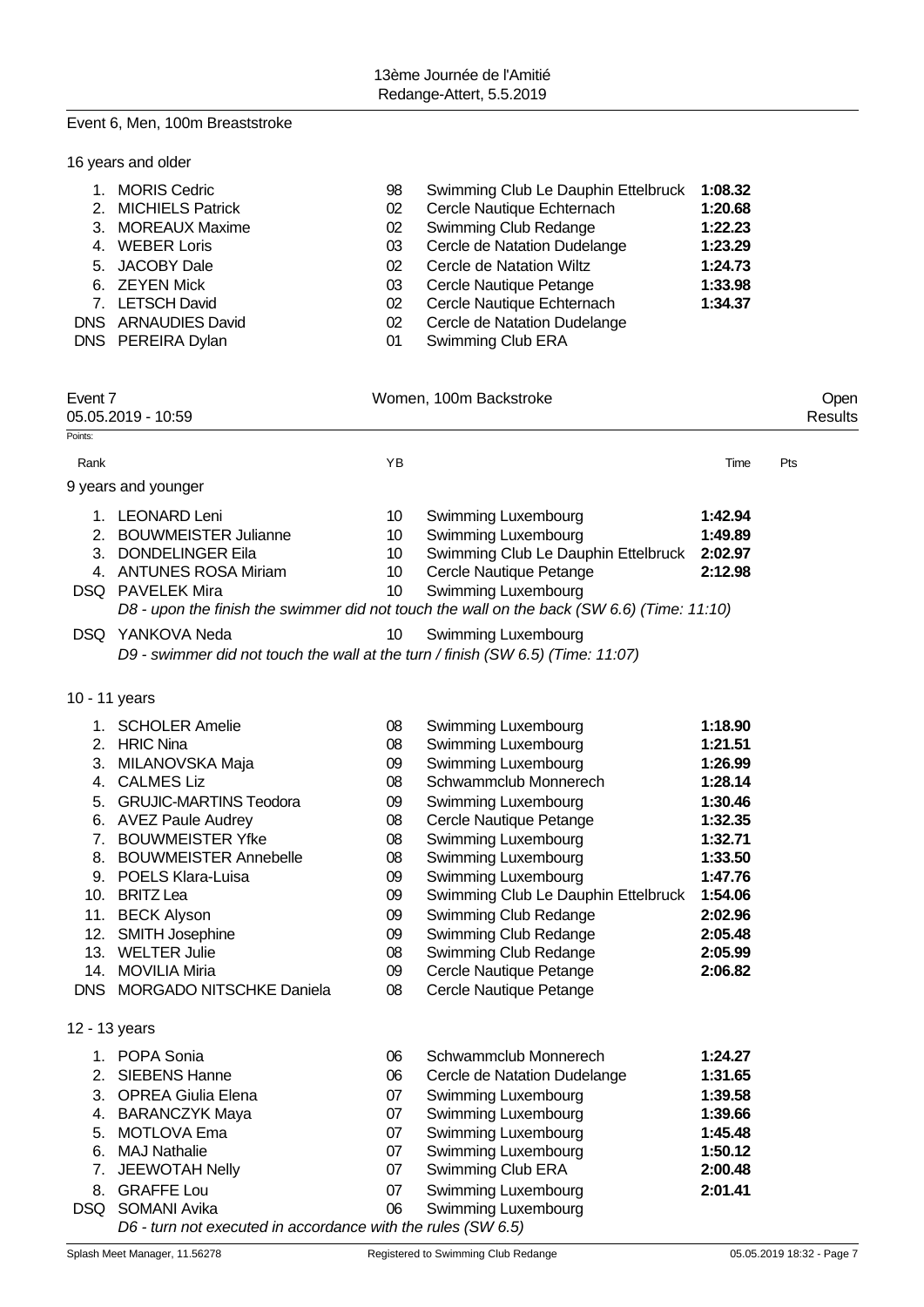|               | Event 7, Girls, 100m Backstroke, 12 - 13 years                                                     |                 |                                                                                                                   |         |         |
|---------------|----------------------------------------------------------------------------------------------------|-----------------|-------------------------------------------------------------------------------------------------------------------|---------|---------|
| Rank          |                                                                                                    | ΥB              |                                                                                                                   | Time    | Pts     |
|               | DSQ SHEHU Alishia                                                                                  | 07              | Swimming Club ERA                                                                                                 |         |         |
|               | D6 - turn not executed in accordance with the rules (SW 6.5) (Time: 11:05)                         |                 |                                                                                                                   |         |         |
| 14 - 15 years |                                                                                                    |                 |                                                                                                                   |         |         |
|               | 1. HAAG Nora                                                                                       | 04              | Swimming Club Redange                                                                                             | 1:18.25 |         |
|               | 2. CORREIA Eva                                                                                     | 05              | Cercle de Natation Diekirch                                                                                       | 1:20.55 |         |
|               | 3. DA SILVA PAIVA Ana                                                                              | 04              | Swimming Club ERA                                                                                                 | 1:35.27 |         |
|               | 16 years and older                                                                                 |                 |                                                                                                                   |         |         |
|               | 1. FETZ Melanie                                                                                    | 01              | Cercle Nautique Echternach                                                                                        | 1:11.65 |         |
|               | 2. BROICH Louisa Marie                                                                             | 03              | Postsportverein Trier                                                                                             | 1:11.69 |         |
|               | 3. GRUNDHEBER Angie                                                                                | 03              | Swimming Club ERA                                                                                                 | 1:12.10 |         |
|               | 4. HERMES Sophie                                                                                   | 02              | Swimming Club Redange                                                                                             | 1:12.31 |         |
|               | 5. BROICH Lea-Sophie                                                                               | 00              | Postsportverein Trier                                                                                             | 1:15.19 |         |
|               | 6. WEYRICH Laura                                                                                   | 01              | Swimming Club Le Dauphin Ettelbruck                                                                               | 1:18.11 |         |
|               | 7. HUMMER Chriss                                                                                   | 03              | Schwammclub Deifferdang                                                                                           | 1:30.95 |         |
|               | 8. HANSEN Cindy                                                                                    | 94              | Swimming Club ERA                                                                                                 | 1:36.23 |         |
|               |                                                                                                    |                 |                                                                                                                   |         |         |
| Event 8       |                                                                                                    |                 | Men, 100m Backstroke                                                                                              |         | Open    |
|               | 05.05.2019 - 11:18                                                                                 |                 |                                                                                                                   |         | Results |
| Points:       |                                                                                                    |                 |                                                                                                                   |         |         |
| Rank          |                                                                                                    | YB              |                                                                                                                   | Time    | Pts     |
|               | 9 years and younger                                                                                |                 |                                                                                                                   |         |         |
|               | 1. ORTIZ BOGDANOV Santiago                                                                         | 10 <sup>°</sup> | Swimming Luxembourg                                                                                               | 1:49.12 |         |
|               | 2. BENTO Rodrigo                                                                                   | 10              | Swimming Luxembourg                                                                                               | 2:07.24 |         |
|               | DSQ MOOG Paul                                                                                      | 10              | Swimming Luxembourg                                                                                               |         |         |
|               |                                                                                                    |                 | D7 - swimmer had not returned onto the back upon leaving the wall (SW 6.5) (Time: 11:30)                          |         |         |
| 10 - 11 years |                                                                                                    |                 |                                                                                                                   |         |         |
| 1.            | ORTIZ BOGDANOV Pablo                                                                               | 08              | Swimming Luxembourg                                                                                               | 1:20.95 |         |
|               | 2. KRIES Leo                                                                                       | 08              | Swimming Luxembourg                                                                                               | 1:29.74 |         |
|               | 3. ANISKO Leonard                                                                                  | 08              | Cercle Nautique Petange                                                                                           | 1:29.99 |         |
|               | 4. KROMBACH Alex                                                                                   | 08              | Swimming Luxembourg                                                                                               | 1:30.98 |         |
| 5.            | <b>MOOG Jules</b>                                                                                  | 08              | Swimming Luxembourg                                                                                               | 1:32.96 |         |
|               | 6. BEHLIL Alp                                                                                      | 09              | Swimming Luxembourg                                                                                               | 1:41.08 |         |
| 7.            | <b>GEORGIEV Theodor</b>                                                                            | 08              | Swimming Luxembourg                                                                                               | 1:41.80 |         |
|               | 8. KUNEN Fynn                                                                                      | 08              | Swimming Luxembourg                                                                                               | 1:46.67 |         |
|               | 9. WALAK Olivier                                                                                   | 09              | Swimming Club ERA                                                                                                 | 1:46.96 |         |
|               | 10. SIEDLECKI Michal                                                                               | 08              | Swimming Luxembourg                                                                                               | 1:48.42 |         |
|               | 11. SABBOURI Mathis                                                                                | 08              | Swimming Luxembourg                                                                                               | 1:48.57 |         |
|               | 12. YANKOV Andrey                                                                                  | 09              | Swimming Luxembourg                                                                                               | 1:57.84 |         |
|               | 13. PIRET Alexandre                                                                                | 08              | Swimming Club Redange                                                                                             | 2:02.19 |         |
|               | 14. MIASIK Gabriel                                                                                 | 08              | Swimming Club ERA                                                                                                 | 2:03.22 |         |
| 15.           | DE SOUSA MARTINHO Vasco                                                                            | 09              | Cercle Nautique Petange                                                                                           | 2:03.98 |         |
|               | DSQ KIDD Alexander                                                                                 | 09              | Swimming Luxembourg                                                                                               |         |         |
|               | D9 - swimmer did not touch the wall at the turn / finish (SW 6.5) (Time: 11:31)                    |                 |                                                                                                                   |         |         |
|               | DSQ FALTZ Aleksandar<br>D6 - turn not executed in accordance with the rules (SW 6.5) (Time: 11:23) | 09              | Swimming Club Le Dauphin Ettelbruck                                                                               |         |         |
|               |                                                                                                    |                 |                                                                                                                   |         |         |
|               | DSQ BARANCZYK Leon                                                                                 | 09              | Swimming Luxembourg<br>D8 - upon the finish the swimmer did not touch the wall on the back (SW 6.6) (Time: 11:26) |         |         |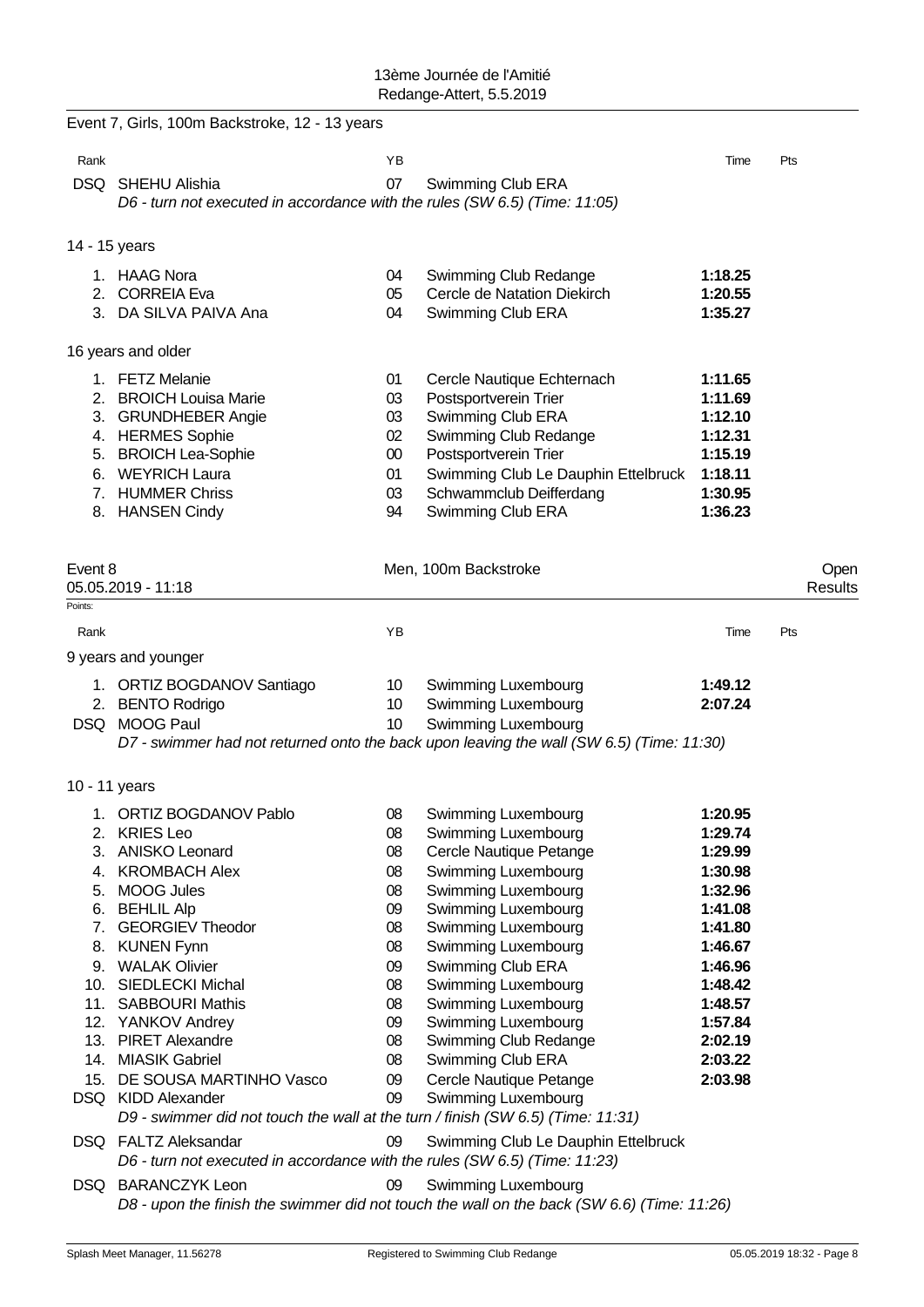|               | Event 8, Boys, 100m Backstroke, 10 - 11 years                                                                |          |                                                                                          |         |                        |
|---------------|--------------------------------------------------------------------------------------------------------------|----------|------------------------------------------------------------------------------------------|---------|------------------------|
| Rank          |                                                                                                              | ΥB       |                                                                                          | Time    | Pts                    |
|               | <b>DSQ PIRET Alexis</b><br>G1 - behaviour at the start not in accordance with the rules (SW 4) (Time: 11:25) | 08       | Swimming Club Redange                                                                    |         |                        |
|               | <b>WDR</b> BOURG Nicolas<br><b>WDR</b> METZLER Charles                                                       | 08<br>08 | Swimming Luxembourg<br>Swimming Luxembourg                                               |         |                        |
| 12 - 13 years |                                                                                                              |          |                                                                                          |         |                        |
|               | 1. WESTER Ben                                                                                                | 06       | Cercle de Natation Dudelange                                                             | 1:15.06 |                        |
|               | 2. FEDOSEEV Anton                                                                                            | 07       | Swimming Luxembourg                                                                      | 1:17.14 |                        |
|               | 3. THILL Louis                                                                                               | 07       | Swimming Luxembourg                                                                      | 1:20.72 |                        |
|               | 4. JAAS Joe                                                                                                  | 06       | Swimming Club Le Dauphin Ettelbruck                                                      | 1:22.50 |                        |
|               | 5. GONZALEZ PEREZ Rodrigo                                                                                    | 07       | Swimming Luxembourg                                                                      | 1:25.36 |                        |
|               | 6. WEYLAND Philippe                                                                                          | 07       | Swimming Luxembourg                                                                      | 1:26.29 |                        |
|               | 7. JAAS Tom                                                                                                  | 06       | Swimming Club Le Dauphin Ettelbruck                                                      | 1:26.38 |                        |
|               | 8. DUSEMON Paul                                                                                              | 07       | Swimming Luxembourg                                                                      | 1:26.47 |                        |
|               | 9. LEBEDEV Sasha                                                                                             | 06       | Cercle de Natation Dudelange                                                             | 1:54.63 |                        |
|               | 10. GOMES DA COSTA Rafael                                                                                    | 07       | Swimming Club ERA                                                                        | 2:02.15 |                        |
|               | 11. ZYSKOWSKI Maksymilian                                                                                    | 07       | Swimming Club ERA                                                                        | 2:05.39 |                        |
|               | DSQ LEMVOKA Joel                                                                                             | 07       | Swimming Luxembourg                                                                      |         |                        |
|               |                                                                                                              |          | D7 - swimmer had not returned onto the back upon leaving the wall (SW 6.5) (Time: 11:20) |         |                        |
|               | WDR SCHARF Herman                                                                                            | 07       | Swimming Luxembourg                                                                      |         |                        |
| 14 - 15 years |                                                                                                              |          |                                                                                          |         |                        |
|               | 1. PALAGNIOUK Romain                                                                                         | 04       | Cercle Nautique Petange                                                                  | 1:11.89 |                        |
|               | 2. MOHR Sam                                                                                                  | 04       | Cercle Nautique Echternach                                                               | 1:16.09 |                        |
|               | 16 years and older                                                                                           |          |                                                                                          |         |                        |
|               | 1. GIRS Matheo                                                                                               | 02       | Cercle de Natation Wiltz                                                                 | 1:07.80 |                        |
|               | DNS BINSFELD John-Glenn                                                                                      | 02       | Cercle de Natation Dudelange                                                             |         |                        |
|               | DNS PEREIRA Dylan                                                                                            | 01       | Swimming Club ERA                                                                        |         |                        |
|               |                                                                                                              |          |                                                                                          |         |                        |
| Event 9       | 05.05.2019 - 11:37                                                                                           |          | Women, 100m Medley                                                                       |         | Open<br><b>Results</b> |
| Points:       |                                                                                                              |          |                                                                                          |         |                        |
| Rank          |                                                                                                              | YB       |                                                                                          | Time    | Pts                    |
|               | 9 years and younger                                                                                          |          |                                                                                          |         |                        |
|               | 1. BARTHEL Emma                                                                                              | 10       | Swimming Club Redange                                                                    | 1:40.66 |                        |
|               | 2. DONDELINGER Eila                                                                                          | 10       | Swimming Club Le Dauphin Ettelbruck                                                      | 2:09.22 |                        |
| 10 - 11 years |                                                                                                              |          |                                                                                          |         |                        |
|               | 1. BLESES Joyce                                                                                              | 08       | Swimming Club Le Dauphin Ettelbruck                                                      | 1:25.13 |                        |
|               | 2. OLIVERO Francesca                                                                                         | 08       | Swimming Luxembourg                                                                      | 1:25.63 |                        |
| 3.            | <b>GRUJIC-MARTINS Teodora</b>                                                                                | 09       | Swimming Luxembourg                                                                      | 1:27.58 |                        |
| 4.            | <b>DONDELINGER Elisa</b>                                                                                     | 08       | Swimming Luxembourg                                                                      | 1:35.19 |                        |
| 5.            | <b>STRASSER Amelie</b>                                                                                       | 08       | Swimming Club Le Dauphin Ettelbruck                                                      | 1:39.11 |                        |
| 6.            | <b>FEINEN Zohra</b>                                                                                          | 09       | Swimming Club Le Dauphin Ettelbruck                                                      | 1:47.84 |                        |
| 7.            | NOTHUM June                                                                                                  | 09       | Swimming Club Redange                                                                    | 2:01.32 |                        |
| 8.            | <b>TESSARO Laura</b>                                                                                         | 08       | Swimming Club Le Dauphin Ettelbruck 2:11.68                                              |         |                        |
|               | DNS MARTUCCI Sofia                                                                                           | 08       | Schwammclub Deifferdang                                                                  |         |                        |
|               | WDR KROMBACH Eva                                                                                             | 09       | Swimming Luxembourg                                                                      |         |                        |
|               |                                                                                                              |          |                                                                                          |         |                        |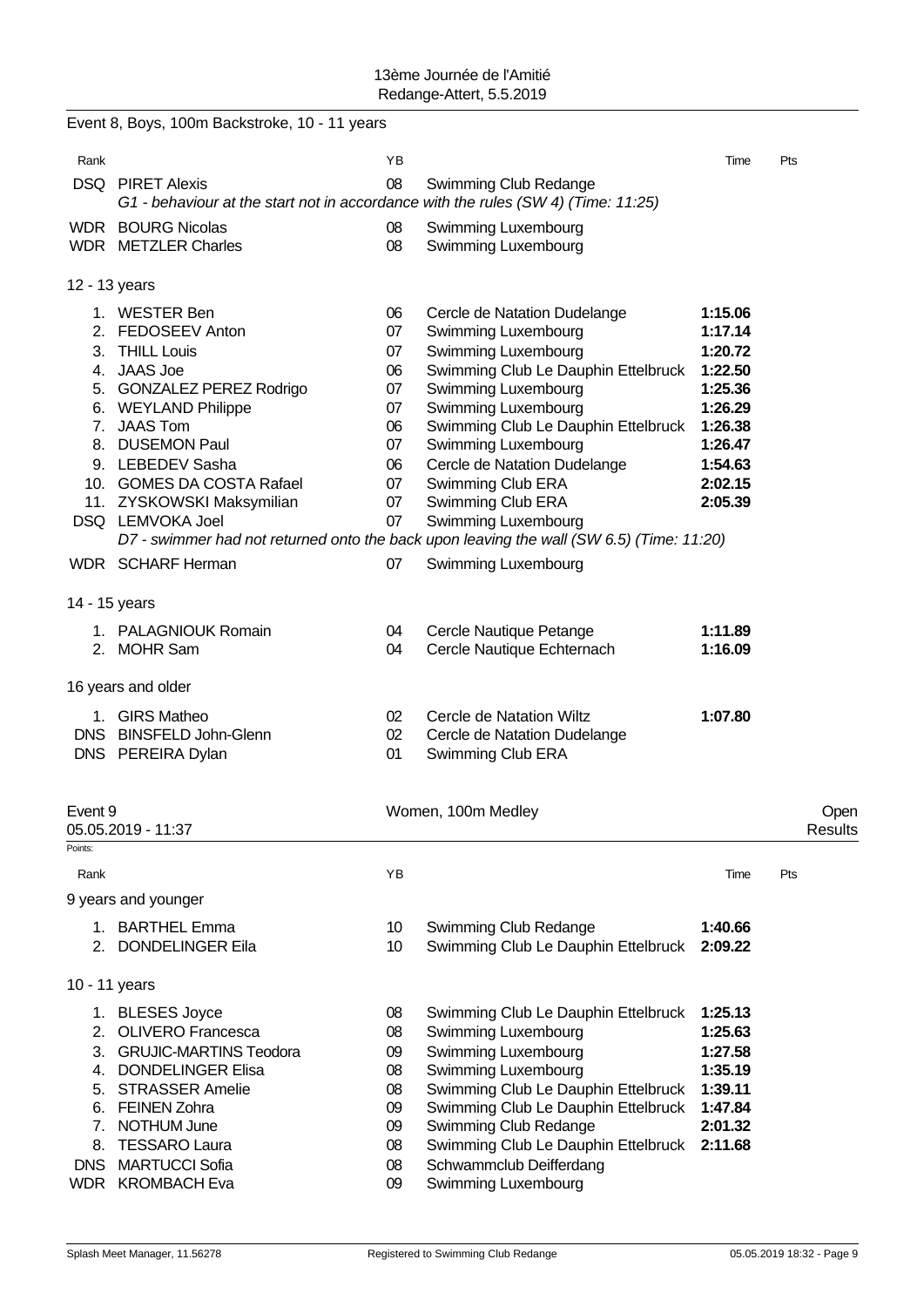|                     | Event 9, Women, 100m Medley                                                                                                                                                                       |                                               |                                                                                                                                                                                                                                                                                                                                                                                               |                                                     |                        |
|---------------------|---------------------------------------------------------------------------------------------------------------------------------------------------------------------------------------------------|-----------------------------------------------|-----------------------------------------------------------------------------------------------------------------------------------------------------------------------------------------------------------------------------------------------------------------------------------------------------------------------------------------------------------------------------------------------|-----------------------------------------------------|------------------------|
| 12 - 13 years       |                                                                                                                                                                                                   |                                               |                                                                                                                                                                                                                                                                                                                                                                                               |                                                     |                        |
|                     | 1. CONTER Anja<br>2. THOMAS Emmy<br>DSQ CICCONE Adele<br>P4 - breaststroke kicking movement (SW 8.3) (Time: 11:43)                                                                                | 07<br>07<br>07                                | <b>Swimming Luxembourg</b><br>Swimming Club Le Dauphin Ettelbruck<br>Swimming Club Le Dauphin Ettelbruck                                                                                                                                                                                                                                                                                      | 1:29.95<br>1:45.49                                  |                        |
|                     | DSQ SHEHU Alishia<br>11:43                                                                                                                                                                        | 07                                            | Swimming Club ERA<br>M2 - section was not finished in accordance with the rule which applies to the stroke concerned (SW 9.3) (Time:                                                                                                                                                                                                                                                          |                                                     |                        |
| 14 - 15 years       |                                                                                                                                                                                                   |                                               |                                                                                                                                                                                                                                                                                                                                                                                               |                                                     |                        |
|                     | 1. WINKEL Nadine<br>2. DA SILVA PAIVA Ana<br>3. FOETZ Valerie                                                                                                                                     | 04<br>04<br>04                                | Schwammclub Deifferdang<br>Swimming Club ERA<br>Swimming Club ERA                                                                                                                                                                                                                                                                                                                             | 1:28.46<br>1:35.61<br>1:43.53                       |                        |
|                     | 16 years and older                                                                                                                                                                                |                                               |                                                                                                                                                                                                                                                                                                                                                                                               |                                                     |                        |
| 6.                  | 1. HERMES Sophie<br>2. GLODT Kelly<br>3. ELCHEROTH Milly<br>4. WEYRICH Laura<br>5. HANSEN Cindy<br><b>DUBOS Flavie</b>                                                                            | 02 <sub>2</sub><br>02<br>03<br>01<br>94<br>03 | Swimming Club Redange<br>Swimming Club Redange<br>Swimming Club Redange<br>Swimming Club Le Dauphin Ettelbruck 1:22.68<br>Swimming Club ERA<br>Cercle de Natation Diekirch                                                                                                                                                                                                                    | 1:15.41<br>1:17.85<br>1:20.12<br>1:36.65<br>1:44.09 |                        |
| Event 10<br>Points: | 05.05.2019 - 11:50                                                                                                                                                                                |                                               | Men, 100m Medley                                                                                                                                                                                                                                                                                                                                                                              |                                                     | Open<br><b>Results</b> |
| Rank                |                                                                                                                                                                                                   | ΥB                                            |                                                                                                                                                                                                                                                                                                                                                                                               | Time                                                | Pts                    |
|                     | 9 years and younger                                                                                                                                                                               |                                               |                                                                                                                                                                                                                                                                                                                                                                                               |                                                     |                        |
|                     | <b>DSQ SCHEECK Lennox</b>                                                                                                                                                                         | 10                                            | Swimming Club Redange<br>P2 - did not bring both arms forward simultaneously over water or did not bring both arms backward<br>simultaneously under water through-out the race, according to SW 8.5 (SW 8.2) (Time: 11:52)                                                                                                                                                                    |                                                     |                        |
| 10 - 11 years       |                                                                                                                                                                                                   |                                               |                                                                                                                                                                                                                                                                                                                                                                                               |                                                     |                        |
| 5.                  | 1. VISSER Mats<br>2. ANISKO Leonard<br>3. MELOUANE AMAHZOUNE Adam<br>4. SCHAEFFER Dean<br>DAKEU NGAHA David Owen<br>6. STAICU David-Andrei<br>7. TROIA REVERTE Giacomo<br>DSQ KUNEN Fynn<br>11:58 | 08<br>08<br>08<br>08<br>08<br>08<br>09<br>08  | Swimming Club Le Dauphin Ettelbruck 1:28.48<br>Cercle Nautique Petange<br>Cercle de Natation Wiltz<br>Cercle de Natation Wiltz<br>Cercle de Natation Diekirch<br>Swimming Club Le Dauphin Ettelbruck 1:54.31<br>Swimming Club Le Dauphin Ettelbruck<br>Swimming Luxembourg<br>M2 - section was not finished in accordance with the rule which applies to the stroke concerned (SW 9.3) (Time: | 1:29.08<br>1:42.97<br>1:46.54<br>1:52.46<br>2:04.47 |                        |
|                     | DSQ FALTZ Aleksandar<br>11:55                                                                                                                                                                     | 09                                            | Swimming Club Le Dauphin Ettelbruck<br>M2 - section was not finished in accordance with the rule which applies to the stroke concerned (SW 9.3) (Time:                                                                                                                                                                                                                                        |                                                     |                        |
|                     | DSQ PIRET Alexandre<br>G2 - Starting before the starting signal (SW 4.4) (Time: 11:52)                                                                                                            | 08                                            | Swimming Club Redange                                                                                                                                                                                                                                                                                                                                                                         |                                                     |                        |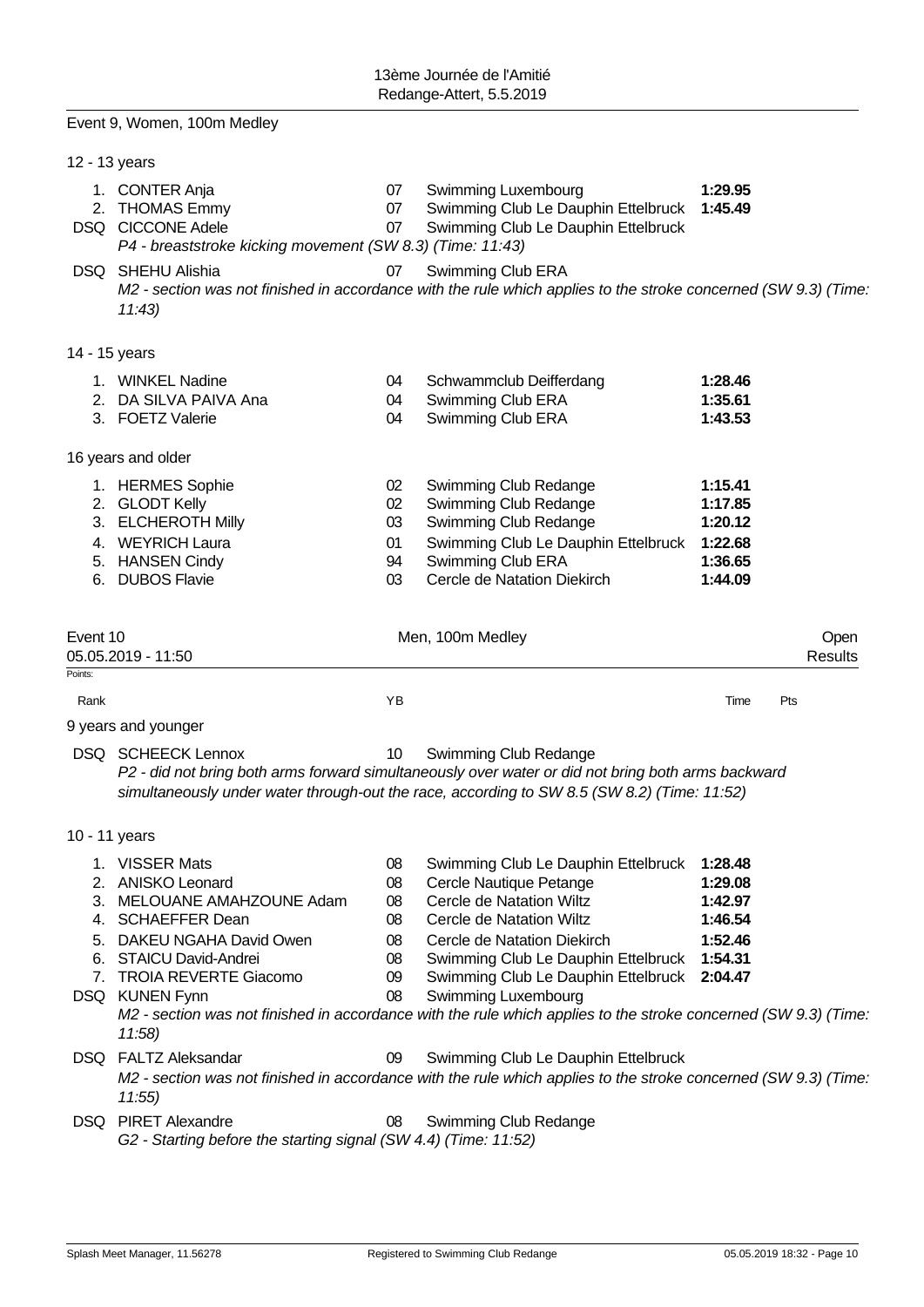# Event 10, Men, 100m Medley

12 - 13 years

| JAAS Tom                    | 06 | Swimming Club Le Dauphin Ettelbruck 1:23.04 |         |
|-----------------------------|----|---------------------------------------------|---------|
|                             |    |                                             |         |
| 2. SCHOCKMEL Julien         | 06 | Swimming Club Redange                       | 1:23.13 |
| 3. LEY Jamie                | 07 | Swimming Club Le Dauphin Ettelbruck 1:23.78 |         |
| 4. JAAS Joe                 | 06 | Swimming Club Le Dauphin Ettelbruck 1:24.97 |         |
| 5. PASSER Daniel            | 07 | Swimming Luxembourg                         | 1:26.14 |
| 6. PUETZ Jonah              | 07 | Swimming Club Le Dauphin Ettelbruck         | 1:29.85 |
| 7. MOVILIA Alberto Gabriele | 06 | Cercle Nautique Petange                     | 1:37.23 |
| 8. IAMMARINO Alessio        | 06 | Swimming Club Redange                       | 1:39.21 |
| 9. REIFF Mathieu            | 07 | Swimming Club Le Dauphin Ettelbruck 1:42.45 |         |
| <b>DSQ LUDOVICY Steve</b>   | 07 | Swimming Club Le Dauphin Ettelbruck         |         |
|                             |    |                                             |         |

*M2 - section was not finished in accordance with the rule which applies to the stroke concerned (SW 9.3) (Time: 11:58)*

14 - 15 years

|    | 1. PALAGNIOUK Romain | 04           | Cercle Nautique Petange             | 1:12.37         |
|----|----------------------|--------------|-------------------------------------|-----------------|
|    | 2. NAFFOUTI Nael     | 05           | Cercle de Natation Wiltz            | 1:16.80         |
|    | 3. MOHR Sam          | 04           | Cercle Nautique Echternach          | 1:17.90         |
|    | 4. PUETZ Christophe  | 04           | Swimming Club Le Dauphin Ettelbruck | 1:19.82         |
|    | 16 years and older   |              |                                     |                 |
| 1. | <b>MORIS Cedric</b>  | 98           | Swimming Club Le Dauphin Ettelbruck | 1:03.36         |
|    | 2. MOREAUX Maxime    | 02           | Swimming Club Redange               | 1:09.12         |
|    | 3. MICHIELS Patrick  | 02           | Cercle Nautique Echternach          | 1:09.94         |
|    | 4. CIRELLI Marco     | 02           | Swimming Club Redange               | 1:13.42         |
| E. | FEDACOTTO Nos        | $\mathsf{A}$ | Cuimming Club Le Douphin Ettelbruak | $A \cdot AE$ of |

- 5. FERAGOTTO Noe 01 Swimming Club Le Dauphin Ettelbruck **1:15.85**
- DNS ARNAUDIES David 02 Cercle de Natation Dudelange
- DNS PEREIRA Dylan 01 Swimming Club ERA

| Event 11<br>05.05.2019 - 12:05 |                                                                               |                | Women, 50m Freestyle                                                                    |                         |     |  |  |
|--------------------------------|-------------------------------------------------------------------------------|----------------|-----------------------------------------------------------------------------------------|-------------------------|-----|--|--|
| Points:                        |                                                                               |                |                                                                                         |                         |     |  |  |
| Rank                           |                                                                               | ΥB             |                                                                                         | Time                    | Pts |  |  |
|                                | 9 years and younger                                                           |                |                                                                                         |                         |     |  |  |
| $\mathcal{P}$<br>3.            | <b>BARTHEL Emma</b><br><b>ALBERSMEYER Neele</b><br><b>ANTUNES ROSA Miriam</b> | 10<br>10<br>10 | Swimming Club Redange<br>Swimming Club Le Dauphin Ettelbruck<br>Cercle Nautique Petange | 41.94<br>53.44<br>56.13 |     |  |  |
|                                | 10 - 11 years                                                                 |                |                                                                                         |                         |     |  |  |
|                                | <b>HRIC Nina</b>                                                              | 08             | Swimming Luxembourg                                                                     | 31.53                   |     |  |  |
| 2.<br>3.                       | <b>SCHOLER Amelie</b><br><b>ALLAR Maud</b>                                    | 08<br>08       | Swimming Luxembourg<br>Cercle Nautique Petange                                          | 32.30<br>33.79          |     |  |  |
| 4.<br>5.                       | <b>OLIVERO Francesca</b><br>MILANOVSKA Maja                                   | 08<br>09       | Swimming Luxembourg<br>Swimming Luxembourg                                              | 34.55<br>35.48          |     |  |  |
| 6.<br>7.                       | <b>CONSTANTIN Sophia</b><br><b>AVEZ Paule Audrey</b>                          | 09<br>08       | Swimming Luxembourg<br>Cercle Nautique Petange                                          | 35.81<br>36.34          |     |  |  |
| 8.                             | <b>BOUWMEISTER Annebelle</b>                                                  | 08             | Swimming Luxembourg                                                                     | 37.53                   |     |  |  |
| 9.<br>10.                      | <b>DONDELINGER Elisa</b><br><b>BOUWMEISTER Yfke</b>                           | 08<br>08       | Swimming Luxembourg<br>Swimming Luxembourg                                              | 38.90<br>42.49          |     |  |  |
| 11.<br>12.                     | <b>SMITH Josephine</b><br><b>BECK Alyson</b>                                  | 09<br>09       | Swimming Club Redange<br>Swimming Club Redange                                          | 48.59<br>48.98          |     |  |  |
| 13.                            | <b>SAND Jade Emmanuelle</b>                                                   | 09             | Cercle de Natation Diekirch                                                             | 49.53                   |     |  |  |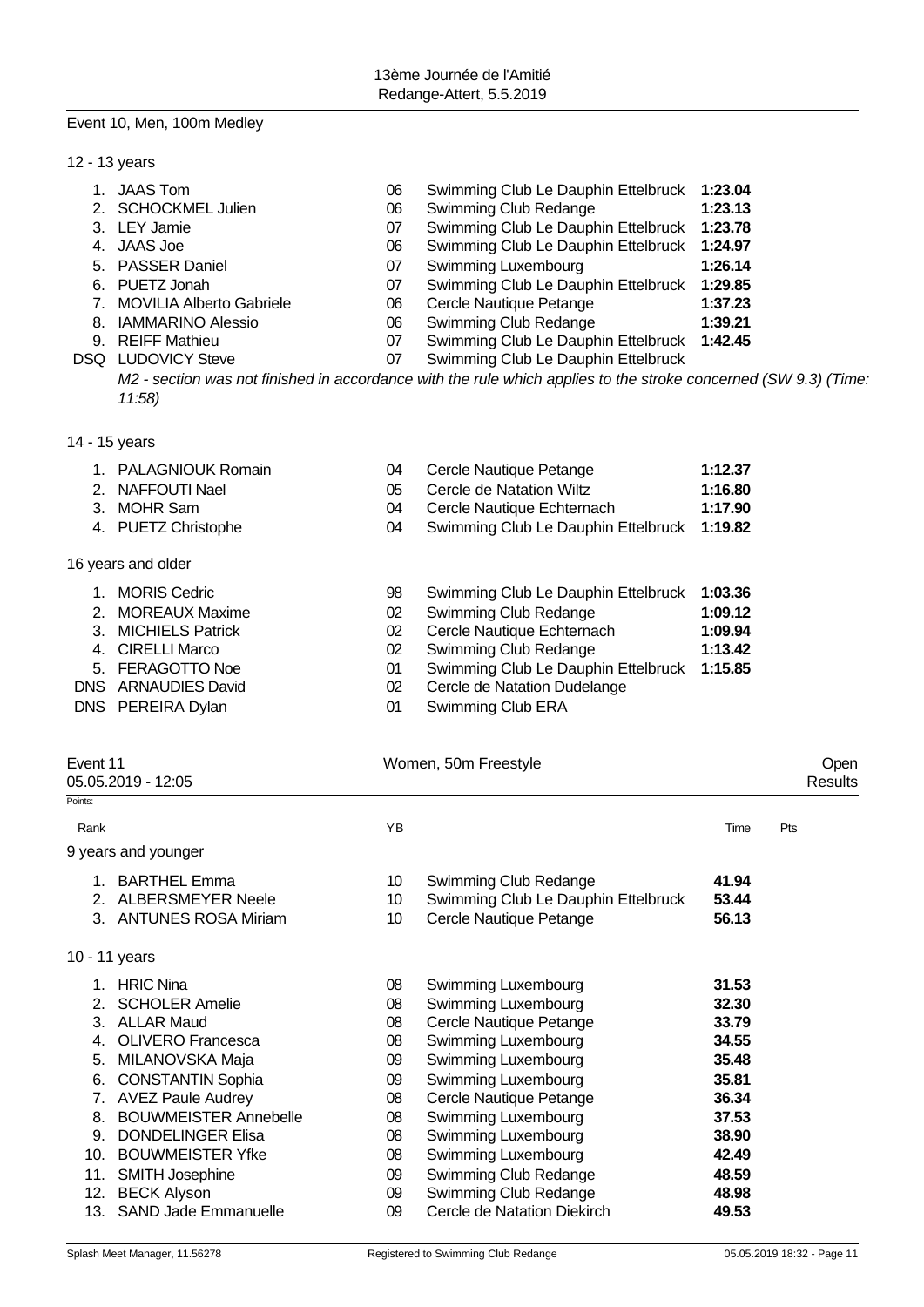|            | Event 11, Girls, 50m Freestyle, 10 - 11 years                                        |        |                                     |       |         |
|------------|--------------------------------------------------------------------------------------|--------|-------------------------------------|-------|---------|
| Rank       |                                                                                      | ΥB     |                                     | Time  | Pts     |
|            | 14. BRITZ Lea                                                                        | 09     | Swimming Club Le Dauphin Ettelbruck | 49.66 |         |
|            | 15. CANDASAMY Mythili                                                                | 09     | Swimming Club Le Dauphin Ettelbruck | 51.60 |         |
|            | 16. WELTER Julie                                                                     | 08     | Swimming Club Redange               | 52.52 |         |
| 17.        | <b>TESSARO Laura</b>                                                                 | 08     | Swimming Club Le Dauphin Ettelbruck | 55.20 |         |
|            | 18. MOVILIA Miria                                                                    | 09     | Cercle Nautique Petange             | 56.33 |         |
| <b>DNS</b> | <b>MORGADO NITSCHKE Daniela</b>                                                      | 08     | Cercle Nautique Petange             |       |         |
|            | WDR KROMBACH Eva                                                                     | 09     | Swimming Luxembourg                 |       |         |
|            | 12 - 13 years                                                                        |        |                                     |       |         |
|            | 1. GARBUGLIO Jaya Lavinia                                                            | 07     | Schwammclub Monnerech               | 31.91 |         |
|            | 2. SIEBENS Hanne                                                                     | 06     | Cercle de Natation Dudelange        | 32.63 |         |
|            | 3. POPA Sonia                                                                        | 06     | Schwammclub Monnerech               | 32.98 |         |
|            | 4. KOENIG Aurelie                                                                    | 07     | Swimming Club Redange               | 34.79 |         |
|            | 5. BOUWMEISTER Philine                                                               | 07     | Swimming Luxembourg                 | 35.17 |         |
|            | 6. AHMED Farida                                                                      | 07     | Swimming Luxembourg                 | 35.22 |         |
|            | 7. CONTER Anja                                                                       | 07     | Swimming Luxembourg                 | 35.77 |         |
|            | 8. JEEWOTAH Nelly                                                                    | 07     | Swimming Club ERA                   | 45.68 |         |
|            | DSQ SHEHU Alishia<br>G2 - Starting before the starting signal (SW 4.4) (Time: 11:10) | 07     | Swimming Club ERA                   |       |         |
|            | WDR MOUSEL Sarah                                                                     | 07     | Swimming Luxembourg                 |       |         |
|            | 14 - 15 years                                                                        |        |                                     |       |         |
|            |                                                                                      |        |                                     |       |         |
|            | 1. DEVISCOUR Sarah                                                                   | 05     | Cercle Nautique Echternach          | 29.54 |         |
|            | 2. HAAG Nora                                                                         | 04     | Swimming Club Redange               | 30.32 |         |
|            | 3. CORREIA Eva                                                                       | 05     | Cercle de Natation Diekirch         | 33.29 |         |
|            | 4. DA SILVA PAIVA Ana                                                                | 04     | Swimming Club ERA                   | 36.39 |         |
|            | 5. FOETZ Valerie                                                                     | 04     | Swimming Club ERA                   | 42.05 |         |
|            | DNS BECK Morgane                                                                     | 04     | Swimming Club Redange               |       |         |
|            | 16 years and older                                                                   |        |                                     |       |         |
|            | 1. GRUNDHEBER Angie                                                                  | 03     | Swimming Club ERA                   | 29.11 |         |
|            | 2. BROICH Louisa Marie                                                               | 03     | Postsportverein Trier               | 29.59 |         |
|            | 3. HERMES Sophie                                                                     | 02     | Swimming Club Redange               | 29.61 |         |
|            | 4. BROICH Lea-Sophie                                                                 | $00\,$ | Postsportverein Trier               | 31.02 |         |
|            | 5. ELCHEROTH Milly                                                                   | 03     | Swimming Club Redange               | 31.41 |         |
| 6.         | <b>WEYRICH Laura</b>                                                                 | 01     | Swimming Club Le Dauphin Ettelbruck | 31.99 |         |
|            | 7. HUMMER Chriss                                                                     | 03     | Schwammclub Deifferdang             | 35.25 |         |
| 8.         | <b>DUBOS Flavie</b>                                                                  | 03     | Cercle de Natation Diekirch         | 39.94 |         |
|            | DNS TER HEEGDE Lisa                                                                  | 02     | Cercle Nautique Echternach          |       |         |
|            |                                                                                      |        |                                     |       |         |
| Event 12   |                                                                                      |        | Men, 50m Freestyle                  |       | Open    |
|            | 05.05.2019 - 12:17                                                                   |        |                                     |       | Results |
| Points:    |                                                                                      |        |                                     |       |         |
| Rank       |                                                                                      | YB     |                                     | Time  | Pts     |
|            | 9 years and younger                                                                  |        |                                     |       |         |
| 1.         | <b>SCHEECK Lennox</b>                                                                | 10     | Swimming Club Redange               | 47.22 |         |
| 2.         | <b>SCHAEFFER Jack</b>                                                                | 10     | Cercle de Natation Wiltz            | 49.26 |         |
|            | 3. STAICU Razvan                                                                     | 10     | Swimming Club Le Dauphin Ettelbruck | 53.24 |         |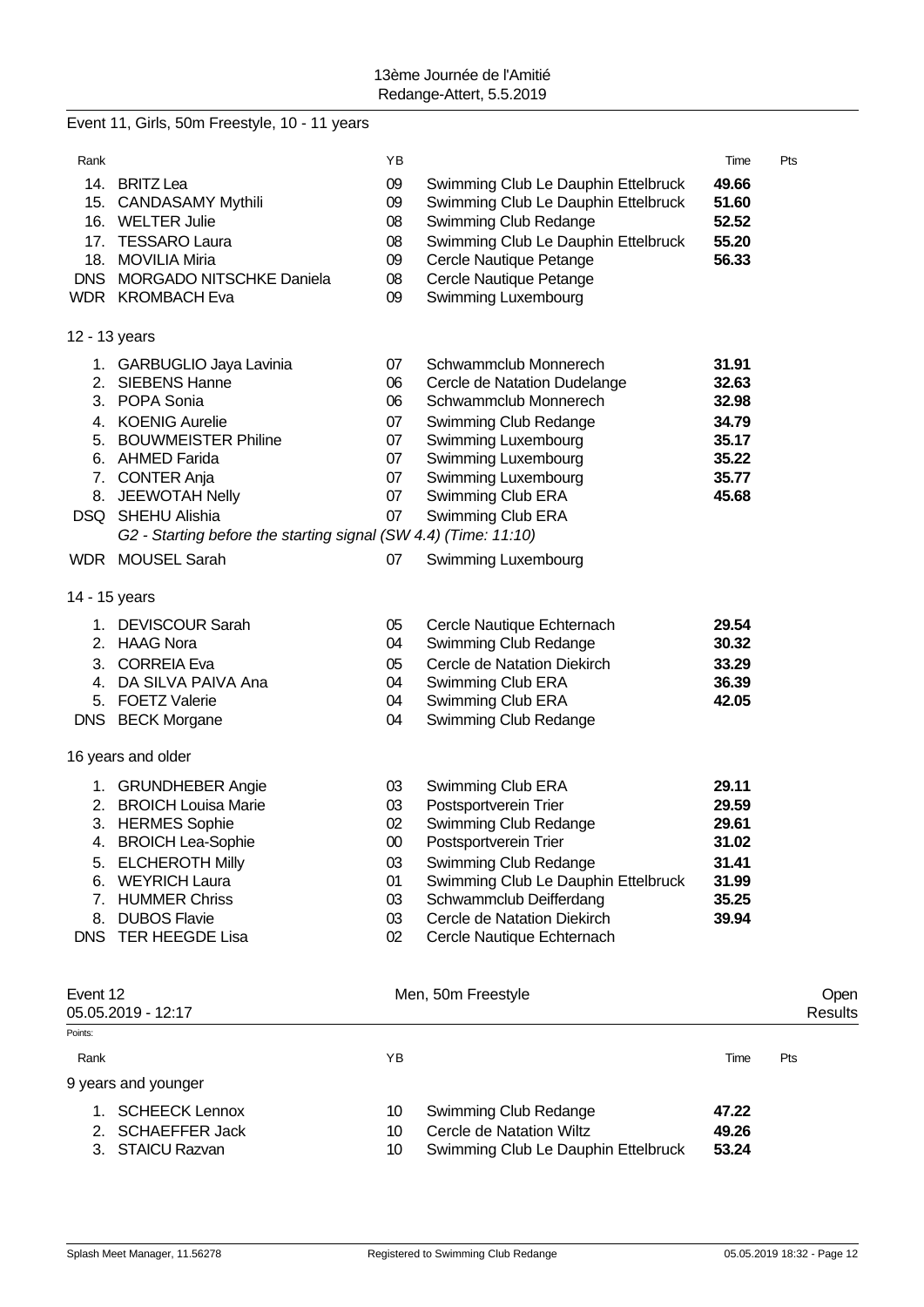# Event 12, Men, 50m Freestyle

|     | 10 - 11 years                      |    |                                     |       |
|-----|------------------------------------|----|-------------------------------------|-------|
|     | 1. ORTIZ BOGDANOV Pablo            | 08 | Swimming Luxembourg                 | 32.08 |
|     | 2. VIGUIER Evan                    | 08 | Swimming Luxembourg                 | 33.05 |
|     | 3. ANISKO Leonard                  | 08 | Cercle Nautique Petange             | 35.29 |
|     | 4. VISSER Mats                     | 08 | Swimming Club Le Dauphin Ettelbruck | 36.02 |
|     | 5. SAMMARCO Andrea                 | 08 | Swimming Luxembourg                 | 37.09 |
|     | 6. KRIES Leo                       | 08 | Swimming Luxembourg                 | 37.29 |
|     | 7. MELOUANE AMAHZOUNE Adam         | 08 | Cercle de Natation Wiltz            | 37.70 |
|     | 8. KROMBACH Alex                   | 08 | Swimming Luxembourg                 | 38.19 |
|     | 9. WALAK Olivier                   | 09 | Swimming Club ERA                   | 41.57 |
|     | 10. SCHAEFFER Dean                 | 08 | Cercle de Natation Wiltz            | 41.80 |
|     | 11. MIASIK Gabriel                 | 08 | Swimming Club ERA                   | 42.63 |
|     | 12. DAKEU NGAHA David Owen         | 08 | Cercle de Natation Diekirch         | 42.94 |
|     | 13. PIRET Alexandre                | 08 | Swimming Club Redange               | 43.00 |
|     | 14. FIGUEIROA MUNOZ Marco Antonio  | 08 | Cercle de Natation Diekirch         | 46.37 |
|     | 15. PIRET Alexis                   | 08 | Swimming Club Redange               | 48.63 |
|     | 16. FIGUEIROA MUNOZ Luis Guilherme | 08 | Cercle de Natation Diekirch         | 50.83 |
| 17. | <b>TROIA REVERTE Giacomo</b>       | 09 | Swimming Club Le Dauphin Ettelbruck | 51.57 |
| 18. | DE SOUSA MARTINHO Vasco            | 09 | Cercle Nautique Petange             | 58.07 |
|     | DNS MOOG Jules                     | 08 | Swimming Luxembourg                 |       |
|     | <b>WDR</b> BOURG Nicolas           | 08 | Swimming Luxembourg                 |       |
|     | <b>WDR</b> METZLER Charles         | 08 | Swimming Luxembourg                 |       |
|     | 12 - 13 years                      |    |                                     |       |
|     | 1. CHAUSSARD Albert                | 07 | Cercle de Natation Dudelange        | 31.18 |
|     | 2. FEDOSEEV Anton                  | 07 | Swimming Luxembourg                 | 31.50 |
|     | 3. ESCHETTE Louis                  | 07 | Cercle de Natation Wiltz            | 31.96 |
|     | 4. WESTER Ben                      | 06 | Cercle de Natation Dudelange        | 32.07 |
|     | 5. WEYLAND Philippe                | 07 | Swimming Luxembourg                 | 32.25 |
| 6.  | <b>SCHOCKMEL Julien</b>            | 06 | Swimming Club Redange               | 32.97 |
|     | 7. THILL Louis                     | 07 | Swimming Luxembourg                 | 33.48 |
|     | 8. PASSER Daniel                   | 07 | Swimming Luxembourg                 | 33.86 |
|     | 9. GONZALEZ PEREZ Rodrigo          | 07 | Swimming Luxembourg                 | 34.85 |
|     | 10. DUSEMON Paul                   | 07 | Swimming Luxembourg                 | 35.41 |
|     | 11. MOVILIA Alberto Gabriele       | 06 | Cercle Nautique Petange             | 36.08 |
|     | 12. BECIROVIC Benjamin             | 07 | Swimming Club Redange               | 37.38 |
|     | 13. IAMMARINO Alessio              | 06 | Swimming Club Redange               | 38.68 |
|     | 14. LEMIESZONEK Maksymilian        | 07 | Cercle de Natation Diekirch         | 39.44 |
|     | 15. REIFF Mathieu                  | 07 | Swimming Club Le Dauphin Ettelbruck | 39.80 |
| 16. | RIBEIRO GARCIA David               | 07 | Cercle Nautique Petange             | 42.99 |
|     | 17. LEBEDEV Sasha                  | 06 | Cercle de Natation Dudelange        | 43.10 |
|     | 18. SCHAUER Victor                 | 07 | Cercle de Natation Diekirch         | 43.88 |
|     | 19. ZYSKOWSKI Maksymilian          | 07 | Swimming Club ERA                   | 44.55 |
|     | 20. GOMES DA COSTA Rafael          | 07 | Swimming Club ERA                   | 47.40 |
|     | WDR SCHARF Herman                  | 07 | Swimming Luxembourg                 |       |

- 
- 14 15 years

1. DENTER Arthur **1. DENTER Arthur 1. DENTER Arthur** 1. DENTER Arthur 1. 26.66<br>1. Cercle Nautique Echternach 1. 27.40<br>27.40 2. KIEFFER Brian **27.40**<br>2. PALAGNIOUK Romain 1994 Cercle Nautique Petange 1996-28.67 3. PALAGNIOUK Romain 04 Cercle Nautique Petange **28.67**

5. FETZ Tom 04 Cercle Nautique Echternach **28.99** 6. PUETZ Christophe 04 Swimming Club Le Dauphin Ettelbruck **31.47** 7. KACHURA Dinis 04 Cercle de Natation Diekirch **32.72**

07 Swimming Luxembourg

05 Cercle de Natation Wiltz<br>04 Cercle Nautique Echterna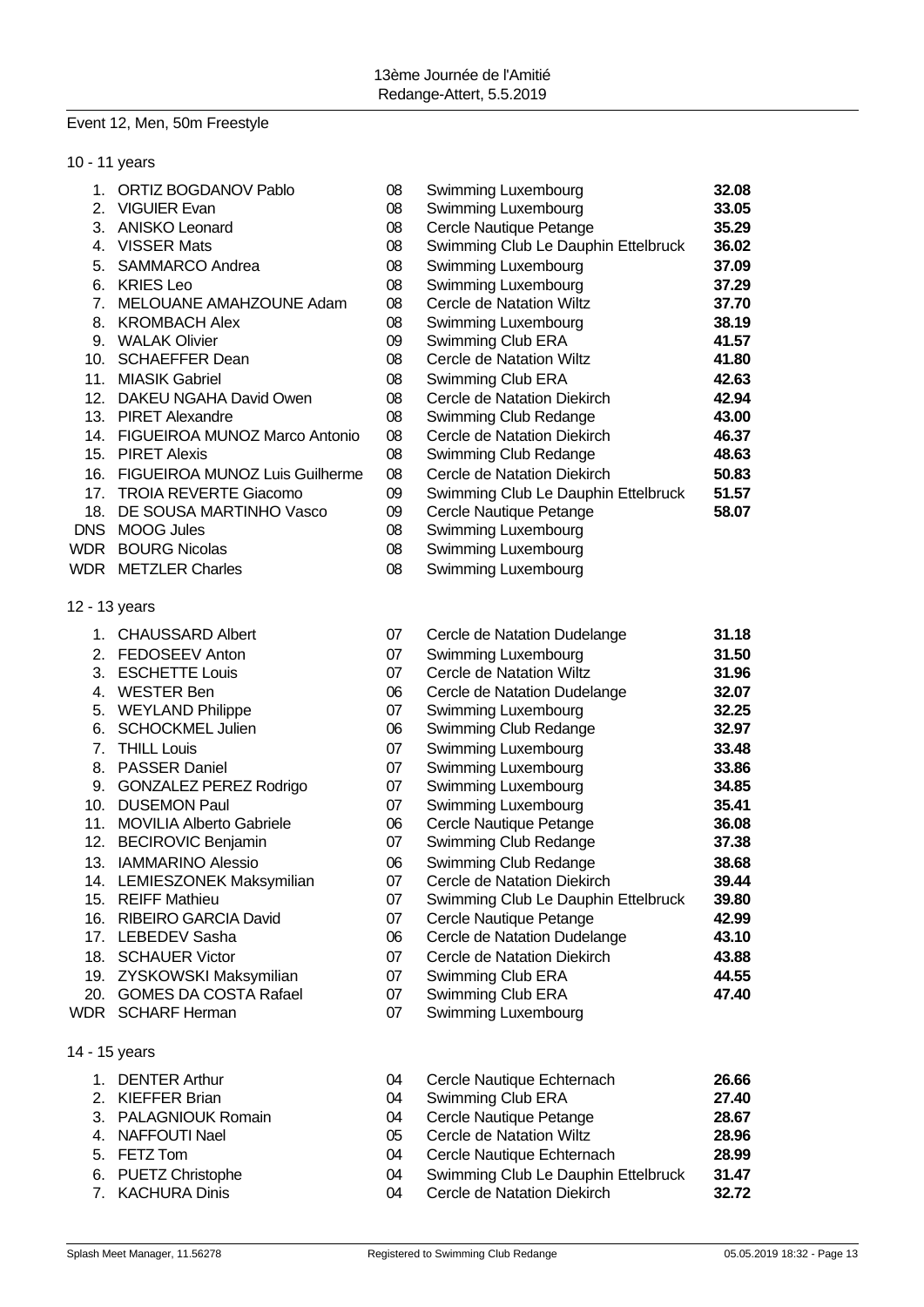# Event 12, Men, 50m Freestyle

|  | 16 years and older |  |  |
|--|--------------------|--|--|
|--|--------------------|--|--|

| <b>MOREAUX Maxime</b>   | 02 | Swimming Club Redange               | 26.48                                                           |
|-------------------------|----|-------------------------------------|-----------------------------------------------------------------|
| 2. GIRS Matheo          | 02 | Cercle de Natation Wiltz            | 27.39                                                           |
| 3. FERAGOTTO Noe        | 01 | Swimming Club Le Dauphin Ettelbruck | 28.37                                                           |
| 4. JACOBY Dale          | 02 | Cercle de Natation Wiltz            | 28.50                                                           |
| 5. WEBER Loris          | 03 | Cercle de Natation Dudelange        | 30.14                                                           |
| 6. MORIS Cedric         | 98 | Swimming Club Le Dauphin Ettelbruck | 31.40                                                           |
| 7. LETSCH David         | 02 | Cercle Nautique Echternach          | 31.56                                                           |
| DSQ ZEYEN Mick          | 03 | Cercle Nautique Petange             |                                                                 |
|                         |    |                                     |                                                                 |
| DNS BINSFELD John-Glenn | 02 | Cercle de Natation Dudelange        |                                                                 |
| DNS PEREIRA Dylan       | 01 | Swimming Club ERA                   |                                                                 |
|                         |    |                                     | G2 - Starting before the starting signal (SW 4.4) (Time: 12:24) |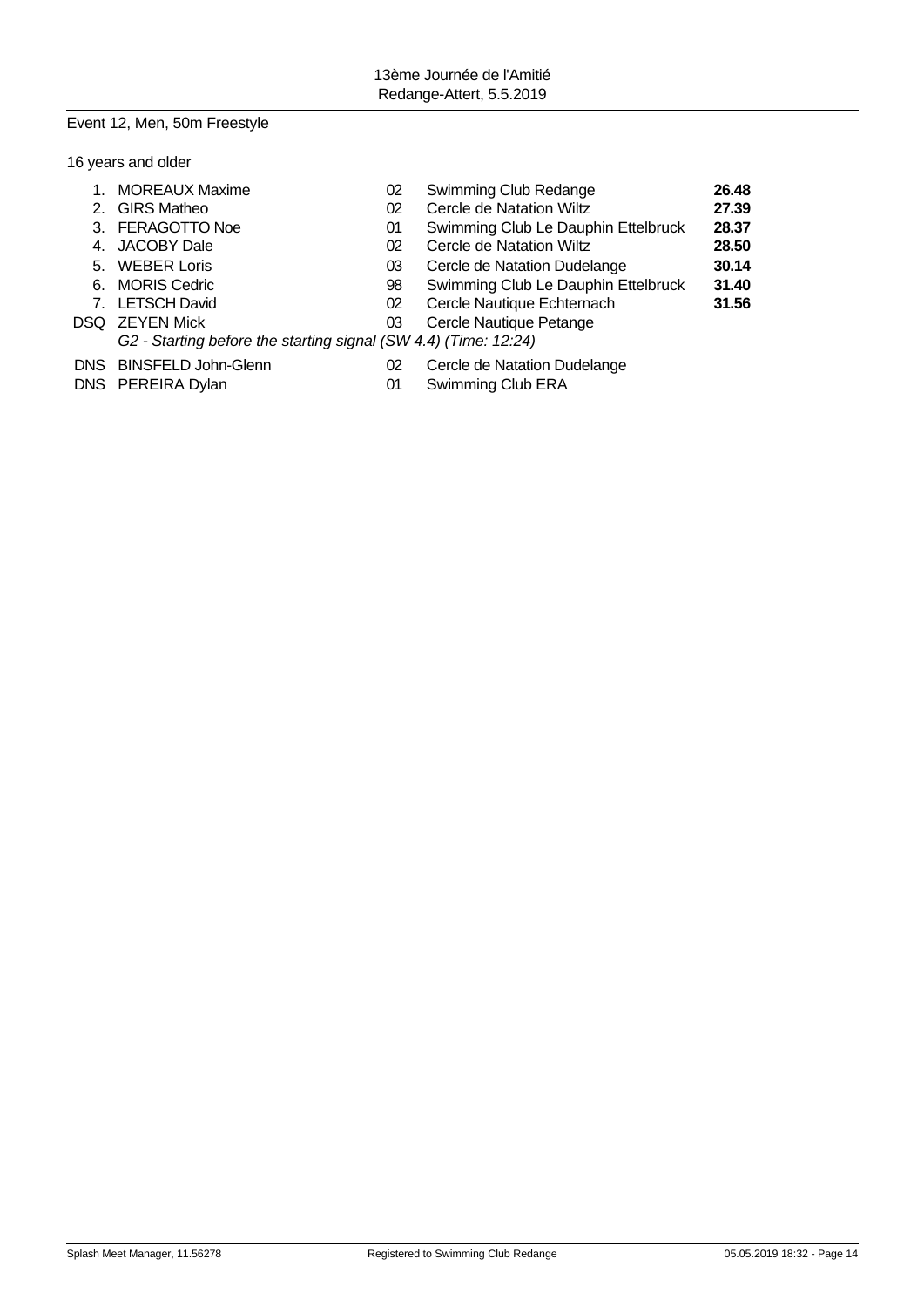# 2 - Sunday afternoon 05.05.2019 - 14:00

| Event 13   | 05.05.2019 - 14:00                       |          | Women, 200m Medley                               |                    | Open<br><b>Results</b> |
|------------|------------------------------------------|----------|--------------------------------------------------|--------------------|------------------------|
| Points:    |                                          |          |                                                  |                    |                        |
| Rank       |                                          | YB       |                                                  | Time               | Pts                    |
|            | 10 - 11 years                            |          |                                                  |                    |                        |
|            |                                          |          |                                                  |                    |                        |
|            | 1. SCHOLER Amelie                        | 08       | Swimming Luxembourg                              | 2:51.55            |                        |
| 2.         | <b>OLIVERO Francesca</b>                 | 08       | Swimming Luxembourg                              | 3:02.15            |                        |
|            | 3. GRUJIC-MARTINS Teodora                | 09       | Swimming Luxembourg                              | 3:03.19            |                        |
|            | 4. CALMES Liz                            | 08       | Schwammclub Monnerech                            | 3:06.50            |                        |
| 5.         | <b>HARGER Allison</b>                    | 08       | Cercle de Natation Dudelange                     | 3:14.06            |                        |
| 6.         | <b>DE GEER Eleonore</b>                  | 08       | Cercle de Natation Dudelange                     | 3:17.84            |                        |
|            | 7. PHILIPPART Enny                       | 09       | Schwammclub Monnerech                            | 3:29.53            |                        |
|            | 8. PRENTIC Anela                         | 09       | Schwammclub Deifferdang                          | 3:39.92            |                        |
| <b>DNS</b> | DE GIOVANNI Sofia                        | 08       | Cercle de Natation Dudelange                     |                    |                        |
| <b>DNS</b> | <b>MARTUCCI Sofia</b>                    | 08       | Schwammclub Deifferdang                          |                    |                        |
|            | 12 - 13 years                            |          |                                                  |                    |                        |
| 1.         | <b>SOFFIO Mara</b>                       | 06       | Schwammclub Monnerech                            | 2:46.17            |                        |
| 2.         | <b>REDING Sevda</b>                      | 07       | Cercle de Natation Dudelange                     | 3:01.21            |                        |
| 3.         | <b>SIEBENS Hanne</b>                     | 06       | Cercle de Natation Dudelange                     | 3:04.24            |                        |
|            | 4. CONTER Anja                           | 07       | Swimming Luxembourg                              | 3:07.30            |                        |
|            | 14 - 15 years                            |          |                                                  |                    |                        |
| 1.         | <b>BOUZIDI</b> Imene                     | 05       | Schwammclub Monnerech                            | 2:43.57            |                        |
| 2.         | <b>HAAG Nora</b>                         | 04       | Swimming Club Redange                            | 2:44.43            |                        |
| 3.         | <b>HARIZIA Celia</b>                     | 05       | Schwammclub Monnerech                            | 2:44.62            |                        |
|            | 4. CALMES Lara                           | 04       | Schwammclub Monnerech                            | 2:45.27            |                        |
| 5.         | <b>BARBERON Sophie</b>                   | 05       | Cercle de Natation Dudelange                     | 2:47.35            |                        |
| 6.         | <b>DEVISCOUR Sarah</b>                   | 05       | Cercle Nautique Echternach                       | 2:50.48            |                        |
| 7.         | <b>VERLAQUE Ciara</b>                    | 04       | Cercle de Natation Dudelange                     | 2:53.15            |                        |
| 8.         | <b>WINKEL Nadine</b>                     | 04       | Schwammclub Deifferdang                          | 3:11.13            |                        |
| <b>DNS</b> | <b>GAMASA Polina</b>                     | 05       | Cercle de Natation Dudelange                     |                    |                        |
|            | 16 years and older                       |          |                                                  |                    |                        |
|            | 1. HERMES Sophie                         | 02       | Swimming Club Redange                            | 2:43.18            |                        |
| 2.         | <b>BROICH Louisa Marie</b>               | 03       | Postsportverein Trier                            | 2:44.09            |                        |
| 3.         | <b>GLODT Kelly</b>                       | 02       | Swimming Club Redange                            | 2:50.14            |                        |
| 4.         | <b>FETZ Melanie</b>                      | 01       | Cercle Nautique Echternach                       | 2:50.31            |                        |
| <b>DNS</b> | <b>TER HEEGDE Lisa</b>                   | 02       | Cercle Nautique Echternach                       |                    |                        |
|            |                                          |          |                                                  |                    |                        |
| Event 14   |                                          |          | Men, 200m Medley                                 |                    | Open                   |
| Points:    | 05.05.2019 - 14:20                       |          |                                                  |                    | <b>Results</b>         |
| Rank       |                                          | YB       |                                                  | Time               | Pts                    |
|            | 9 years and younger                      |          |                                                  |                    |                        |
|            |                                          |          |                                                  |                    |                        |
| 2.         | 1. CARNEIRO Vasco<br><b>PRENTIC Anel</b> | 10<br>10 | Schwammclub Monnerech<br>Schwammclub Deifferdang | 3:28.89<br>3:56.70 |                        |
|            |                                          |          |                                                  |                    |                        |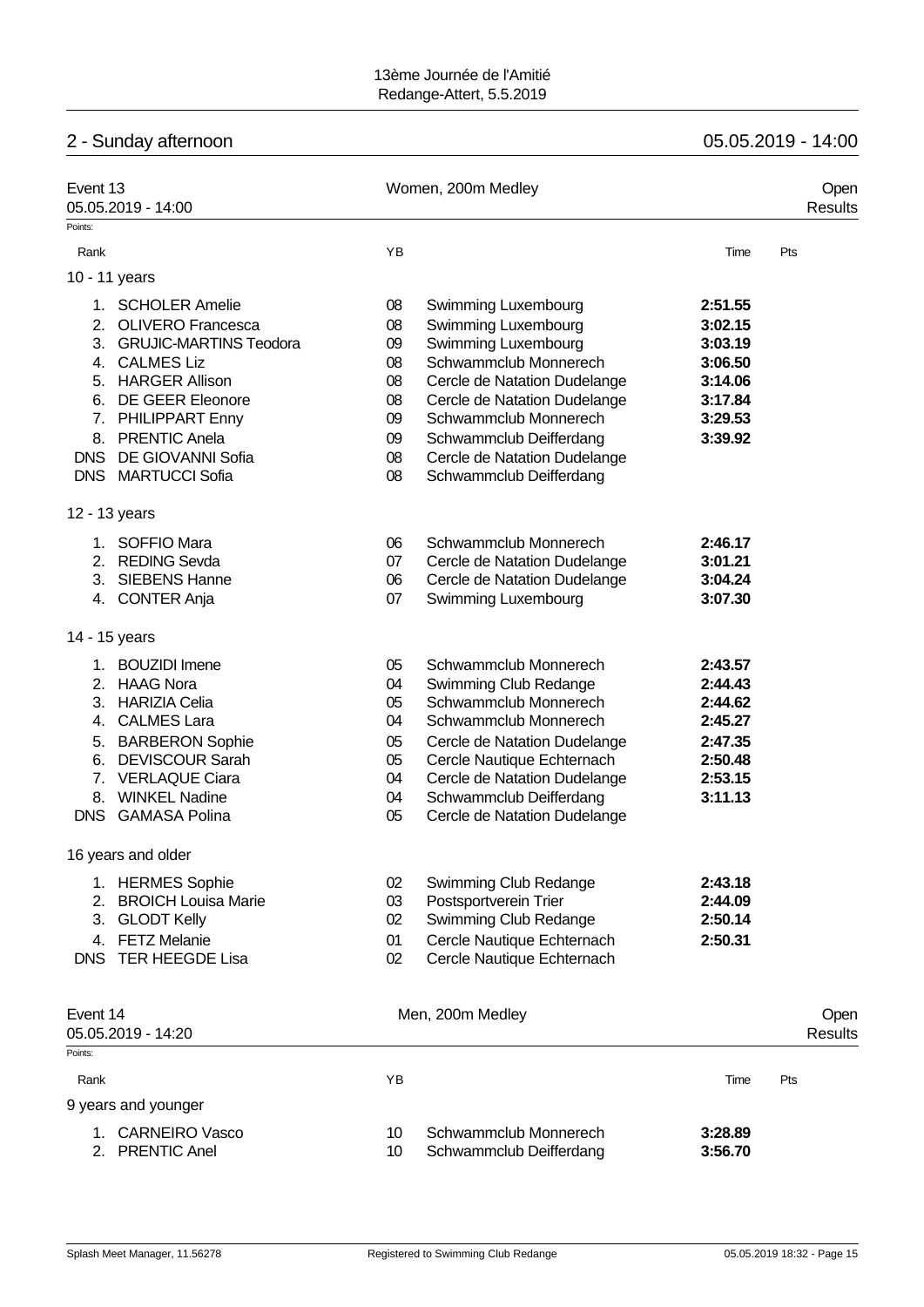# Event 14, Men, 200m Medley

|                     | 10 - 11 years                                                                                                                                                                             |                                              |                                                                                                                                                                                                                                                                                                                                      |                                                                           |                 |
|---------------------|-------------------------------------------------------------------------------------------------------------------------------------------------------------------------------------------|----------------------------------------------|--------------------------------------------------------------------------------------------------------------------------------------------------------------------------------------------------------------------------------------------------------------------------------------------------------------------------------------|---------------------------------------------------------------------------|-----------------|
| 4.<br>5.            | 1. ORTIZ BOGDANOV Pablo<br>2. REINESCH Inaki<br>3. REDING Deyan<br><b>MAIT-RABBI Nizar</b><br><b>SVEEN Harald</b><br>DNS ZAUSA Giulio                                                     | 08<br>09<br>09<br>09<br>08<br>09             | Swimming Luxembourg<br>Schwammclub Deifferdang<br>Cercle de Natation Dudelange<br>Schwammclub Deifferdang<br>Cercle de Natation Dudelange<br>Schwammclub Monnerech                                                                                                                                                                   | 3:00.31<br>3:27.18<br>3:38.16<br>3:46.49<br>4:04.31                       |                 |
|                     | 12 - 13 years                                                                                                                                                                             |                                              |                                                                                                                                                                                                                                                                                                                                      |                                                                           |                 |
| 2.                  | 1. FEDOSEEV Anton<br><b>THILL Louis</b><br>3. ESCHETTE Louis<br>4. BECIROVIC Benjamin                                                                                                     | 07<br>07<br>07<br>07                         | Swimming Luxembourg<br>Swimming Luxembourg<br>Cercle de Natation Wiltz<br>Swimming Club Redange                                                                                                                                                                                                                                      | 2:46.11<br>2:56.74<br>2:59.27<br>3:40.24                                  |                 |
|                     | 14 - 15 years                                                                                                                                                                             |                                              |                                                                                                                                                                                                                                                                                                                                      |                                                                           |                 |
|                     | 1. DENTER Arthur<br>2. SUKHANOV Maxim<br>3. LINDMARK MELO Hugo<br>4. FETZ Tom<br>5. MOHR Sam<br>6. SVEEN Albert<br>7. OLINGER Liam<br>DSQ OLIVEIRA MARQUES Richard                        | 04<br>04<br>04<br>04<br>04<br>04<br>05<br>04 | Cercle Nautique Echternach<br>Cercle de Natation Dudelange<br>Cercle de Natation Dudelange<br>Cercle Nautique Echternach<br>Cercle Nautique Echternach<br>Cercle de Natation Dudelange<br>Schwammclub Monnerech<br>Swimming Club Redange<br>D7 - swimmer had not returned onto the back upon leaving the wall (SW 6.5) (Time: 14:36) | 2:31.66<br>2:41.49<br>2:43.37<br>2:45.01<br>2:45.20<br>2:45.90<br>2:47.18 |                 |
|                     | DNS DE GIOVANNI Lorenzo                                                                                                                                                                   | 04                                           | Cercle de Natation Dudelange                                                                                                                                                                                                                                                                                                         |                                                                           |                 |
|                     | 16 years and older                                                                                                                                                                        |                                              |                                                                                                                                                                                                                                                                                                                                      |                                                                           |                 |
|                     | 1. MICHIELS Patrick<br>2. GIRS Matheo<br>3. WEBER Loris<br>DSQ CIRELLI Marco<br>G11 - did not finish the distance (SW 10.2) (Time: 14:51)<br>DNS BINSFELD John-Glenn                      | 02<br>02<br>03<br>02<br>02                   | Cercle Nautique Echternach<br>Cercle de Natation Wiltz<br>Cercle de Natation Dudelange<br>Swimming Club Redange<br>Cercle de Natation Dudelange                                                                                                                                                                                      | 2:37.24<br>2:38.50<br>2:50.87                                             |                 |
| Event 15<br>Points: | 05.05.2019 - 14:39                                                                                                                                                                        |                                              | Women, 50m Backstroke                                                                                                                                                                                                                                                                                                                |                                                                           | Open<br>Results |
| Rank                |                                                                                                                                                                                           | YB                                           |                                                                                                                                                                                                                                                                                                                                      | Time                                                                      | Pts             |
|                     | 9 years and younger                                                                                                                                                                       |                                              |                                                                                                                                                                                                                                                                                                                                      |                                                                           |                 |
| 2.                  | 1. BARTHEL Emma<br><b>RENOIR Anna</b>                                                                                                                                                     | 10<br>11                                     | Swimming Club Redange<br>Swimming Club Redange                                                                                                                                                                                                                                                                                       | 50.23<br>1:06.29                                                          |                 |
|                     | 10 - 11 years                                                                                                                                                                             |                                              |                                                                                                                                                                                                                                                                                                                                      |                                                                           |                 |
| 1.<br>2.<br>5.      | <b>SCHOLER Amelie</b><br><b>HARGER Allison</b><br>3. ALLAR Maud<br>4. MILANOVSKA Maja<br><b>DE GEER Eleonore</b><br>6. BOUWMEISTER Yfke<br>7. PHILIPPART Enny<br>8. BOUWMEISTER Annebelle | 08<br>08<br>08<br>09<br>08<br>08<br>09<br>08 | Swimming Luxembourg<br>Cercle de Natation Dudelange<br>Cercle Nautique Petange<br>Swimming Luxembourg<br>Cercle de Natation Dudelange<br>Swimming Luxembourg<br>Schwammclub Monnerech<br>Swimming Luxembourg                                                                                                                         | 38.64<br>39.00<br>39.96<br>40.39<br>42.30<br>43.54<br>45.39<br>45.66      |                 |
| 9.                  | <b>DONDELINGER Elisa</b>                                                                                                                                                                  | 08                                           | Swimming Luxembourg                                                                                                                                                                                                                                                                                                                  | 45.82                                                                     |                 |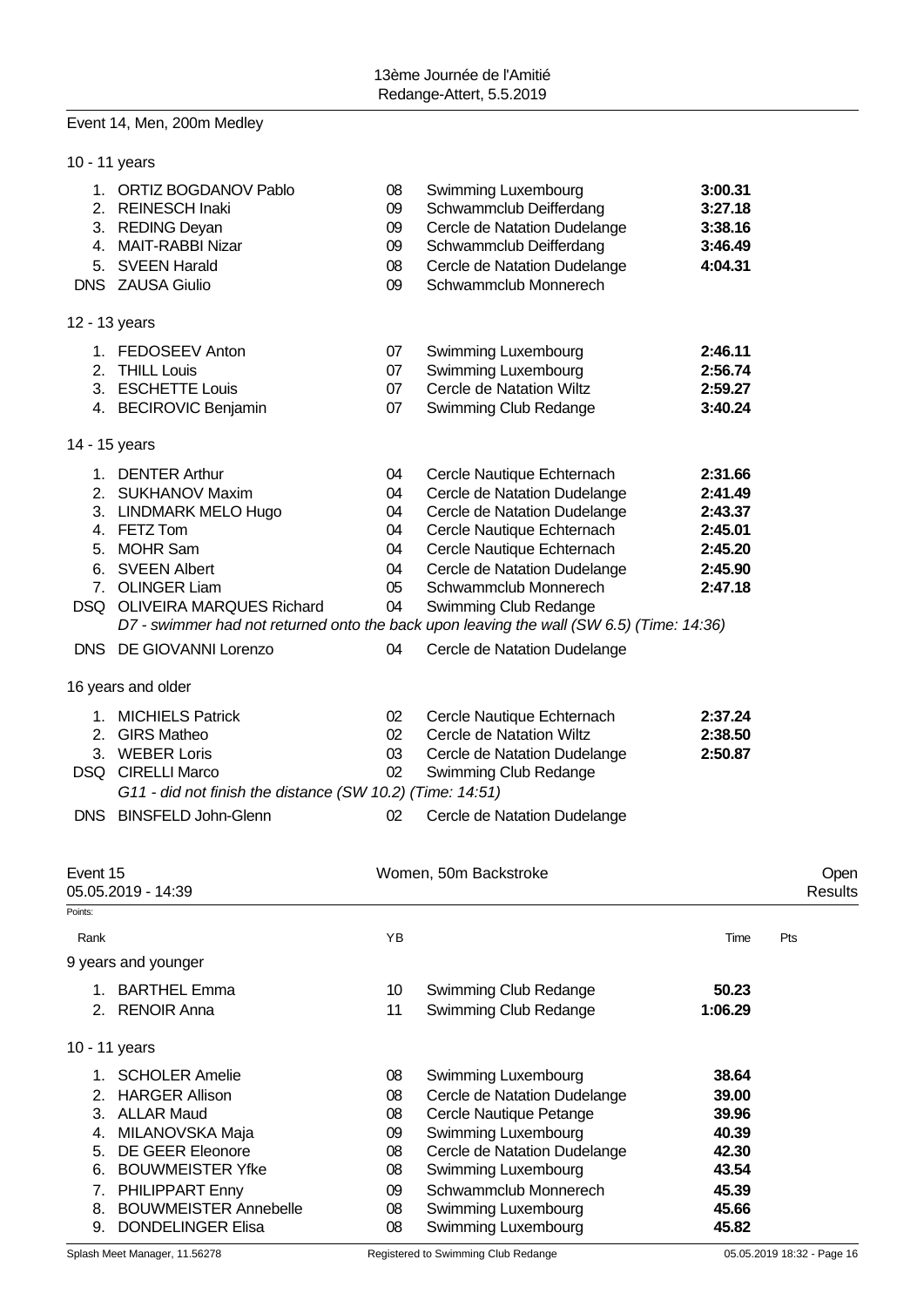# Event 15, Girls, 50m Backstroke, 10 - 11 years

| Rank |                                 | ΥB |                              | Time    | Pts |
|------|---------------------------------|----|------------------------------|---------|-----|
|      | 10. CONSTANTIN Sophia           | 09 | Swimming Luxembourg          | 46.66   |     |
|      | 11. ALVES CABRAL Kiara          | 09 | Schwammclub Monnerech        | 47.87   |     |
|      | 12. PRENTIC Anela               | 09 | Schwammclub Deifferdang      | 50.06   |     |
|      | 13. NOTHUM June                 | 09 | Swimming Club Redange        | 55.37   |     |
|      | 14. FRADET Maelle               | 09 | Schwammclub Deifferdang      | 55.70   |     |
| 15.  | THILL Lilly-Jana                | 09 | Cercle de Natation Dudelange | 57.59   |     |
|      | 16. SMITH Josephine             | 09 | Swimming Club Redange        | 57.96   |     |
|      | 17. PACHECO DE SOUSA Yara       | 09 | Cercle de Natation Dudelange | 58.44   |     |
|      | 18. BECK Alyson                 | 09 | Swimming Club Redange        | 58.94   |     |
|      | 19. SAND Jade Emmanuelle        | 09 | Cercle de Natation Diekirch  | 59.77   |     |
|      | 20. RANCITELLI Ayleen           | 09 | Schwammclub Monnerech        | 1:03.85 |     |
|      | 21. ANCORA Marta Maria          | 08 | Schwammclub Monnerech        | 1:06.85 |     |
|      | DNS ANTUNES-BOURGEOIS Gabrielle | 08 | Cercle de Natation Dudelange |         |     |
|      | DNS DE GIOVANNI Sofia           | 08 | Cercle de Natation Dudelange |         |     |
|      | WDR KROMBACH Eva                | 09 | Swimming Luxembourg          |         |     |
|      | 12 - 13 years                   |    |                              |         |     |
|      | 1. POPA Sonia                   | 06 | Schwammclub Monnerech        | 38.07   |     |
|      | 2. ELCHEROTH Niki               | 07 | Swimming Club Redange        | 39.14   |     |
|      | 3. KOENIG Aurelie               | 07 | Swimming Club Redange        | 41.16   |     |
|      | 4. REDING Sevda                 | 07 | Cercle de Natation Dudelange | 42.54   |     |
| 5.   | <b>SIEBENS Hanne</b>            | 06 | Cercle de Natation Dudelange | 43.54   |     |
|      | 6. AHMED Farida                 | 07 | Swimming Luxembourg          | 43.82   |     |
|      | DNS PANTALEONI Laura            | 07 | Schwammclub Deifferdang      |         |     |
|      | WDR MOUSEL Sarah                | 07 | Swimming Luxembourg          |         |     |
|      | 14 - 15 years                   |    |                              |         |     |
|      | 1. HARIZIA Celia                | 05 | Schwammclub Monnerech        | 35.74   |     |
| 2.   | <b>DEVISCOUR Sarah</b>          | 05 | Cercle Nautique Echternach   | 36.01   |     |
|      | 3. BARBERON Sophie              | 05 | Cercle de Natation Dudelange | 36.44   |     |
|      | 4. HAAG Nora                    | 04 | Swimming Club Redange        | 36.84   |     |
| 5.   | <b>CORREIA Eva</b>              | 05 | Cercle de Natation Diekirch  | 38.97   |     |
| 6.   | <b>VERLAQUE Ciara</b>           | 04 | Cercle de Natation Dudelange | 39.40   |     |
|      | <b>DNS</b> GAMASA Polina        | 05 | Cercle de Natation Dudelange |         |     |
|      | DNS BECK Morgane                | 04 | Swimming Club Redange        |         |     |
|      | 16 years and older              |    |                              |         |     |
| 1.   | <b>BROICH Louisa Marie</b>      | 03 | Postsportverein Trier        | 33.98   |     |
|      | 2. HERMES Sophie                | 02 | Swimming Club Redange        | 34.14   |     |
|      | 3. FETZ Melanie                 | 01 | Cercle Nautique Echternach   | 34.32   |     |
|      | 4. HUMMER Chriss                | 03 | Schwammclub Deifferdang      | 41.05   |     |

- 
- 
- 
- 4. HUMMER Chriss 03 Schwammclub Deifferdang<br>DNS TER HEEGDE Lisa 02 Cercle Nautique Echternac 02 Cercle Nautique Echternach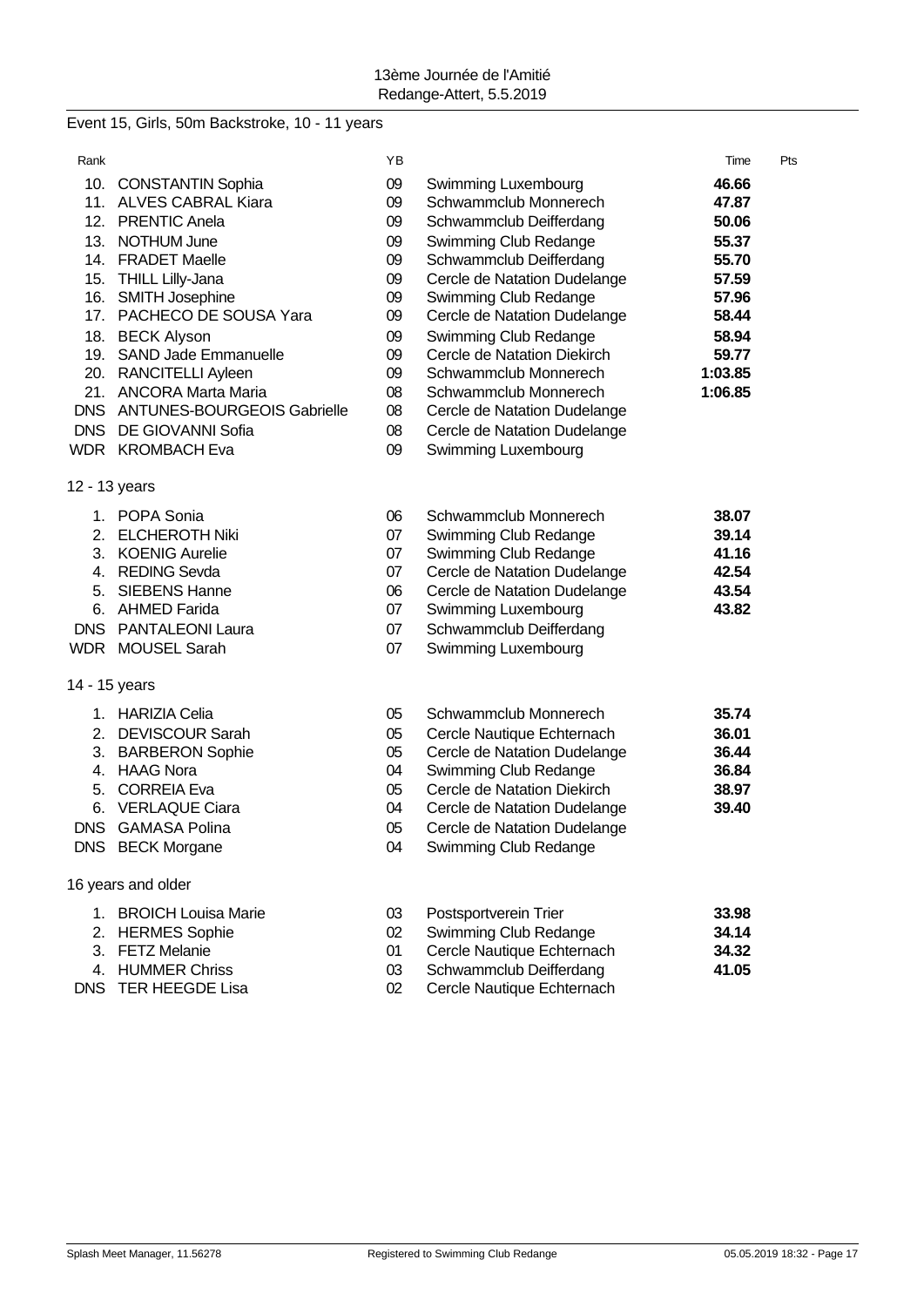| Event 16      | 05.05.2019 - 14:52                                                                       |          | Men, 50m Backstroke                                          |                | Open<br>Results |
|---------------|------------------------------------------------------------------------------------------|----------|--------------------------------------------------------------|----------------|-----------------|
| Points:       |                                                                                          |          |                                                              |                |                 |
| Rank          |                                                                                          | YB       |                                                              | Time           | Pts             |
|               | 9 years and younger                                                                      |          |                                                              |                |                 |
| 1.            | <b>CARNEIRO Vasco</b>                                                                    | 10       | Schwammclub Monnerech                                        | 46.20          |                 |
|               | 2. PRENTIC Anel                                                                          | 10       | Schwammclub Deifferdang                                      | 53.40          |                 |
|               | 3. SCHEECK Lennox                                                                        | 10       | Swimming Club Redange                                        | 56.69          |                 |
|               |                                                                                          |          |                                                              |                |                 |
| 10 - 11 years |                                                                                          |          |                                                              |                |                 |
|               | 1. VIGUIER Evan                                                                          | 08       | Swimming Luxembourg                                          | 40.32          |                 |
| 2.            | <b>REINESCH Inaki</b>                                                                    | 09       | Schwammclub Deifferdang                                      | 40.91          |                 |
|               | 3. VALENTINI Stefano                                                                     | 09       | Schwammclub Monnerech                                        | 41.61          |                 |
|               | 4. ANISKO Leonard                                                                        | 08       | Cercle Nautique Petange                                      | 41.72          |                 |
|               | 5. KRIES Leo                                                                             | 08       | Swimming Luxembourg                                          | 41.96          |                 |
|               | 6. KROMBACH Alex                                                                         | 08       | Swimming Luxembourg                                          | 42.48          |                 |
|               | 7. REDING Deyan                                                                          | 09       | Cercle de Natation Dudelange                                 | 45.44          |                 |
|               | 8. SAMMARCO Andrea                                                                       | 08       | Swimming Luxembourg                                          | 45.65          |                 |
|               | 9. BORDAS Anatole                                                                        | 09       | Schwammclub Monnerech                                        | 46.29          |                 |
|               | 10. MAIT-RABBI Nizar                                                                     | 09       | Schwammclub Deifferdang<br>Cercle de Natation Wiltz          | 48.83          |                 |
|               | 11. MELOUANE AMAHZOUNE Adam<br>12. SVEEN Harald                                          | 08       |                                                              | 49.56          |                 |
|               | 13. CALMES ZBINDEN Chris                                                                 | 08<br>09 | Cercle de Natation Dudelange<br>Cercle de Natation Dudelange | 50.60<br>51.83 |                 |
|               | 14. DAKEU NGAHA David Owen                                                               | 08       | Cercle de Natation Diekirch                                  | 53.29          |                 |
|               | 15. SANTINI DE ALMEIDA Nilson                                                            | 09       | Schwammclub Deifferdang                                      | 53.99          |                 |
|               | 16. STREVELER Max                                                                        | 09       | Swimming Club Redange                                        | 56.57          |                 |
| 17.           | FIGUEIROA MUNOZ Marco Antonio                                                            | 08       | Cercle de Natation Diekirch                                  | 58.92          |                 |
| 18.           | <b>RENOIR Tun</b>                                                                        | 09       | Swimming Club Redange                                        | 1:01.87        |                 |
|               | 19. FIGUEIROA MUNOZ Luis Guilherme                                                       | 08       | Cercle de Natation Diekirch                                  | 1:02.28        |                 |
|               | 20. PIRET Alexis                                                                         | 08       | Swimming Club Redange                                        | 1:07.10        |                 |
|               | DSQ GONCALVES Patrick                                                                    | 08       | <b>Barracuda Esch Natation</b>                               |                |                 |
|               | D7 - swimmer had not returned onto the back upon leaving the wall (SW 6.5) (Time: 15:09) |          |                                                              |                |                 |
|               | <b>DSQ</b> PIRET Alexandre                                                               | 08       | Swimming Club Redange                                        |                |                 |
|               | G2 - Starting before the starting signal (SW 4.4) (Time: 15:10)                          |          |                                                              |                |                 |
|               | DNS SUBASIC Denis                                                                        | 08       | Cercle de Natation Dudelange                                 |                |                 |
|               | DNS CROS SANTOS Lucio                                                                    | 08       | Schwammclub Deifferdang                                      |                |                 |
|               | DNS ZAUSA Giulio                                                                         | 09       | Schwammclub Monnerech                                        |                |                 |
|               | <b>WDR</b> BOURG Nicolas                                                                 | 08       | Swimming Luxembourg                                          |                |                 |
|               | <b>WDR</b> METZLER Charles                                                               | 08       | Swimming Luxembourg                                          |                |                 |
| 12 - 13 years |                                                                                          |          |                                                              |                |                 |
|               | 1. WESTER Ben                                                                            | 06       | Cercle de Natation Dudelange                                 | 37.07          |                 |
|               | 2. WEYLAND Philippe                                                                      | 07       | Swimming Luxembourg                                          | 38.36          |                 |
| 3.            | <b>CHAUSSARD Albert</b>                                                                  | 07       | Cercle de Natation Dudelange                                 | 38.97          |                 |
|               | 4. GONZALEZ PEREZ Rodrigo                                                                | 07       | Swimming Luxembourg                                          | 40.16          |                 |
|               | 5. DUSEMON Paul                                                                          | 07       | Swimming Luxembourg                                          | 40.23          |                 |
|               | 6. PASSER Daniel                                                                         | 07       | Swimming Luxembourg                                          | 43.24          |                 |
|               | 7. SOUSA DA COSTA Bryan                                                                  | 07       | <b>Barracuda Esch Natation</b>                               | 45.43          |                 |
|               | 8. LEMIESZONEK Maksymilian                                                               | 07       | Cercle de Natation Diekirch                                  | 48.53          |                 |
|               | 9. SCHAUER Victor                                                                        | 07       | Cercle de Natation Diekirch                                  | 49.43          |                 |
|               | 10. LEBEDEV Sasha                                                                        | 06       | Cercle de Natation Dudelange                                 | 50.39          |                 |
|               | WDR SCHARF Herman                                                                        | 07       | Swimming Luxembourg                                          |                |                 |
|               |                                                                                          |          |                                                              |                |                 |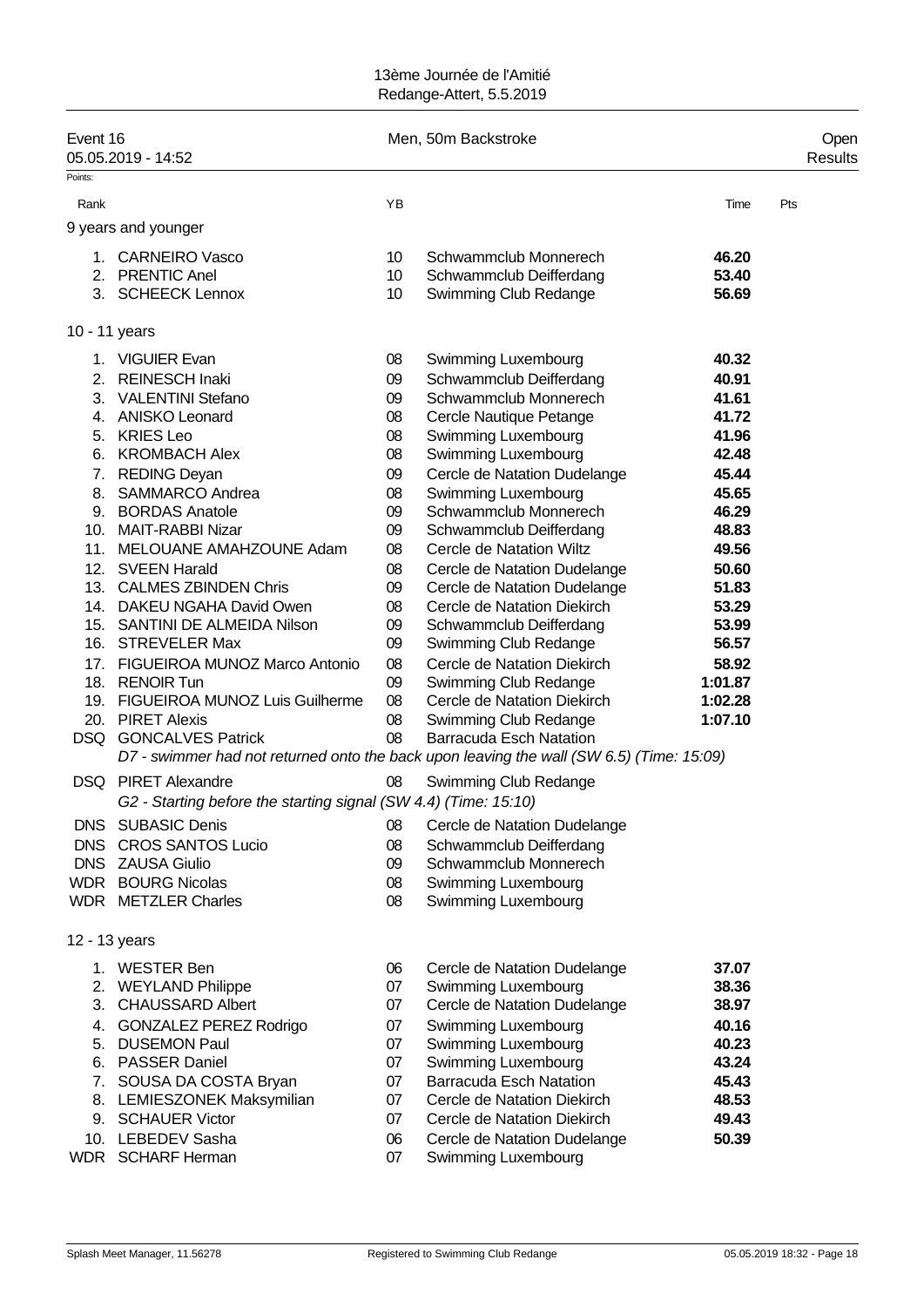# Event 16, Men, 50m Backstroke

|       | 14 - 15 years                   |    |                              |       |
|-------|---------------------------------|----|------------------------------|-------|
| 1.    | <b>DENTER Arthur</b>            | 04 | Cercle Nautique Echternach   | 31.37 |
| $2 -$ | <b>PALAGNIOUK Romain</b>        | 04 | Cercle Nautique Petange      | 33.09 |
| 3.    | FETZ Tom                        | 04 | Cercle Nautique Echternach   | 33.79 |
| 4.    | <b>SVEEN Albert</b>             | 04 | Cercle de Natation Dudelange | 34.95 |
| 5.    | <b>SUKHANOV Maxim</b>           | 04 | Cercle de Natation Dudelange | 35.98 |
| 6.    | <b>OLINGER Liam</b>             | 05 | Schwammclub Monnerech        | 36.92 |
| 7.    | <b>NAFFOUTI Nael</b>            | 05 | Cercle de Natation Wiltz     | 37.00 |
| 8.    | <b>LINDMARK MELO Hugo</b>       | 04 | Cercle de Natation Dudelange | 39.67 |
| 9.    | <b>OLIVEIRA MARQUES Richard</b> | 04 | Swimming Club Redange        | 46.42 |
|       | 10. FERREIRA CASTRO Igor        | 04 | Swimming Club Redange        | 46.89 |
| 11.   | <b>KACHURA Dinis</b>            | 04 | Cercle de Natation Diekirch  | 50.66 |
| DNS . | DE GIOVANNI Lorenzo             | 04 | Cercle de Natation Dudelange |       |
|       | 16 years and older              |    |                              |       |
| 1.    | <b>MOREAUX Maxime</b>           | 02 | Swimming Club Redange        | 37.90 |
|       | 2. ZEYEN Mick                   | 03 | Cercle Nautique Petange      | 39.70 |
|       | 3. LETSCH David                 | 02 | Cercle Nautique Echternach   | 41.41 |
|       | DNS ARNAUDIES David             | 02 | Cercle de Natation Dudelange |       |

| Event 17<br>05.05.2019 - 15:08 |                           |    | Women, 100m Butterfly        |         |     |  |  |
|--------------------------------|---------------------------|----|------------------------------|---------|-----|--|--|
| Points:                        |                           |    |                              |         |     |  |  |
| Rank                           |                           | YB |                              | Time    | Pts |  |  |
|                                | 10 - 11 years             |    |                              |         |     |  |  |
|                                | 1. HRIC Nina              | 08 | Swimming Luxembourg          | 1:26.73 |     |  |  |
| 2.                             | <b>CALMES Liz</b>         | 08 | Schwammclub Monnerech        | 1:28.52 |     |  |  |
| 3.                             | <b>OLIVERO</b> Francesca  | 08 | Swimming Luxembourg          | 1:30.28 |     |  |  |
|                                | <b>DNS MARTUCCI Sofia</b> | 08 | Schwammclub Deifferdang      |         |     |  |  |
|                                | 12 - 13 years             |    |                              |         |     |  |  |
| 1.                             | SOFFIO Mara               | 06 | Schwammclub Monnerech        | 1:16.83 |     |  |  |
| 2.                             | <b>REDING Sevda</b>       | 07 | Cercle de Natation Dudelange | 1:29.26 |     |  |  |
|                                | 3. BOUWMEISTER Philine    | 07 | Swimming Luxembourg          | 1:34.80 |     |  |  |
|                                | 14 - 15 years             |    |                              |         |     |  |  |
|                                | 1. BARBERON Sophie        | 05 | Cercle de Natation Dudelange | 1:15.92 |     |  |  |
| 2.                             | <b>CALMES Lara</b>        | 04 | Schwammclub Monnerech        | 1:19.55 |     |  |  |
|                                | 3. BOUZIDI Imene          | 05 | Schwammclub Monnerech        | 1:22.78 |     |  |  |
|                                | 4. WINKEL Nadine          | 04 | Schwammclub Deifferdang      | 1:35.18 |     |  |  |
|                                | 16 years and older        |    |                              |         |     |  |  |
|                                | 1. BROICH Lea-Sophie      | 00 | Postsportverein Trier        | 1:17.33 |     |  |  |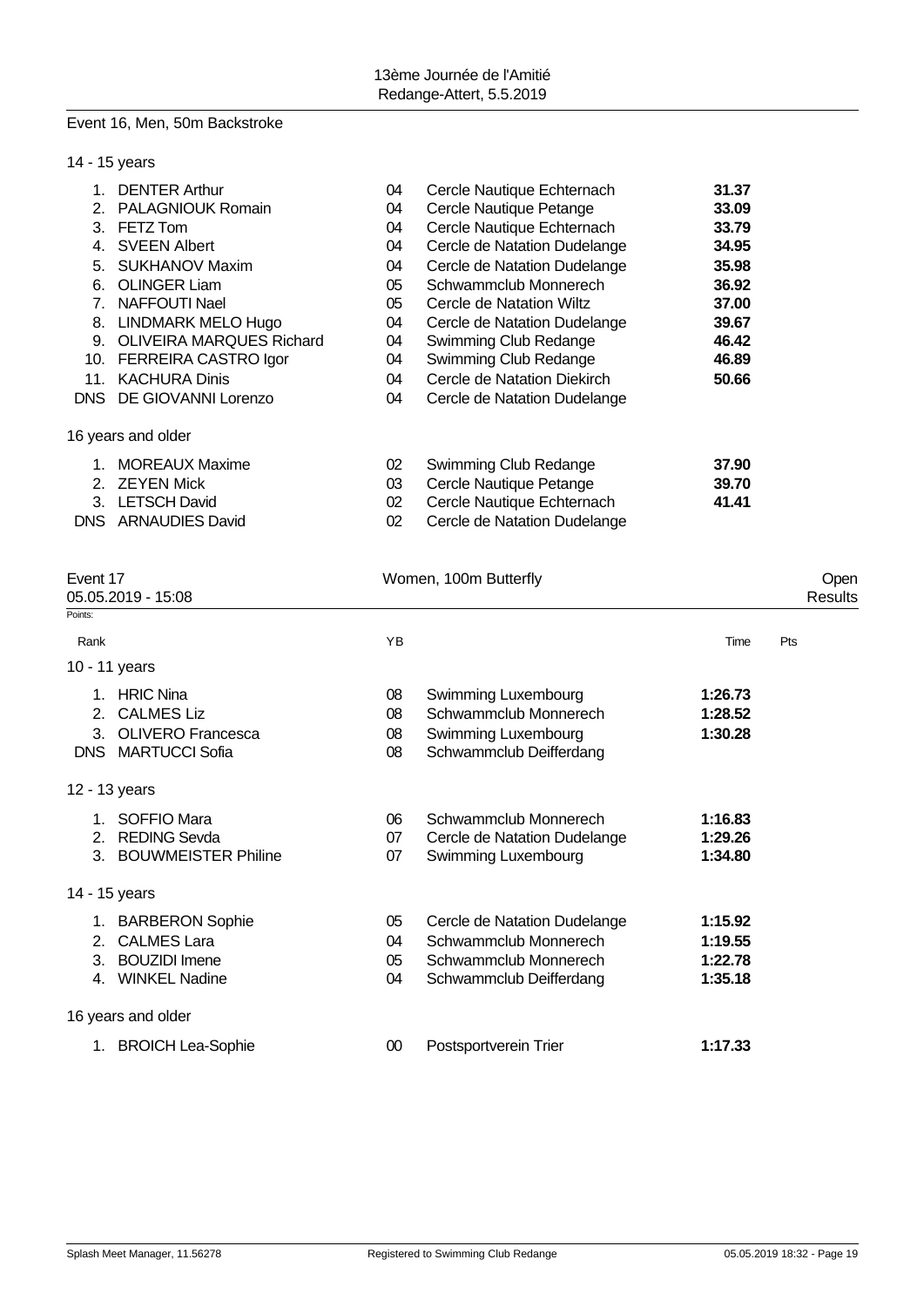| Event 18<br>05.05.2019 - 15:13                        |          | Men, 100m Butterfly                                  |                    | Open<br><b>Results</b> |
|-------------------------------------------------------|----------|------------------------------------------------------|--------------------|------------------------|
| Points:                                               |          |                                                      |                    |                        |
| Rank                                                  | YB       |                                                      | Time               | Pts                    |
| 10 - 11 years                                         |          |                                                      |                    |                        |
| 1. VIGUIER Evan<br>2. ORTIZ BOGDANOV Pablo            | 08<br>08 | Swimming Luxembourg<br>Swimming Luxembourg           | 1:21.88<br>1:26.97 |                        |
| 12 - 13 years                                         |          |                                                      |                    |                        |
| 1. FEDOSEEV Anton                                     | 07       | <b>Swimming Luxembourg</b>                           | 1:21.45            |                        |
| 2. THILL Louis                                        | 07       | Swimming Luxembourg                                  | 1:25.00            |                        |
| 14 - 15 years                                         |          |                                                      |                    |                        |
| 1. SUKHANOV Maxim                                     | 04       | Cercle de Natation Dudelange                         | 1:11.98            |                        |
| 2. OLINGER Liam                                       | 05       | Schwammclub Monnerech                                | 1:17.73            |                        |
| 3. MOHR Sam                                           | 04       | Cercle Nautique Echternach                           | 1:21.31            |                        |
| 16 years and older                                    |          |                                                      |                    |                        |
| 1. MOREAUX Maxime                                     | 02       | Swimming Club Redange                                | 1:08.23            |                        |
| 2. MICHIELS Patrick                                   | 02       | Cercle Nautique Echternach                           | 1:19.82            |                        |
| 3. WEBER Loris                                        | 03       | Cercle de Natation Dudelange                         | 1:20.74            |                        |
| Event 19<br>05.05.2019 - 15:38                        |          | Women, 50m Breaststroke                              |                    | Open<br><b>Results</b> |
| Points:<br>Rank                                       | ΥB       |                                                      | Time               | Pts                    |
| 9 years and younger                                   |          |                                                      |                    |                        |
|                                                       |          |                                                      |                    |                        |
| 1. LEONARD Leni<br>2. BOUWMEISTER Julianne            | 10<br>10 | Swimming Luxembourg<br>Swimming Luxembourg           | 54.48<br>55.85     |                        |
| <b>PAVELEK Mira</b><br>3.                             | 10       | Swimming Luxembourg                                  | 57.63              |                        |
| 4. YANKOVA Neda                                       | 10       | Swimming Luxembourg                                  | 1:03.73            |                        |
| 10 - 11 years                                         |          |                                                      |                    |                        |
| 1. ALLAR Maud                                         | 08       | Cercle Nautique Petange                              | 44.29              |                        |
| <b>DONDELINGER Elisa</b><br>2.                        | 08       | Swimming Luxembourg                                  | 46.60              |                        |
| <b>GRUJIC-MARTINS Teodora</b><br>3.                   | 09       | Swimming Luxembourg                                  | 46.90              |                        |
| 4. DE GEER Eleonore                                   | 08       | Cercle de Natation Dudelange                         | 47.36              |                        |
| <b>BOUWMEISTER Annebelle</b><br>5.                    | 08       | Swimming Luxembourg                                  | 50.38              |                        |
| PHILIPPART Enny<br>6.<br>7. HARGER Allison            | 09       | Schwammclub Monnerech                                | 51.39<br>52.11     |                        |
| <b>CONSTANTIN Sophia</b><br>8.                        | 08<br>09 | Cercle de Natation Dudelange<br>Swimming Luxembourg  | 52.23              |                        |
| 9. POELS Klara-Luisa                                  | 09       | Swimming Luxembourg                                  | 52.80              |                        |
| 10. BOUWMEISTER Yfke                                  | 08       | Swimming Luxembourg                                  | 53.01              |                        |
| 11. FRADET Maelle                                     | 09       | Schwammclub Deifferdang                              | 53.14              |                        |
| 12. PRENTIC Anela                                     | 09       | Schwammclub Deifferdang                              | 53.78              |                        |
| 13. NOTHUM June                                       | 09       | Swimming Club Redange                                | 1:00.99            |                        |
| 14. THILL Lilly-Jana                                  | 09       | Cercle de Natation Dudelange                         | 1:01.64            |                        |
| PACHECO DE SOUSA Yara<br>15.                          | 09       | Cercle de Natation Dudelange                         | 1:04.92            |                        |
| 16. ALVES CABRAL Kiara                                | 09       | Schwammclub Monnerech                                | 1:06.24            |                        |
| 17. BECK Alyson<br><b>SAND Jade Emmanuelle</b><br>18. | 09<br>09 | Swimming Club Redange<br>Cercle de Natation Diekirch | 1:07.08<br>1:07.60 |                        |
| RANCITELLI Ayleen<br>19.                              | 09       | Schwammclub Monnerech                                | 1:07.82            |                        |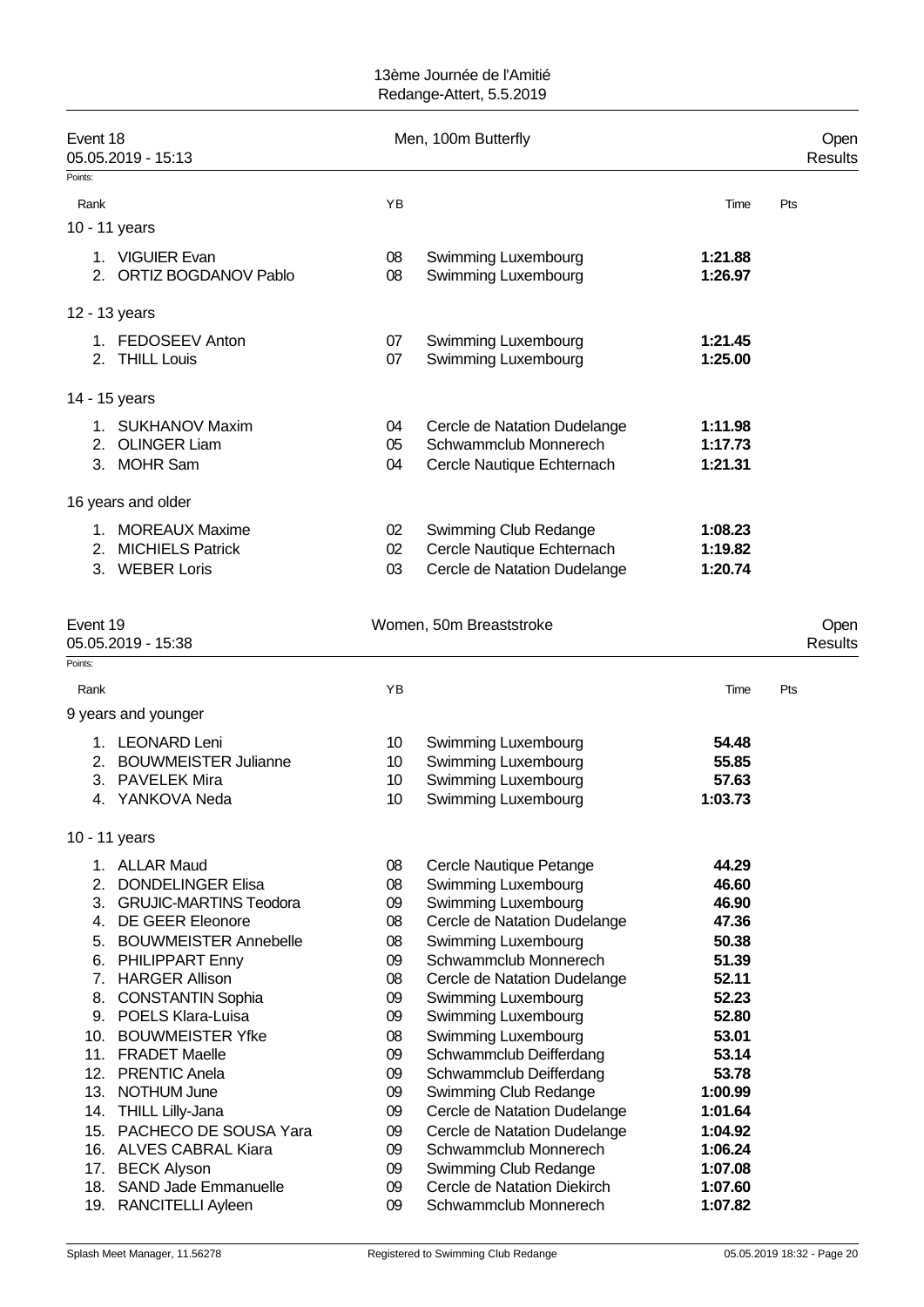|            | Event 19, Girls, 50m Breaststroke, 10 - 11 years                         |          |                                                                                                                            |                |     |
|------------|--------------------------------------------------------------------------|----------|----------------------------------------------------------------------------------------------------------------------------|----------------|-----|
| Rank       |                                                                          | ΥB       |                                                                                                                            | Time           | Pts |
|            | DSQ ANCORA Marta Maria                                                   | 08       | Schwammclub Monnerech<br>B2 - head did not break the surface at the 2nd arm pull after start / turn (SW 7.4) (Time: 15:50) |                |     |
|            | DSQ SMITH Josephine<br>G2 - Starting before the starting signal (SW 4.4) | 09       | Swimming Club Redange                                                                                                      |                |     |
| DNS.       | <b>ANTUNES-BOURGEOIS Gabrielle</b>                                       | 08       | Cercle de Natation Dudelange                                                                                               |                |     |
|            | DNS DE GIOVANNI Sofia                                                    | 08       | Cercle de Natation Dudelange                                                                                               |                |     |
|            | WDR KROMBACH Eva                                                         | 09       | <b>Swimming Luxembourg</b>                                                                                                 |                |     |
|            | 12 - 13 years                                                            |          |                                                                                                                            |                |     |
|            | 1. GARBUGLIO Jaya Lavinia                                                | 07       | Schwammclub Monnerech                                                                                                      | 43.14          |     |
|            | 2. SOFFIO Mara                                                           | 06       | Schwammclub Monnerech                                                                                                      | 43.79          |     |
|            | 3. AHMED Farida                                                          | 07       | Swimming Luxembourg                                                                                                        | 44.42          |     |
|            | 4. REDING Sevda                                                          | 07       | Cercle de Natation Dudelange                                                                                               | 44.88          |     |
|            | 5. ELCHEROTH Niki                                                        | 07       | Swimming Club Redange                                                                                                      | 45.44          |     |
|            | 6. BARANCZYK Maya                                                        | 07       | Swimming Luxembourg                                                                                                        | 45.56          |     |
|            | 7. CONTER Anja                                                           | 07       | Swimming Luxembourg                                                                                                        | 45.97          |     |
|            | 8. BOUWMEISTER Philine                                                   | 07       | Swimming Luxembourg                                                                                                        | 47.73          |     |
|            | 9. MOTLOVA Ema<br>10. SOMANI Avika                                       | 07<br>06 | Swimming Luxembourg<br>Swimming Luxembourg                                                                                 | 49.33<br>50.70 |     |
|            | 11. OPREA Giulia Elena                                                   | 07       | Swimming Luxembourg                                                                                                        | 51.02          |     |
|            | 12. GRAFFE Lou                                                           | 07       | Swimming Luxembourg                                                                                                        | 54.32          |     |
|            | 13. MAJ Nathalie                                                         | 07       | Swimming Luxembourg                                                                                                        | 56.17          |     |
|            | DNS PANTALEONI Laura                                                     | 07       | Schwammclub Deifferdang                                                                                                    |                |     |
|            | WDR MOUSEL Sarah                                                         | 07       | Swimming Luxembourg                                                                                                        |                |     |
|            | 14 - 15 years                                                            |          |                                                                                                                            |                |     |
|            | 1. HAAG Nora                                                             | 04       | Swimming Club Redange                                                                                                      | 38.78          |     |
|            | 2. CALMES Lara                                                           | 04       | Schwammclub Monnerech                                                                                                      | 39.89          |     |
|            | 3. HARIZIA Celia                                                         | 05       | Schwammclub Monnerech                                                                                                      | 41.21          |     |
|            | 4. DEVISCOUR Sarah                                                       | 05       | Cercle Nautique Echternach                                                                                                 | 41.76          |     |
|            | 5. BOUZIDI Imene                                                         | 05       | Schwammclub Monnerech                                                                                                      | 41.81          |     |
| 6.         | <b>VERLAQUE Ciara</b>                                                    | 04       | Cercle de Natation Dudelange                                                                                               | 42.36          |     |
|            | 7. DELOYE Elodie                                                         | 04       | Swimming Club Redange                                                                                                      | 46.31          |     |
| <b>DNS</b> | <b>GAMASA Polina</b>                                                     | 05       | Cercle de Natation Dudelange                                                                                               |                |     |
|            | DNS BECK Morgane                                                         | 04       | Swimming Club Redange                                                                                                      |                |     |
|            | 16 years and older                                                       |          |                                                                                                                            |                |     |
|            | 1. GLODT Kelly                                                           | 02       | Swimming Club Redange                                                                                                      | 39.50          |     |
|            | 2. ELCHEROTH Milly                                                       | 03       | Swimming Club Redange                                                                                                      | 40.91          |     |
|            | 3. HERMES Sophie                                                         | 02       | Swimming Club Redange                                                                                                      | 41.01          |     |
|            | 4. HUMMER Chriss                                                         | 03       | Schwammclub Deifferdang                                                                                                    | 48.67          |     |
|            | 5. DUBOS Flavie                                                          | 03       | Cercle de Natation Diekirch                                                                                                | 53.77          |     |
|            | DNS TER HEEGDE Lisa                                                      | 02       | Cercle Nautique Echternach                                                                                                 |                |     |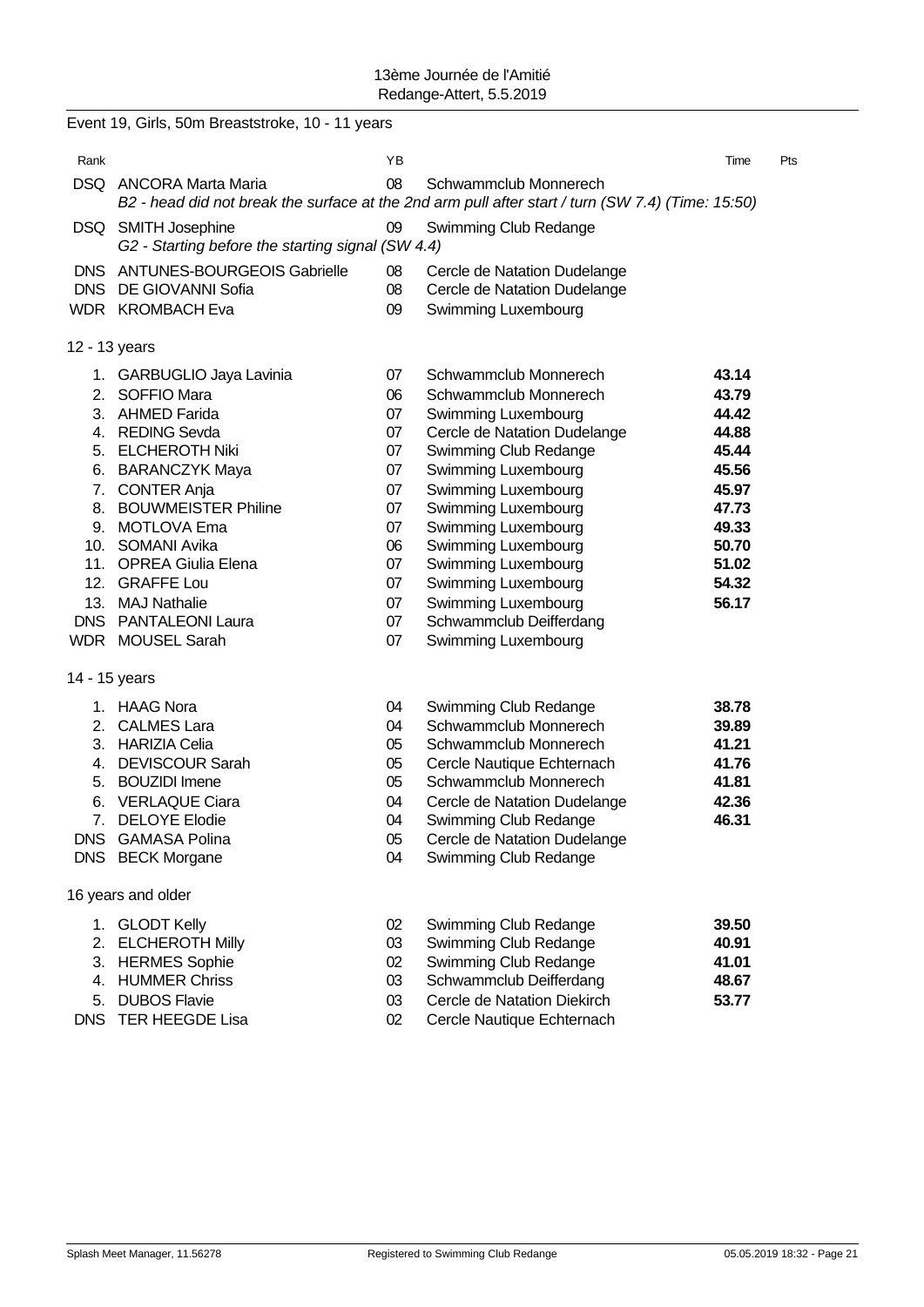| YB<br>Time<br>Pts<br>Rank<br>9 years and younger<br><b>SCHEECK Lennox</b><br>54.14<br>10<br>Swimming Club Redange<br>1.<br>2. ORTIZ BOGDANOV Santiago<br>Swimming Luxembourg<br>54.95<br>10<br>Schwammclub Monnerech<br>57.55<br>3. CARNEIRO Vasco<br>10<br>4. BENTO Rodrigo<br>10<br><b>Swimming Luxembourg</b><br>1:02.65<br>DSQ PRENTIC Anel<br>10<br>Schwammclub Deifferdang<br>B1 - more than one single butterfly kick before the first breaststroke kick (SW 7.1) (Time: 16:09)<br>10 - 11 years<br><b>SAMMARCO Andrea</b><br>08<br>Swimming Luxembourg<br>46.90<br>1.<br>2. KRIES Leo<br>08<br>Swimming Luxembourg<br>48.99<br>3. ANISKO Leonard<br>08<br>Cercle Nautique Petange<br>49.01<br>4. VALENTINI Stefano<br>Schwammclub Monnerech<br>09<br>49.74<br>5. REINESCH Inaki<br>09<br>50.41<br>Schwammclub Deifferdang<br>6. BEHLIL Alp<br>09<br>Swimming Luxembourg<br>50.73<br>Schwammclub Monnerech<br>7. BORDAS Anatole<br>09<br>50.75<br>8. SIEDLECKI Michal<br>08<br>51.75<br>Swimming Luxembourg<br>9. KIDD Alexander<br>09<br>Swimming Luxembourg<br>51.98<br>10. REDING Deyan<br>09<br>Cercle de Natation Dudelange<br>52.17<br><b>KUNEN Fynn</b><br>08<br>Swimming Luxembourg<br>53.04<br>11.<br>12. SABBOURI Mathis<br>Swimming Luxembourg<br>53.35<br>08<br>54.22<br>13. GEORGIEV Theodor<br>08<br>Swimming Luxembourg<br>54.74<br>14. YANKOV Andrey<br>09<br>Swimming Luxembourg<br>15. MAIT-RABBI Nizar<br>09<br>Schwammclub Deifferdang<br>54.88<br><b>SVEEN Harald</b><br>16.<br>08<br>Cercle de Natation Dudelange<br>55.78<br>08<br><b>GONCALVES Patrick</b><br><b>Barracuda Esch Natation</b><br>56.84<br>17.<br>18. FIGUEIROA MUNOZ Marco Antonio<br>08<br>57.68<br>Cercle de Natation Diekirch<br>19. CALMES ZBINDEN Chris<br>09<br>58.12<br>Cercle de Natation Dudelange<br>20. BARANCZYK Leon<br>09<br>59.18<br>Swimming Luxembourg<br>21. PIRET Alexis<br>08<br>Swimming Club Redange<br>59.31<br>22. PIRET Alexandre<br>08<br>Swimming Club Redange<br>1:02.49<br>23. FIGUEIROA MUNOZ Luis Guilherme<br>08<br>Cercle de Natation Diekirch<br>1:07.66<br>24. SANTINI DE ALMEIDA Nilson<br>09<br>Schwammclub Deifferdang<br>1:08.03<br>25. RENOIR Tun<br>Swimming Club Redange<br>1:09.44<br>09<br><b>DNS</b> SUBASIC Denis<br>Cercle de Natation Dudelange<br>08<br>DNS CROS SANTOS Lucio<br>Schwammclub Deifferdang<br>08<br>Schwammclub Monnerech<br>DNS ZAUSA Giulio<br>09<br><b>WDR</b> BOURG Nicolas<br>08<br>Swimming Luxembourg<br><b>WDR</b> METZLER Charles<br>08<br>Swimming Luxembourg<br>12 - 13 years<br>1. CHAUSSARD Albert<br>Cercle de Natation Dudelange<br>07<br>39.26<br>2. PASSER Daniel<br>07<br>Swimming Luxembourg<br>41.67<br>3. SCHOCKMEL Julien<br>06<br>Swimming Club Redange<br>44.05<br>Swimming Luxembourg<br>4. DUSEMON Paul<br>07<br>45.10<br>Swimming Luxembourg<br>5. LEMVOKA Joel<br>07<br>46.65<br>Swimming Luxembourg<br>6. WEYLAND Philippe<br>47.17<br>07<br>7. BECIROVIC Benjamin<br>Swimming Club Redange<br>48.70<br>07<br>8. GONZALEZ PEREZ Rodrigo<br>Swimming Luxembourg<br>49.21<br>07<br>9. LEMIESZONEK Maksymilian<br>Cercle de Natation Diekirch<br>51.70<br>07<br>59.44<br>10. SOUSA DA COSTA Bryan<br>07<br><b>Barracuda Esch Natation</b><br>11. SCHAUER Victor<br>07<br>Cercle de Natation Diekirch<br>1:00.04 | Event 20 | 05.05.2019 - 15:56 | Men, 50m Breaststroke | Open<br><b>Results</b> |
|--------------------------------------------------------------------------------------------------------------------------------------------------------------------------------------------------------------------------------------------------------------------------------------------------------------------------------------------------------------------------------------------------------------------------------------------------------------------------------------------------------------------------------------------------------------------------------------------------------------------------------------------------------------------------------------------------------------------------------------------------------------------------------------------------------------------------------------------------------------------------------------------------------------------------------------------------------------------------------------------------------------------------------------------------------------------------------------------------------------------------------------------------------------------------------------------------------------------------------------------------------------------------------------------------------------------------------------------------------------------------------------------------------------------------------------------------------------------------------------------------------------------------------------------------------------------------------------------------------------------------------------------------------------------------------------------------------------------------------------------------------------------------------------------------------------------------------------------------------------------------------------------------------------------------------------------------------------------------------------------------------------------------------------------------------------------------------------------------------------------------------------------------------------------------------------------------------------------------------------------------------------------------------------------------------------------------------------------------------------------------------------------------------------------------------------------------------------------------------------------------------------------------------------------------------------------------------------------------------------------------------------------------------------------------------------------------------------------------------------------------------------------------------------------------------------------------------------------------------------------------------------------------------------------------------------------------------------------------------------------------------------------------------------------------------------------------------------------------------------------------------------------------------------------------------------------------------------------------------------------------------------------------------------------------------|----------|--------------------|-----------------------|------------------------|
|                                                                                                                                                                                                                                                                                                                                                                                                                                                                                                                                                                                                                                                                                                                                                                                                                                                                                                                                                                                                                                                                                                                                                                                                                                                                                                                                                                                                                                                                                                                                                                                                                                                                                                                                                                                                                                                                                                                                                                                                                                                                                                                                                                                                                                                                                                                                                                                                                                                                                                                                                                                                                                                                                                                                                                                                                                                                                                                                                                                                                                                                                                                                                                                                                                                                                                        | Points:  |                    |                       |                        |
|                                                                                                                                                                                                                                                                                                                                                                                                                                                                                                                                                                                                                                                                                                                                                                                                                                                                                                                                                                                                                                                                                                                                                                                                                                                                                                                                                                                                                                                                                                                                                                                                                                                                                                                                                                                                                                                                                                                                                                                                                                                                                                                                                                                                                                                                                                                                                                                                                                                                                                                                                                                                                                                                                                                                                                                                                                                                                                                                                                                                                                                                                                                                                                                                                                                                                                        |          |                    |                       |                        |
|                                                                                                                                                                                                                                                                                                                                                                                                                                                                                                                                                                                                                                                                                                                                                                                                                                                                                                                                                                                                                                                                                                                                                                                                                                                                                                                                                                                                                                                                                                                                                                                                                                                                                                                                                                                                                                                                                                                                                                                                                                                                                                                                                                                                                                                                                                                                                                                                                                                                                                                                                                                                                                                                                                                                                                                                                                                                                                                                                                                                                                                                                                                                                                                                                                                                                                        |          |                    |                       |                        |
|                                                                                                                                                                                                                                                                                                                                                                                                                                                                                                                                                                                                                                                                                                                                                                                                                                                                                                                                                                                                                                                                                                                                                                                                                                                                                                                                                                                                                                                                                                                                                                                                                                                                                                                                                                                                                                                                                                                                                                                                                                                                                                                                                                                                                                                                                                                                                                                                                                                                                                                                                                                                                                                                                                                                                                                                                                                                                                                                                                                                                                                                                                                                                                                                                                                                                                        |          |                    |                       |                        |
|                                                                                                                                                                                                                                                                                                                                                                                                                                                                                                                                                                                                                                                                                                                                                                                                                                                                                                                                                                                                                                                                                                                                                                                                                                                                                                                                                                                                                                                                                                                                                                                                                                                                                                                                                                                                                                                                                                                                                                                                                                                                                                                                                                                                                                                                                                                                                                                                                                                                                                                                                                                                                                                                                                                                                                                                                                                                                                                                                                                                                                                                                                                                                                                                                                                                                                        |          |                    |                       |                        |
|                                                                                                                                                                                                                                                                                                                                                                                                                                                                                                                                                                                                                                                                                                                                                                                                                                                                                                                                                                                                                                                                                                                                                                                                                                                                                                                                                                                                                                                                                                                                                                                                                                                                                                                                                                                                                                                                                                                                                                                                                                                                                                                                                                                                                                                                                                                                                                                                                                                                                                                                                                                                                                                                                                                                                                                                                                                                                                                                                                                                                                                                                                                                                                                                                                                                                                        |          |                    |                       |                        |
|                                                                                                                                                                                                                                                                                                                                                                                                                                                                                                                                                                                                                                                                                                                                                                                                                                                                                                                                                                                                                                                                                                                                                                                                                                                                                                                                                                                                                                                                                                                                                                                                                                                                                                                                                                                                                                                                                                                                                                                                                                                                                                                                                                                                                                                                                                                                                                                                                                                                                                                                                                                                                                                                                                                                                                                                                                                                                                                                                                                                                                                                                                                                                                                                                                                                                                        |          |                    |                       |                        |
|                                                                                                                                                                                                                                                                                                                                                                                                                                                                                                                                                                                                                                                                                                                                                                                                                                                                                                                                                                                                                                                                                                                                                                                                                                                                                                                                                                                                                                                                                                                                                                                                                                                                                                                                                                                                                                                                                                                                                                                                                                                                                                                                                                                                                                                                                                                                                                                                                                                                                                                                                                                                                                                                                                                                                                                                                                                                                                                                                                                                                                                                                                                                                                                                                                                                                                        |          |                    |                       |                        |
|                                                                                                                                                                                                                                                                                                                                                                                                                                                                                                                                                                                                                                                                                                                                                                                                                                                                                                                                                                                                                                                                                                                                                                                                                                                                                                                                                                                                                                                                                                                                                                                                                                                                                                                                                                                                                                                                                                                                                                                                                                                                                                                                                                                                                                                                                                                                                                                                                                                                                                                                                                                                                                                                                                                                                                                                                                                                                                                                                                                                                                                                                                                                                                                                                                                                                                        |          |                    |                       |                        |
|                                                                                                                                                                                                                                                                                                                                                                                                                                                                                                                                                                                                                                                                                                                                                                                                                                                                                                                                                                                                                                                                                                                                                                                                                                                                                                                                                                                                                                                                                                                                                                                                                                                                                                                                                                                                                                                                                                                                                                                                                                                                                                                                                                                                                                                                                                                                                                                                                                                                                                                                                                                                                                                                                                                                                                                                                                                                                                                                                                                                                                                                                                                                                                                                                                                                                                        |          |                    |                       |                        |
|                                                                                                                                                                                                                                                                                                                                                                                                                                                                                                                                                                                                                                                                                                                                                                                                                                                                                                                                                                                                                                                                                                                                                                                                                                                                                                                                                                                                                                                                                                                                                                                                                                                                                                                                                                                                                                                                                                                                                                                                                                                                                                                                                                                                                                                                                                                                                                                                                                                                                                                                                                                                                                                                                                                                                                                                                                                                                                                                                                                                                                                                                                                                                                                                                                                                                                        |          |                    |                       |                        |
|                                                                                                                                                                                                                                                                                                                                                                                                                                                                                                                                                                                                                                                                                                                                                                                                                                                                                                                                                                                                                                                                                                                                                                                                                                                                                                                                                                                                                                                                                                                                                                                                                                                                                                                                                                                                                                                                                                                                                                                                                                                                                                                                                                                                                                                                                                                                                                                                                                                                                                                                                                                                                                                                                                                                                                                                                                                                                                                                                                                                                                                                                                                                                                                                                                                                                                        |          |                    |                       |                        |
|                                                                                                                                                                                                                                                                                                                                                                                                                                                                                                                                                                                                                                                                                                                                                                                                                                                                                                                                                                                                                                                                                                                                                                                                                                                                                                                                                                                                                                                                                                                                                                                                                                                                                                                                                                                                                                                                                                                                                                                                                                                                                                                                                                                                                                                                                                                                                                                                                                                                                                                                                                                                                                                                                                                                                                                                                                                                                                                                                                                                                                                                                                                                                                                                                                                                                                        |          |                    |                       |                        |
|                                                                                                                                                                                                                                                                                                                                                                                                                                                                                                                                                                                                                                                                                                                                                                                                                                                                                                                                                                                                                                                                                                                                                                                                                                                                                                                                                                                                                                                                                                                                                                                                                                                                                                                                                                                                                                                                                                                                                                                                                                                                                                                                                                                                                                                                                                                                                                                                                                                                                                                                                                                                                                                                                                                                                                                                                                                                                                                                                                                                                                                                                                                                                                                                                                                                                                        |          |                    |                       |                        |
|                                                                                                                                                                                                                                                                                                                                                                                                                                                                                                                                                                                                                                                                                                                                                                                                                                                                                                                                                                                                                                                                                                                                                                                                                                                                                                                                                                                                                                                                                                                                                                                                                                                                                                                                                                                                                                                                                                                                                                                                                                                                                                                                                                                                                                                                                                                                                                                                                                                                                                                                                                                                                                                                                                                                                                                                                                                                                                                                                                                                                                                                                                                                                                                                                                                                                                        |          |                    |                       |                        |
|                                                                                                                                                                                                                                                                                                                                                                                                                                                                                                                                                                                                                                                                                                                                                                                                                                                                                                                                                                                                                                                                                                                                                                                                                                                                                                                                                                                                                                                                                                                                                                                                                                                                                                                                                                                                                                                                                                                                                                                                                                                                                                                                                                                                                                                                                                                                                                                                                                                                                                                                                                                                                                                                                                                                                                                                                                                                                                                                                                                                                                                                                                                                                                                                                                                                                                        |          |                    |                       |                        |
|                                                                                                                                                                                                                                                                                                                                                                                                                                                                                                                                                                                                                                                                                                                                                                                                                                                                                                                                                                                                                                                                                                                                                                                                                                                                                                                                                                                                                                                                                                                                                                                                                                                                                                                                                                                                                                                                                                                                                                                                                                                                                                                                                                                                                                                                                                                                                                                                                                                                                                                                                                                                                                                                                                                                                                                                                                                                                                                                                                                                                                                                                                                                                                                                                                                                                                        |          |                    |                       |                        |
|                                                                                                                                                                                                                                                                                                                                                                                                                                                                                                                                                                                                                                                                                                                                                                                                                                                                                                                                                                                                                                                                                                                                                                                                                                                                                                                                                                                                                                                                                                                                                                                                                                                                                                                                                                                                                                                                                                                                                                                                                                                                                                                                                                                                                                                                                                                                                                                                                                                                                                                                                                                                                                                                                                                                                                                                                                                                                                                                                                                                                                                                                                                                                                                                                                                                                                        |          |                    |                       |                        |
|                                                                                                                                                                                                                                                                                                                                                                                                                                                                                                                                                                                                                                                                                                                                                                                                                                                                                                                                                                                                                                                                                                                                                                                                                                                                                                                                                                                                                                                                                                                                                                                                                                                                                                                                                                                                                                                                                                                                                                                                                                                                                                                                                                                                                                                                                                                                                                                                                                                                                                                                                                                                                                                                                                                                                                                                                                                                                                                                                                                                                                                                                                                                                                                                                                                                                                        |          |                    |                       |                        |
|                                                                                                                                                                                                                                                                                                                                                                                                                                                                                                                                                                                                                                                                                                                                                                                                                                                                                                                                                                                                                                                                                                                                                                                                                                                                                                                                                                                                                                                                                                                                                                                                                                                                                                                                                                                                                                                                                                                                                                                                                                                                                                                                                                                                                                                                                                                                                                                                                                                                                                                                                                                                                                                                                                                                                                                                                                                                                                                                                                                                                                                                                                                                                                                                                                                                                                        |          |                    |                       |                        |
|                                                                                                                                                                                                                                                                                                                                                                                                                                                                                                                                                                                                                                                                                                                                                                                                                                                                                                                                                                                                                                                                                                                                                                                                                                                                                                                                                                                                                                                                                                                                                                                                                                                                                                                                                                                                                                                                                                                                                                                                                                                                                                                                                                                                                                                                                                                                                                                                                                                                                                                                                                                                                                                                                                                                                                                                                                                                                                                                                                                                                                                                                                                                                                                                                                                                                                        |          |                    |                       |                        |
|                                                                                                                                                                                                                                                                                                                                                                                                                                                                                                                                                                                                                                                                                                                                                                                                                                                                                                                                                                                                                                                                                                                                                                                                                                                                                                                                                                                                                                                                                                                                                                                                                                                                                                                                                                                                                                                                                                                                                                                                                                                                                                                                                                                                                                                                                                                                                                                                                                                                                                                                                                                                                                                                                                                                                                                                                                                                                                                                                                                                                                                                                                                                                                                                                                                                                                        |          |                    |                       |                        |
|                                                                                                                                                                                                                                                                                                                                                                                                                                                                                                                                                                                                                                                                                                                                                                                                                                                                                                                                                                                                                                                                                                                                                                                                                                                                                                                                                                                                                                                                                                                                                                                                                                                                                                                                                                                                                                                                                                                                                                                                                                                                                                                                                                                                                                                                                                                                                                                                                                                                                                                                                                                                                                                                                                                                                                                                                                                                                                                                                                                                                                                                                                                                                                                                                                                                                                        |          |                    |                       |                        |
|                                                                                                                                                                                                                                                                                                                                                                                                                                                                                                                                                                                                                                                                                                                                                                                                                                                                                                                                                                                                                                                                                                                                                                                                                                                                                                                                                                                                                                                                                                                                                                                                                                                                                                                                                                                                                                                                                                                                                                                                                                                                                                                                                                                                                                                                                                                                                                                                                                                                                                                                                                                                                                                                                                                                                                                                                                                                                                                                                                                                                                                                                                                                                                                                                                                                                                        |          |                    |                       |                        |
|                                                                                                                                                                                                                                                                                                                                                                                                                                                                                                                                                                                                                                                                                                                                                                                                                                                                                                                                                                                                                                                                                                                                                                                                                                                                                                                                                                                                                                                                                                                                                                                                                                                                                                                                                                                                                                                                                                                                                                                                                                                                                                                                                                                                                                                                                                                                                                                                                                                                                                                                                                                                                                                                                                                                                                                                                                                                                                                                                                                                                                                                                                                                                                                                                                                                                                        |          |                    |                       |                        |
|                                                                                                                                                                                                                                                                                                                                                                                                                                                                                                                                                                                                                                                                                                                                                                                                                                                                                                                                                                                                                                                                                                                                                                                                                                                                                                                                                                                                                                                                                                                                                                                                                                                                                                                                                                                                                                                                                                                                                                                                                                                                                                                                                                                                                                                                                                                                                                                                                                                                                                                                                                                                                                                                                                                                                                                                                                                                                                                                                                                                                                                                                                                                                                                                                                                                                                        |          |                    |                       |                        |
|                                                                                                                                                                                                                                                                                                                                                                                                                                                                                                                                                                                                                                                                                                                                                                                                                                                                                                                                                                                                                                                                                                                                                                                                                                                                                                                                                                                                                                                                                                                                                                                                                                                                                                                                                                                                                                                                                                                                                                                                                                                                                                                                                                                                                                                                                                                                                                                                                                                                                                                                                                                                                                                                                                                                                                                                                                                                                                                                                                                                                                                                                                                                                                                                                                                                                                        |          |                    |                       |                        |
|                                                                                                                                                                                                                                                                                                                                                                                                                                                                                                                                                                                                                                                                                                                                                                                                                                                                                                                                                                                                                                                                                                                                                                                                                                                                                                                                                                                                                                                                                                                                                                                                                                                                                                                                                                                                                                                                                                                                                                                                                                                                                                                                                                                                                                                                                                                                                                                                                                                                                                                                                                                                                                                                                                                                                                                                                                                                                                                                                                                                                                                                                                                                                                                                                                                                                                        |          |                    |                       |                        |
|                                                                                                                                                                                                                                                                                                                                                                                                                                                                                                                                                                                                                                                                                                                                                                                                                                                                                                                                                                                                                                                                                                                                                                                                                                                                                                                                                                                                                                                                                                                                                                                                                                                                                                                                                                                                                                                                                                                                                                                                                                                                                                                                                                                                                                                                                                                                                                                                                                                                                                                                                                                                                                                                                                                                                                                                                                                                                                                                                                                                                                                                                                                                                                                                                                                                                                        |          |                    |                       |                        |
|                                                                                                                                                                                                                                                                                                                                                                                                                                                                                                                                                                                                                                                                                                                                                                                                                                                                                                                                                                                                                                                                                                                                                                                                                                                                                                                                                                                                                                                                                                                                                                                                                                                                                                                                                                                                                                                                                                                                                                                                                                                                                                                                                                                                                                                                                                                                                                                                                                                                                                                                                                                                                                                                                                                                                                                                                                                                                                                                                                                                                                                                                                                                                                                                                                                                                                        |          |                    |                       |                        |
|                                                                                                                                                                                                                                                                                                                                                                                                                                                                                                                                                                                                                                                                                                                                                                                                                                                                                                                                                                                                                                                                                                                                                                                                                                                                                                                                                                                                                                                                                                                                                                                                                                                                                                                                                                                                                                                                                                                                                                                                                                                                                                                                                                                                                                                                                                                                                                                                                                                                                                                                                                                                                                                                                                                                                                                                                                                                                                                                                                                                                                                                                                                                                                                                                                                                                                        |          |                    |                       |                        |
|                                                                                                                                                                                                                                                                                                                                                                                                                                                                                                                                                                                                                                                                                                                                                                                                                                                                                                                                                                                                                                                                                                                                                                                                                                                                                                                                                                                                                                                                                                                                                                                                                                                                                                                                                                                                                                                                                                                                                                                                                                                                                                                                                                                                                                                                                                                                                                                                                                                                                                                                                                                                                                                                                                                                                                                                                                                                                                                                                                                                                                                                                                                                                                                                                                                                                                        |          |                    |                       |                        |
|                                                                                                                                                                                                                                                                                                                                                                                                                                                                                                                                                                                                                                                                                                                                                                                                                                                                                                                                                                                                                                                                                                                                                                                                                                                                                                                                                                                                                                                                                                                                                                                                                                                                                                                                                                                                                                                                                                                                                                                                                                                                                                                                                                                                                                                                                                                                                                                                                                                                                                                                                                                                                                                                                                                                                                                                                                                                                                                                                                                                                                                                                                                                                                                                                                                                                                        |          |                    |                       |                        |
|                                                                                                                                                                                                                                                                                                                                                                                                                                                                                                                                                                                                                                                                                                                                                                                                                                                                                                                                                                                                                                                                                                                                                                                                                                                                                                                                                                                                                                                                                                                                                                                                                                                                                                                                                                                                                                                                                                                                                                                                                                                                                                                                                                                                                                                                                                                                                                                                                                                                                                                                                                                                                                                                                                                                                                                                                                                                                                                                                                                                                                                                                                                                                                                                                                                                                                        |          |                    |                       |                        |
|                                                                                                                                                                                                                                                                                                                                                                                                                                                                                                                                                                                                                                                                                                                                                                                                                                                                                                                                                                                                                                                                                                                                                                                                                                                                                                                                                                                                                                                                                                                                                                                                                                                                                                                                                                                                                                                                                                                                                                                                                                                                                                                                                                                                                                                                                                                                                                                                                                                                                                                                                                                                                                                                                                                                                                                                                                                                                                                                                                                                                                                                                                                                                                                                                                                                                                        |          |                    |                       |                        |
|                                                                                                                                                                                                                                                                                                                                                                                                                                                                                                                                                                                                                                                                                                                                                                                                                                                                                                                                                                                                                                                                                                                                                                                                                                                                                                                                                                                                                                                                                                                                                                                                                                                                                                                                                                                                                                                                                                                                                                                                                                                                                                                                                                                                                                                                                                                                                                                                                                                                                                                                                                                                                                                                                                                                                                                                                                                                                                                                                                                                                                                                                                                                                                                                                                                                                                        |          |                    |                       |                        |
|                                                                                                                                                                                                                                                                                                                                                                                                                                                                                                                                                                                                                                                                                                                                                                                                                                                                                                                                                                                                                                                                                                                                                                                                                                                                                                                                                                                                                                                                                                                                                                                                                                                                                                                                                                                                                                                                                                                                                                                                                                                                                                                                                                                                                                                                                                                                                                                                                                                                                                                                                                                                                                                                                                                                                                                                                                                                                                                                                                                                                                                                                                                                                                                                                                                                                                        |          |                    |                       |                        |
|                                                                                                                                                                                                                                                                                                                                                                                                                                                                                                                                                                                                                                                                                                                                                                                                                                                                                                                                                                                                                                                                                                                                                                                                                                                                                                                                                                                                                                                                                                                                                                                                                                                                                                                                                                                                                                                                                                                                                                                                                                                                                                                                                                                                                                                                                                                                                                                                                                                                                                                                                                                                                                                                                                                                                                                                                                                                                                                                                                                                                                                                                                                                                                                                                                                                                                        |          |                    |                       |                        |
|                                                                                                                                                                                                                                                                                                                                                                                                                                                                                                                                                                                                                                                                                                                                                                                                                                                                                                                                                                                                                                                                                                                                                                                                                                                                                                                                                                                                                                                                                                                                                                                                                                                                                                                                                                                                                                                                                                                                                                                                                                                                                                                                                                                                                                                                                                                                                                                                                                                                                                                                                                                                                                                                                                                                                                                                                                                                                                                                                                                                                                                                                                                                                                                                                                                                                                        |          |                    |                       |                        |
|                                                                                                                                                                                                                                                                                                                                                                                                                                                                                                                                                                                                                                                                                                                                                                                                                                                                                                                                                                                                                                                                                                                                                                                                                                                                                                                                                                                                                                                                                                                                                                                                                                                                                                                                                                                                                                                                                                                                                                                                                                                                                                                                                                                                                                                                                                                                                                                                                                                                                                                                                                                                                                                                                                                                                                                                                                                                                                                                                                                                                                                                                                                                                                                                                                                                                                        |          |                    |                       |                        |
|                                                                                                                                                                                                                                                                                                                                                                                                                                                                                                                                                                                                                                                                                                                                                                                                                                                                                                                                                                                                                                                                                                                                                                                                                                                                                                                                                                                                                                                                                                                                                                                                                                                                                                                                                                                                                                                                                                                                                                                                                                                                                                                                                                                                                                                                                                                                                                                                                                                                                                                                                                                                                                                                                                                                                                                                                                                                                                                                                                                                                                                                                                                                                                                                                                                                                                        |          |                    |                       |                        |
|                                                                                                                                                                                                                                                                                                                                                                                                                                                                                                                                                                                                                                                                                                                                                                                                                                                                                                                                                                                                                                                                                                                                                                                                                                                                                                                                                                                                                                                                                                                                                                                                                                                                                                                                                                                                                                                                                                                                                                                                                                                                                                                                                                                                                                                                                                                                                                                                                                                                                                                                                                                                                                                                                                                                                                                                                                                                                                                                                                                                                                                                                                                                                                                                                                                                                                        |          |                    |                       |                        |
|                                                                                                                                                                                                                                                                                                                                                                                                                                                                                                                                                                                                                                                                                                                                                                                                                                                                                                                                                                                                                                                                                                                                                                                                                                                                                                                                                                                                                                                                                                                                                                                                                                                                                                                                                                                                                                                                                                                                                                                                                                                                                                                                                                                                                                                                                                                                                                                                                                                                                                                                                                                                                                                                                                                                                                                                                                                                                                                                                                                                                                                                                                                                                                                                                                                                                                        |          |                    |                       |                        |
|                                                                                                                                                                                                                                                                                                                                                                                                                                                                                                                                                                                                                                                                                                                                                                                                                                                                                                                                                                                                                                                                                                                                                                                                                                                                                                                                                                                                                                                                                                                                                                                                                                                                                                                                                                                                                                                                                                                                                                                                                                                                                                                                                                                                                                                                                                                                                                                                                                                                                                                                                                                                                                                                                                                                                                                                                                                                                                                                                                                                                                                                                                                                                                                                                                                                                                        |          |                    |                       |                        |
|                                                                                                                                                                                                                                                                                                                                                                                                                                                                                                                                                                                                                                                                                                                                                                                                                                                                                                                                                                                                                                                                                                                                                                                                                                                                                                                                                                                                                                                                                                                                                                                                                                                                                                                                                                                                                                                                                                                                                                                                                                                                                                                                                                                                                                                                                                                                                                                                                                                                                                                                                                                                                                                                                                                                                                                                                                                                                                                                                                                                                                                                                                                                                                                                                                                                                                        |          |                    |                       |                        |
|                                                                                                                                                                                                                                                                                                                                                                                                                                                                                                                                                                                                                                                                                                                                                                                                                                                                                                                                                                                                                                                                                                                                                                                                                                                                                                                                                                                                                                                                                                                                                                                                                                                                                                                                                                                                                                                                                                                                                                                                                                                                                                                                                                                                                                                                                                                                                                                                                                                                                                                                                                                                                                                                                                                                                                                                                                                                                                                                                                                                                                                                                                                                                                                                                                                                                                        |          |                    |                       |                        |
|                                                                                                                                                                                                                                                                                                                                                                                                                                                                                                                                                                                                                                                                                                                                                                                                                                                                                                                                                                                                                                                                                                                                                                                                                                                                                                                                                                                                                                                                                                                                                                                                                                                                                                                                                                                                                                                                                                                                                                                                                                                                                                                                                                                                                                                                                                                                                                                                                                                                                                                                                                                                                                                                                                                                                                                                                                                                                                                                                                                                                                                                                                                                                                                                                                                                                                        |          |                    |                       |                        |
|                                                                                                                                                                                                                                                                                                                                                                                                                                                                                                                                                                                                                                                                                                                                                                                                                                                                                                                                                                                                                                                                                                                                                                                                                                                                                                                                                                                                                                                                                                                                                                                                                                                                                                                                                                                                                                                                                                                                                                                                                                                                                                                                                                                                                                                                                                                                                                                                                                                                                                                                                                                                                                                                                                                                                                                                                                                                                                                                                                                                                                                                                                                                                                                                                                                                                                        |          |                    |                       |                        |
|                                                                                                                                                                                                                                                                                                                                                                                                                                                                                                                                                                                                                                                                                                                                                                                                                                                                                                                                                                                                                                                                                                                                                                                                                                                                                                                                                                                                                                                                                                                                                                                                                                                                                                                                                                                                                                                                                                                                                                                                                                                                                                                                                                                                                                                                                                                                                                                                                                                                                                                                                                                                                                                                                                                                                                                                                                                                                                                                                                                                                                                                                                                                                                                                                                                                                                        |          |                    |                       |                        |
|                                                                                                                                                                                                                                                                                                                                                                                                                                                                                                                                                                                                                                                                                                                                                                                                                                                                                                                                                                                                                                                                                                                                                                                                                                                                                                                                                                                                                                                                                                                                                                                                                                                                                                                                                                                                                                                                                                                                                                                                                                                                                                                                                                                                                                                                                                                                                                                                                                                                                                                                                                                                                                                                                                                                                                                                                                                                                                                                                                                                                                                                                                                                                                                                                                                                                                        |          |                    |                       |                        |
|                                                                                                                                                                                                                                                                                                                                                                                                                                                                                                                                                                                                                                                                                                                                                                                                                                                                                                                                                                                                                                                                                                                                                                                                                                                                                                                                                                                                                                                                                                                                                                                                                                                                                                                                                                                                                                                                                                                                                                                                                                                                                                                                                                                                                                                                                                                                                                                                                                                                                                                                                                                                                                                                                                                                                                                                                                                                                                                                                                                                                                                                                                                                                                                                                                                                                                        |          |                    |                       |                        |
|                                                                                                                                                                                                                                                                                                                                                                                                                                                                                                                                                                                                                                                                                                                                                                                                                                                                                                                                                                                                                                                                                                                                                                                                                                                                                                                                                                                                                                                                                                                                                                                                                                                                                                                                                                                                                                                                                                                                                                                                                                                                                                                                                                                                                                                                                                                                                                                                                                                                                                                                                                                                                                                                                                                                                                                                                                                                                                                                                                                                                                                                                                                                                                                                                                                                                                        |          |                    |                       |                        |
|                                                                                                                                                                                                                                                                                                                                                                                                                                                                                                                                                                                                                                                                                                                                                                                                                                                                                                                                                                                                                                                                                                                                                                                                                                                                                                                                                                                                                                                                                                                                                                                                                                                                                                                                                                                                                                                                                                                                                                                                                                                                                                                                                                                                                                                                                                                                                                                                                                                                                                                                                                                                                                                                                                                                                                                                                                                                                                                                                                                                                                                                                                                                                                                                                                                                                                        |          |                    |                       |                        |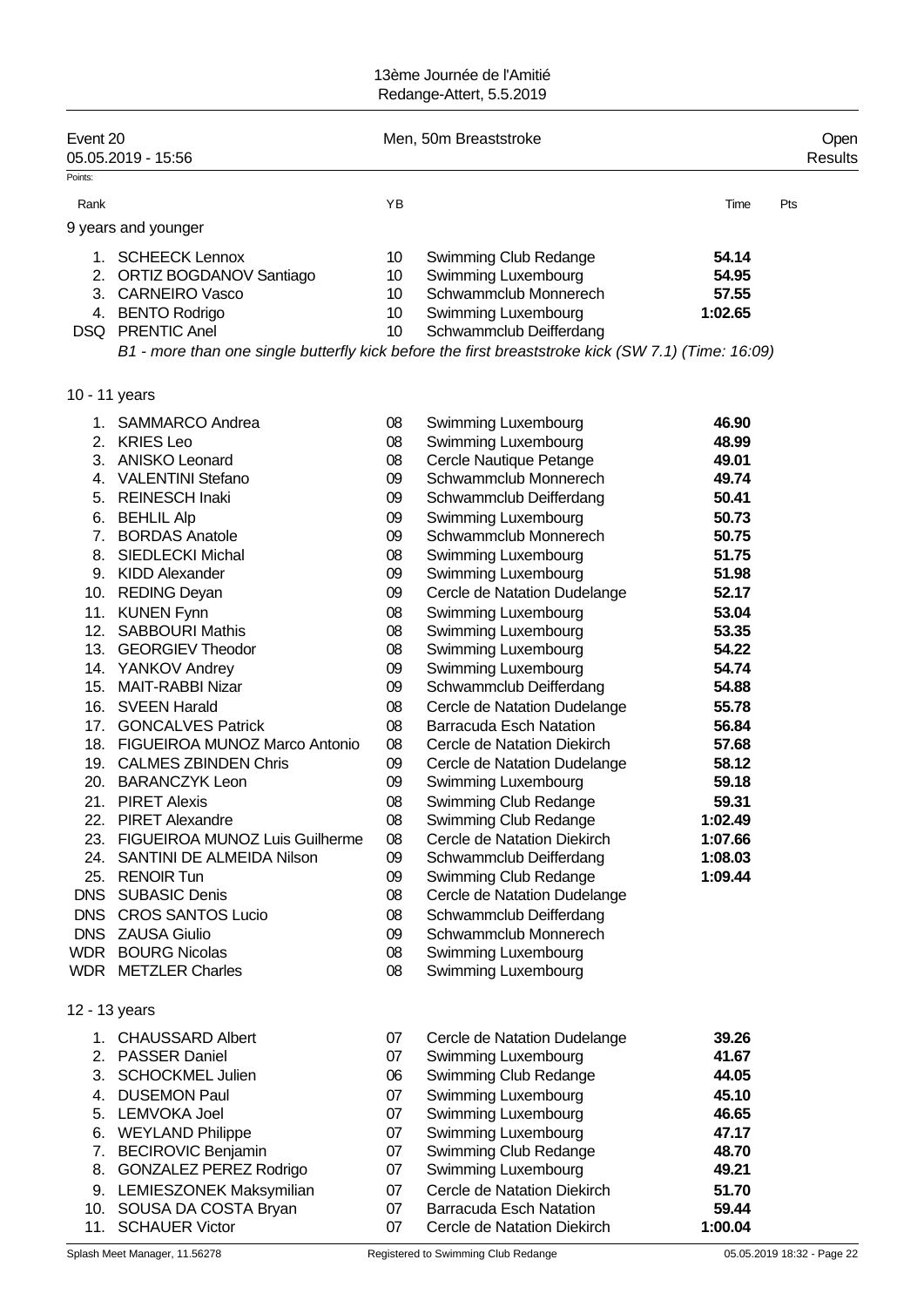|          | Event 20, Boys, 50m Breaststroke, 12 - 13 years |                 |                                              |                    |                 |
|----------|-------------------------------------------------|-----------------|----------------------------------------------|--------------------|-----------------|
| Rank     |                                                 | ΥB              |                                              | Time               | Pts             |
|          | WDR SCHARF Herman                               | 07              | Swimming Luxembourg                          |                    |                 |
|          | 14 - 15 years                                   |                 |                                              |                    |                 |
|          | 1. DENTER Arthur                                | 04              | Cercle Nautique Echternach                   | 35.33              |                 |
|          | 2. LINDMARK MELO Hugo                           | 04              | Cercle de Natation Dudelange                 | 36.66              |                 |
|          | 3. PALAGNIOUK Romain                            | 04              | Cercle Nautique Petange                      | 38.57              |                 |
|          | 4. NAFFOUTI Nael                                | 05              | Cercle de Natation Wiltz                     | 40.32              |                 |
|          | 5. FETZ Tom                                     | 04              | Cercle Nautique Echternach                   | 42.50              |                 |
|          | 6. KACHURA Dinis                                | 04              | Cercle de Natation Diekirch                  | 48.97              |                 |
|          | 7. FERREIRA CASTRO Igor                         | 04              | Swimming Club Redange                        | 51.55              |                 |
|          | DNS DE GIOVANNI Lorenzo                         | 04              | Cercle de Natation Dudelange                 |                    |                 |
|          | 16 years and older                              |                 |                                              |                    |                 |
|          | 1. JACOBY Dale                                  | 02              | Cercle de Natation Wiltz                     | 35.98              |                 |
|          | 2. MOREAUX Maxime                               | 02              | Swimming Club Redange                        | 38.09              |                 |
|          | 3. LETSCH David                                 | 02              | Cercle Nautique Echternach                   | 42.81              |                 |
|          | 4. ZEYEN Mick                                   | 03              | Cercle Nautique Petange                      | 45.22              |                 |
|          | DNS ARNAUDIES David                             | 02              | Cercle de Natation Dudelange                 |                    |                 |
|          |                                                 |                 |                                              |                    |                 |
| Event 21 | 05.05.2019 - 16:14                              |                 | Women, 100m Freestyle                        |                    | Open<br>Results |
| Points:  |                                                 |                 |                                              |                    |                 |
| Rank     |                                                 | YB              |                                              | Time               | Pts             |
|          | 9 years and younger                             |                 |                                              |                    |                 |
|          | 1. PAVELEK Mira                                 | 10 <sup>°</sup> | <b>Swimming Luxembourg</b>                   | 1:31.93            |                 |
|          | 2. BARTHEL Emma                                 | 10 <sup>°</sup> | Swimming Club Redange                        | 1:33.82            |                 |
|          | 3. LEONARD Leni                                 | 10              | Swimming Luxembourg                          | 1:35.57            |                 |
|          | 4. BOUWMEISTER Julianne                         | 10              | Swimming Luxembourg                          | 1:40.99            |                 |
|          | 5. YANKOVA Neda                                 | 10              | Swimming Luxembourg                          | 1:54.40            |                 |
| 6.       | <b>RENOIR Anna</b>                              | 11              | Swimming Club Redange                        | 2:19.23            |                 |
|          | 10 - 11 years                                   |                 |                                              |                    |                 |
| 1.       | <b>HRIC Nina</b>                                | 08              | Swimming Luxembourg                          | 1:10.21            |                 |
| 2.       | <b>SCHOLER Amelie</b>                           | 08              | Swimming Luxembourg                          | 1:11.34            |                 |
|          | 3. HARGER Allison                               | 08              | Cercle de Natation Dudelange                 | 1:16.57            |                 |
| 4.       | <b>GRUJIC-MARTINS Teodora</b>                   | 09              | Swimming Luxembourg                          | 1:16.82            |                 |
|          | 5. ALLAR Maud                                   | 08              | Cercle Nautique Petange                      | 1:17.59            |                 |
| 6.       | <b>CALMES Liz</b>                               | 08              | Schwammclub Monnerech                        | 1:17.63            |                 |
| 7.       | <b>OLIVERO Francesca</b>                        | 08              | Swimming Luxembourg                          | 1:17.85            |                 |
|          | 8. MILANOVSKA Maja<br>9. PHILIPPART Enny        | 09<br>09        | Swimming Luxembourg<br>Schwammclub Monnerech | 1:20.49<br>1:20.77 |                 |
|          | 10. BOUWMEISTER Annebelle                       | 08              | Swimming Luxembourg                          | 1:21.85            |                 |
|          | 11. AVEZ Paule Audrey                           | 08              | Cercle Nautique Petange                      | 1:23.42            |                 |
|          | 12. CONSTANTIN Sophia                           | 09              | Swimming Luxembourg                          | 1:23.60            |                 |
|          | 13. DE GEER Eleonore                            | 08              | Cercle de Natation Dudelange                 | 1:23.92            |                 |
|          | 14. DONDELINGER Elisa                           | 08              | Swimming Luxembourg                          | 1:27.52            |                 |
|          | 15. BOUWMEISTER Yfke                            | 08              | Swimming Luxembourg                          | 1:34.91            |                 |
|          | 16. POELS Klara-Luisa                           | 09              | Swimming Luxembourg                          | 1:38.05            |                 |
| 17.      | <b>PRENTIC Anela</b>                            | 09              | Schwammclub Deifferdang                      | 1:40.67            |                 |
|          | 18. NOTHUM June                                 | 09              | Swimming Club Redange                        | 1:44.23            |                 |
|          | 19. PACHECO DE SOUSA Yara                       | 09              | Cercle de Natation Dudelange                 | 1:49.33            |                 |
|          | 20. SMITH Josephine                             | 09              | Swimming Club Redange                        | 1:51.36            |                 |
|          |                                                 |                 |                                              |                    |                 |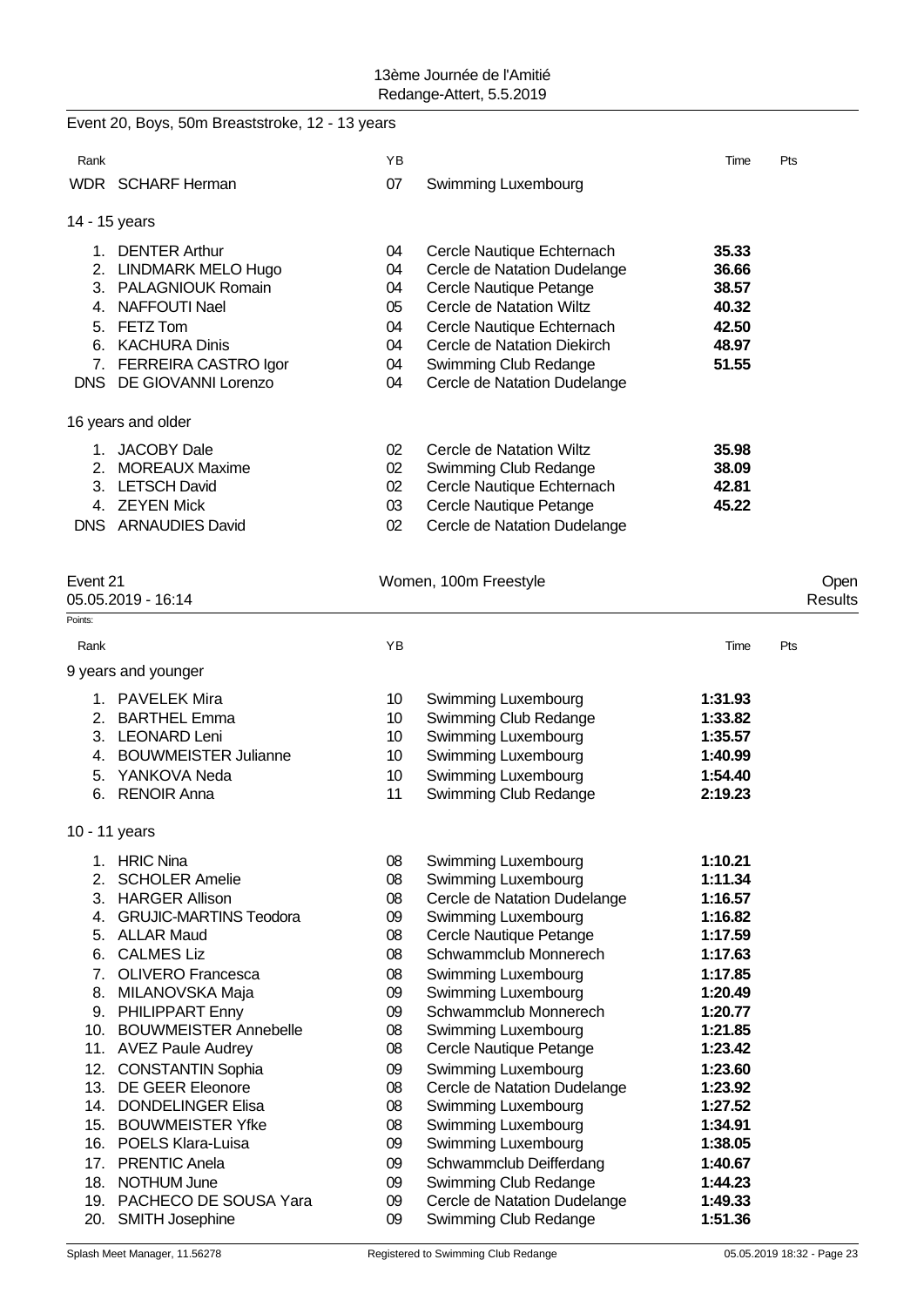# Event 21, Girls, 100m Freestyle, 10 - 11 years

| Rank                 |                                                                                                                                                                                                                                                                                                                                                                                                 | YΒ                                                                                                       |                                                                                                                                                                                                                                                                                                                                                                                                                                                            | Time                                                                                                                                                                         | Pts |
|----------------------|-------------------------------------------------------------------------------------------------------------------------------------------------------------------------------------------------------------------------------------------------------------------------------------------------------------------------------------------------------------------------------------------------|----------------------------------------------------------------------------------------------------------|------------------------------------------------------------------------------------------------------------------------------------------------------------------------------------------------------------------------------------------------------------------------------------------------------------------------------------------------------------------------------------------------------------------------------------------------------------|------------------------------------------------------------------------------------------------------------------------------------------------------------------------------|-----|
|                      | 21. ALVES CABRAL Kiara<br>22. FRADET Maelle<br>23. THILL Lilly-Jana<br>24. RANCITELLI Ayleen<br>25. ANCORA Marta Maria<br>DNS ANTUNES-BOURGEOIS Gabrielle<br>DNS DE GIOVANNI Sofia<br>DNS MARTUCCI Sofia<br>WDR KROMBACH Eva                                                                                                                                                                    | 09<br>09<br>09<br>09<br>08<br>08<br>08<br>08<br>09                                                       | Schwammclub Monnerech<br>Schwammclub Deifferdang<br>Cercle de Natation Dudelange<br>Schwammclub Monnerech<br>Schwammclub Monnerech<br>Cercle de Natation Dudelange<br>Cercle de Natation Dudelange<br>Schwammclub Deifferdang<br>Swimming Luxembourg                                                                                                                                                                                                       | 1:54.31<br>1:54.77<br>1:57.81<br>1:58.28<br>2:05.99                                                                                                                          |     |
|                      | 12 - 13 years                                                                                                                                                                                                                                                                                                                                                                                   |                                                                                                          |                                                                                                                                                                                                                                                                                                                                                                                                                                                            |                                                                                                                                                                              |     |
| 2.<br>3.<br>7.<br>8. | 1. SOFFIO Mara<br>POPA Sonia<br><b>REDING Sevda</b><br>4. SIEBENS Hanne<br>5. GARBUGLIO Jaya Lavinia<br>6. ELCHEROTH Niki<br><b>KOENIG Aurelie</b><br><b>CONTER Anja</b><br>9. BOUWMEISTER Philine<br>10. AHMED Farida<br>11. BARANCZYK Maya<br>12. OPREA Giulia Elena<br>13. SOMANI Avika<br>14. MAJ Nathalie<br>15. MOTLOVA Ema<br>16. GRAFFE Lou<br>DNS PANTALEONI Laura<br>WDR MOUSEL Sarah | 06<br>06<br>07<br>06<br>07<br>07<br>07<br>07<br>07<br>07<br>07<br>07<br>06<br>07<br>07<br>07<br>07<br>07 | Schwammclub Monnerech<br>Schwammclub Monnerech<br>Cercle de Natation Dudelange<br>Cercle de Natation Dudelange<br>Schwammclub Monnerech<br>Swimming Club Redange<br>Swimming Club Redange<br>Swimming Luxembourg<br>Swimming Luxembourg<br>Swimming Luxembourg<br>Swimming Luxembourg<br>Swimming Luxembourg<br>Swimming Luxembourg<br>Swimming Luxembourg<br>Swimming Luxembourg<br>Swimming Luxembourg<br>Schwammclub Deifferdang<br>Swimming Luxembourg | 1:08.92<br>1:11.83<br>1:12.99<br>1:13.18<br>1:13.92<br>1:15.19<br>1:15.25<br>1:17.19<br>1:18.13<br>1:19.29<br>1:23.79<br>1:30.06<br>1:32.59<br>1:34.68<br>1:35.01<br>1:49.43 |     |
|                      | 14 - 15 years                                                                                                                                                                                                                                                                                                                                                                                   |                                                                                                          |                                                                                                                                                                                                                                                                                                                                                                                                                                                            |                                                                                                                                                                              |     |
| 5.<br>6.<br>8.       | 1. HARIZIA Celia<br>2. BOUZIDI Imene<br>3. VERLAQUE Ciara<br>4. CALMES Lara<br><b>BARBERON Sophie</b><br><b>CORREIA Eva</b><br>7. WINKEL Nadine<br><b>DELOYE Elodie</b><br><b>DNS</b> GAMASA Polina                                                                                                                                                                                             | 05<br>05<br>04<br>04<br>05<br>05<br>04<br>04<br>05                                                       | Schwammclub Monnerech<br>Schwammclub Monnerech<br>Cercle de Natation Dudelange<br>Schwammclub Monnerech<br>Cercle de Natation Dudelange<br>Cercle de Natation Diekirch<br>Schwammclub Deifferdang<br>Swimming Club Redange<br>Cercle de Natation Dudelange                                                                                                                                                                                                 | 1:06.32<br>1:08.00<br>1:08.14<br>1:08.19<br>1:09.67<br>1:09.97<br>1:13.24<br>1:20.78                                                                                         |     |
|                      | 16 years and older                                                                                                                                                                                                                                                                                                                                                                              |                                                                                                          |                                                                                                                                                                                                                                                                                                                                                                                                                                                            |                                                                                                                                                                              |     |
|                      | 1. HERMES Sophie                                                                                                                                                                                                                                                                                                                                                                                | 02                                                                                                       | Swimming Club Redange                                                                                                                                                                                                                                                                                                                                                                                                                                      | 1:05.46                                                                                                                                                                      |     |

- 
- 2. ELCHEROTH Milly 03 Swimming Club Redange **1:09.26**
- 3. HUMMER Chriss **1:19.99**<br>4. DUBOS Flavie **1:25.73**<br>25.73 Cercle de Natation Diekirch
- 

03 Cercle de Natation Diekirch **1:25.73**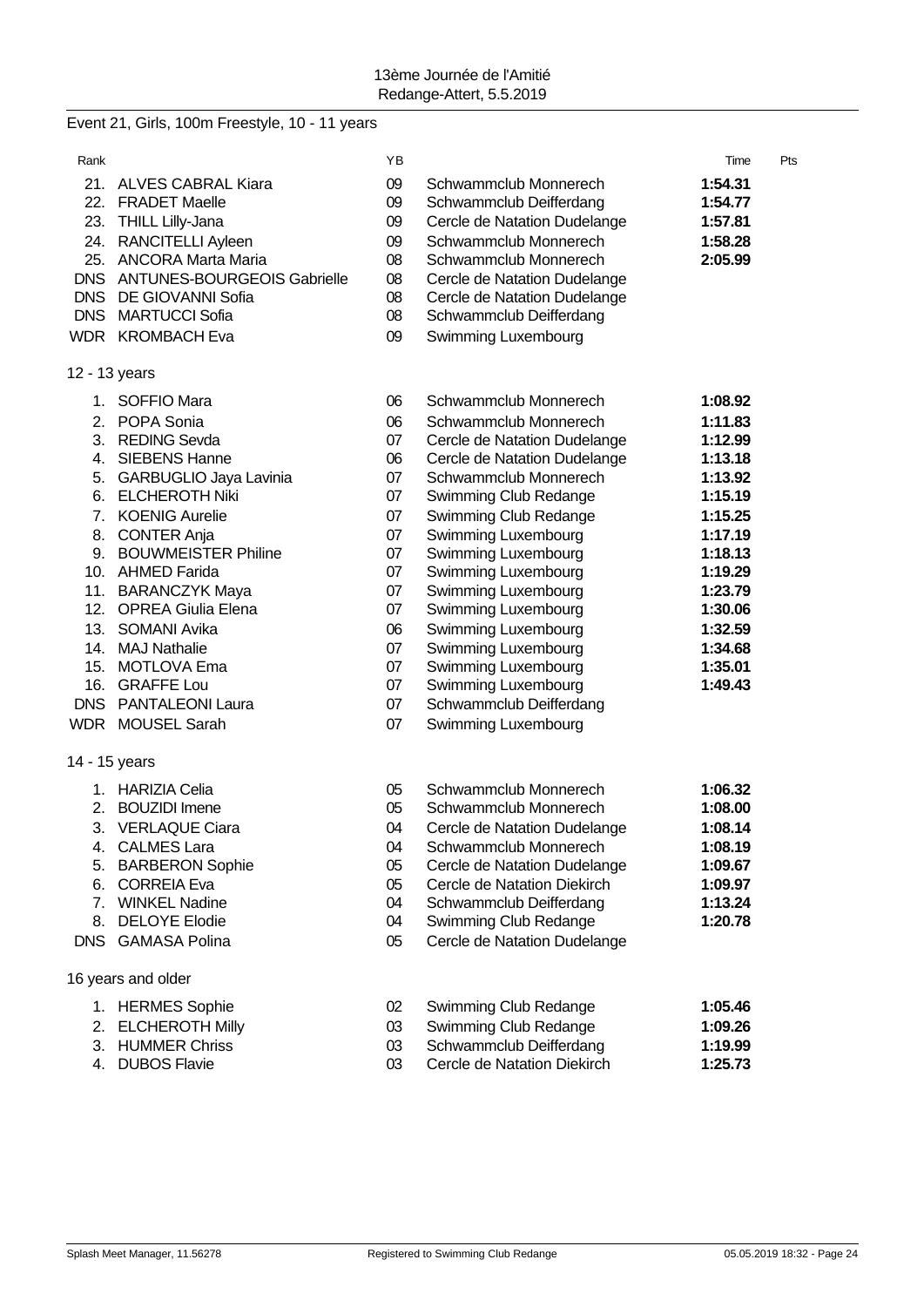| Event 22      | 05.05.2019 - 16:40                           |                 | Men, 100m Freestyle                            |                    | Open<br>Results |
|---------------|----------------------------------------------|-----------------|------------------------------------------------|--------------------|-----------------|
| Points:       |                                              |                 |                                                |                    |                 |
| Rank          |                                              | YB              |                                                | Time               | Pts             |
|               | 9 years and younger                          |                 |                                                |                    |                 |
|               | 1. CARNEIRO Vasco                            | 10              | Schwammclub Monnerech                          | 1:30.58            |                 |
|               | 2. ORTIZ BOGDANOV Santiago                   | 10 <sup>°</sup> | Swimming Luxembourg                            | 1:36.95            |                 |
|               | 3. PRENTIC Anel                              | 10              | Schwammclub Deifferdang                        | 1:41.07            |                 |
|               | 4. BENTO Rodrigo                             | 10              | Swimming Luxembourg                            | 1:47.48            |                 |
|               | 5. SCHEECK Lennox                            | 10              | Swimming Club Redange                          | 1:48.73            |                 |
| 10 - 11 years |                                              |                 |                                                |                    |                 |
|               | 1. ORTIZ BOGDANOV Pablo                      | 08              | Swimming Luxembourg                            | 1:13.15            |                 |
|               | 2. VIGUIER Evan                              | 08              | Swimming Luxembourg                            | 1:13.45            |                 |
|               | 3. SAMMARCO Andrea                           | 08              | Swimming Luxembourg                            | 1:20.70            |                 |
|               | 4. KRIES Leo                                 | 08              | Swimming Luxembourg                            | 1:22.72            |                 |
|               | 5. ANISKO Leonard                            | 08              | Cercle Nautique Petange                        | 1:22.77            |                 |
|               | 6. MELOUANE AMAHZOUNE Adam                   | 08              | Cercle de Natation Wiltz                       | 1:24.56            |                 |
|               | 7. KROMBACH Alex                             | 08              | Swimming Luxembourg                            | 1:24.91            |                 |
|               | 8. BEHLIL Alp                                | 09              | Swimming Luxembourg                            | 1:25.13            |                 |
|               | 9. VALENTINI Stefano                         | 09              | Schwammclub Monnerech                          | 1:27.30            |                 |
|               | 10. REDING Deyan                             | 09              | Cercle de Natation Dudelange                   | 1:28.76            |                 |
| 11.           | <b>REINESCH Inaki</b>                        | 09              | Schwammclub Deifferdang                        | 1:29.07            |                 |
|               | 12. KIDD Alexander                           | 09              | Swimming Luxembourg                            | 1:29.84            |                 |
|               | 13. SIEDLECKI Michal<br>14. MAIT-RABBI Nizar | 08<br>09        | Swimming Luxembourg<br>Schwammclub Deifferdang | 1:31.61<br>1:31.71 |                 |
| 15.           | <b>GONCALVES Patrick</b>                     | 08              | <b>Barracuda Esch Natation</b>                 | 1:31.86            |                 |
|               | 16. GEORGIEV Theodor                         | 08              | Swimming Luxembourg                            | 1:31.90            |                 |
|               | 17. KUNEN Fynn                               | 08              | Swimming Luxembourg                            | 1:32.90            |                 |
|               | 18. BORDAS Anatole                           | 09              | Schwammclub Monnerech                          | 1:33.24            |                 |
|               | 19. SABBOURI Mathis                          | 08              | Swimming Luxembourg                            | 1:36.85            |                 |
|               | 20. SVEEN Harald                             | 08              | Cercle de Natation Dudelange                   | 1:42.91            |                 |
|               | 21. DAKEU NGAHA David Owen                   | 08              | Cercle de Natation Diekirch                    | 1:45.21            |                 |
|               | 22. BARANCZYK Leon                           | 09              | Swimming Luxembourg                            | 1:46.81            |                 |
|               | 23. CALMES ZBINDEN Chris                     | 09              | Cercle de Natation Dudelange                   | 1:48.51            |                 |
|               | 24. SANTINI DE ALMEIDA Nilson                | 09              | Schwammclub Deifferdang                        | 1:51.44            |                 |
|               | 25. STREVELER Max                            | 09              | Swimming Club Redange                          | 1:54.09            |                 |
|               | 26. YANKOV Andrey                            | 09              | Swimming Luxembourg                            | 2:00.03            |                 |
|               | DNS SUBASIC Denis                            | 08              | Cercle de Natation Dudelange                   |                    |                 |
|               | DNS CROS SANTOS Lucio                        | 08              | Schwammclub Deifferdang                        |                    |                 |
|               | DNS ZAUSA Giulio                             | 09              | Schwammclub Monnerech                          |                    |                 |
|               | <b>WDR</b> BOURG Nicolas                     | 08              | Swimming Luxembourg                            |                    |                 |
|               | <b>WDR</b> METZLER Charles                   | 08              | Swimming Luxembourg                            |                    |                 |
| 12 - 13 years |                                              |                 |                                                |                    |                 |
|               | 1. WESTER Ben                                | 06              | Cercle de Natation Dudelange                   | 1:08.52            |                 |
| 2.            | <b>CHAUSSARD Albert</b>                      | 07              | Cercle de Natation Dudelange                   | 1:08.95            |                 |
|               | 3. FEDOSEEV Anton                            | 07              | Swimming Luxembourg                            | 1:09.94            |                 |
|               | 4. ESCHETTE Louis                            | 07              | Cercle de Natation Wiltz                       | 1:10.33            |                 |
|               | 5. SCHOCKMEL Julien                          | 06              | Swimming Club Redange                          | 1:11.01            |                 |
| 6.            | <b>THILL Louis</b>                           | 07              | Swimming Luxembourg                            | 1:14.63            |                 |
| 7.            | <b>GONZALEZ PEREZ Rodrigo</b>                | 07              | Swimming Luxembourg                            | 1:15.29            |                 |
| 8.            | <b>DUSEMON Paul</b>                          | 07              | Swimming Luxembourg                            | 1:16.96            |                 |
|               | 9. WEYLAND Philippe                          | 07              | Swimming Luxembourg                            | 1:17.15            |                 |
|               | 10. PASSER Daniel                            | 07              | Swimming Luxembourg                            | 1:18.38            |                 |
|               | 11. BECIROVIC Benjamin                       | 07              | Swimming Club Redange                          | 1:25.44            |                 |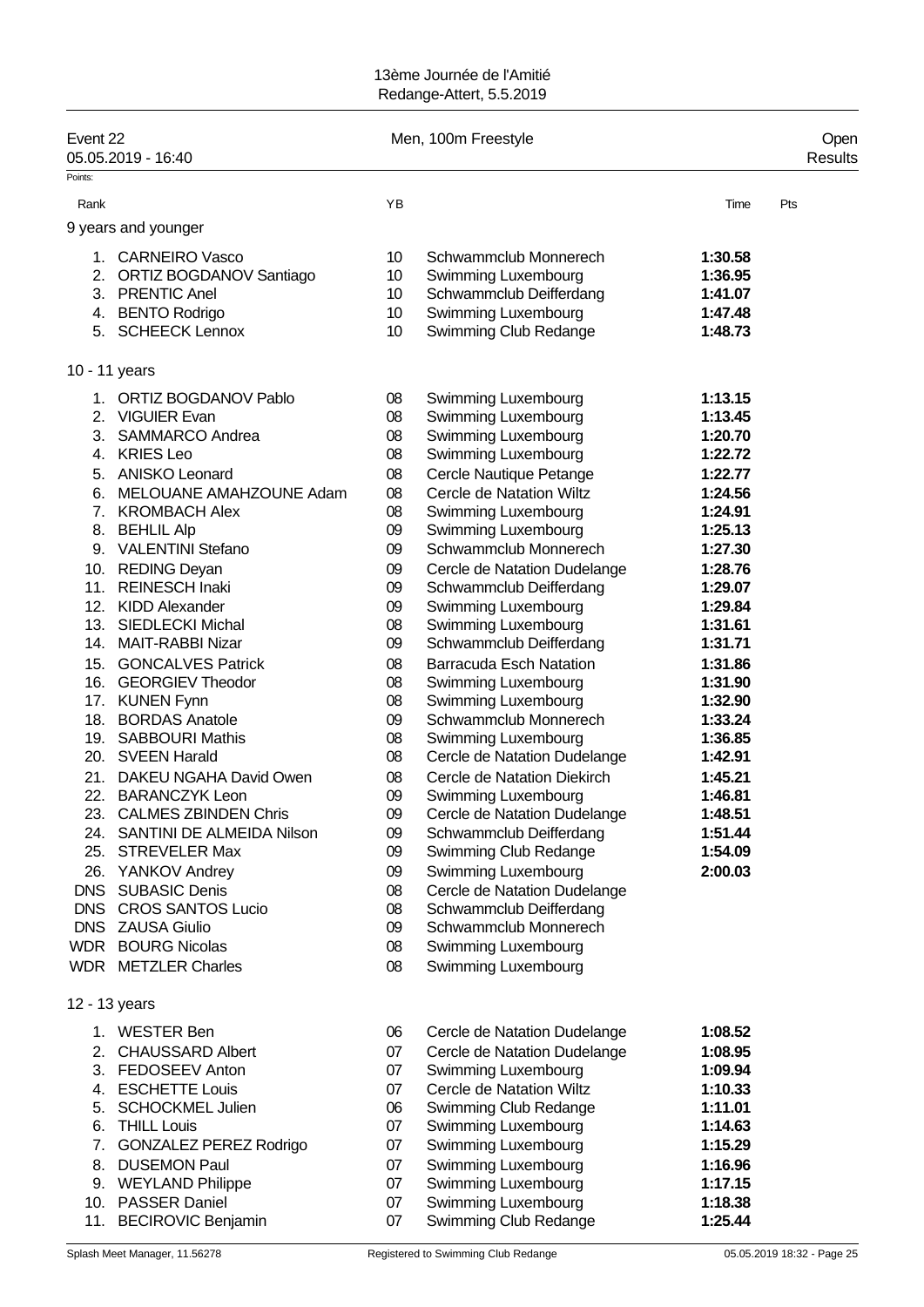|               | Event 22, Boys, 100m Freestyle, 12 - 13 years |                 |                                |         |     |
|---------------|-----------------------------------------------|-----------------|--------------------------------|---------|-----|
| Rank          |                                               | <b>YB</b>       |                                | Time    | Pts |
|               | 12. LEMVOKA Joel                              | 07              | Swimming Luxembourg            | 1:25.65 |     |
|               | 13. SOUSA DA COSTA Bryan                      | 07              | <b>Barracuda Esch Natation</b> | 1:30.49 |     |
|               | 14. SCHAUER Victor                            | 07              | Cercle de Natation Diekirch    | 1:35.11 |     |
|               | 15. LEMIESZONEK Maksymilian                   | 07              | Cercle de Natation Diekirch    | 1:36.06 |     |
|               | 16. LEBEDEV Sasha                             | 06              | Cercle de Natation Dudelange   | 1:36.45 |     |
|               | WDR SCHARF Herman                             | 07              | Swimming Luxembourg            |         |     |
| 14 - 15 years |                                               |                 |                                |         |     |
|               | 1. SUKHANOV Maxim                             | 04              | Cercle de Natation Dudelange   | 1:03.18 |     |
|               | 2. LINDMARK MELO Hugo                         | 04              | Cercle de Natation Dudelange   | 1:04.45 |     |
|               | 3. SVEEN Albert                               | 04              | Cercle de Natation Dudelange   | 1:04.49 |     |
|               | 4. PALAGNIOUK Romain                          | 04              | Cercle Nautique Petange        | 1:04.56 |     |
|               | 5. NAFFOUTI Nael                              | 05              | Cercle de Natation Wiltz       | 1:05.18 |     |
|               | 6. MOHR Sam                                   | 04              | Cercle Nautique Echternach     | 1:07.25 |     |
|               | 7. OLINGER Liam                               | 05              | Schwammclub Monnerech          | 1:08.92 |     |
|               | 8. KACHURA Dinis                              | 04              | Cercle de Natation Diekirch    | 1:20.69 |     |
|               | 9. FERREIRA CASTRO Igor                       | 04              | Swimming Club Redange          | 1:26.57 |     |
|               | 10. OLIVEIRA MARQUES Richard                  | 04              | Swimming Club Redange          | 1:26.84 |     |
|               | DNS DE GIOVANNI Lorenzo                       | 04              | Cercle de Natation Dudelange   |         |     |
|               | 16 years and older                            |                 |                                |         |     |
|               | 1. MICHIELS Patrick                           | 02 <sub>2</sub> | Cercle Nautique Echternach     | 57.51   |     |
| 2.            | <b>MOREAUX Maxime</b>                         | 02              | Swimming Club Redange          | 59.99   |     |
| 3.            | <b>GIRS Matheo</b>                            | 02              | Cercle de Natation Wiltz       | 1:00.32 |     |
| 4.            | <b>CIRELLI Marco</b>                          | 02              | Swimming Club Redange          | 1:02.17 |     |
| 5.            | <b>JACOBY Dale</b>                            | 02              | Cercle de Natation Wiltz       | 1:03.79 |     |
|               | 6. LETSCH David                               | 02              | Cercle Nautique Echternach     | 1:11.76 |     |
|               | DNS ARNAUDIES David                           | 02              | Cercle de Natation Dudelange   |         |     |
|               | DNS BINSFELD John-Glenn                       | 02              | Cercle de Natation Dudelange   |         |     |

| Event 23<br>05.05.2019 - 17:13 | 8 x 50m Freestyle | Open<br>Results |
|--------------------------------|-------------------|-----------------|
| Points:                        |                   |                 |

| Rank |                                |    |         |         |                                  |    | Time    | Pts     |
|------|--------------------------------|----|---------|---------|----------------------------------|----|---------|---------|
| 1.   | Swimming Club Redange 1        |    |         |         | Swimming Club Redange            |    | 4:08.92 |         |
|      | <b>CIRELLI Marco</b>           | 02 | $+0.75$ | 29.11   | <b>ELCHEROTH Milly</b>           | 03 | $+0.63$ | 30.70   |
|      | <b>GLODT Kelly</b>             | 02 | $+0.31$ | 32.11   | <b>HAAG Nora</b>                 | 04 | $+0.47$ | 30.16   |
|      | <b>ELCHEROTH Niki</b>          | 07 | $+0.59$ | 34.88   | <b>SCHOCKMEL Julien</b>          | 06 | $+0.53$ | 35.34   |
|      | <b>HERMES Sophie</b>           | 02 | $+0.31$ | 29.56   | <b>MOREAUX Maxime</b>            | 02 | $+0.59$ | 27.06   |
| 2.   | Swimming Luxembourg 1          |    |         |         | Swimming Luxembourg              |    | 5:32.42 |         |
|      | <b>MOTLOVA Ema</b>             | 07 | $+0.96$ | 38.23   | <b>SABBOURI Mathis</b>           | 08 | $+0.36$ | 42.92   |
|      | <b>BARANCZYK Maya</b>          | 07 | $+0.63$ | 43.37   | <b>SIEDLECKI Michal</b>          | 08 | $+0.23$ | 43.20   |
|      | GRAFFF Lou                     | 07 | $+0.62$ | 38.11   | <b>GEORGIEV Theodor</b>          | 08 | $+0.71$ | 41.13   |
|      | <b>LEMVOKA Joel</b>            | 07 | $+0.75$ | 50.31   | <b>KUNEN Fynn</b>                | 08 | $+0.27$ | 35.15   |
| 3.   | Swimming Luxembourg 2          |    |         |         | Swimming Luxembourg              |    | 5:38.96 |         |
|      | <b>BARANCZYK Leon</b>          | 09 | $+0.67$ | 1:29.36 | POELS Klara-Luisa                | 09 | $+0.39$ | 40.88   |
|      | <b>BEHLIL Alp</b>              | 09 | $-0.23$ | 41.63   | <b>BOUWMEISTER Julianne</b>      | 10 | $+0.42$ | 38.26   |
|      | <b>PAVELEK Mira</b>            | 10 | $+0.36$ | 41.98   | KIDD Alexander                   | 09 | $+0.44$ | 41.50   |
|      | <b>LEONARD Leni</b>            | 10 | $-0.01$ | 45.63   | ORTIZ BOGDANOV Santiago          | 10 |         |         |
| 4.   | Cercle de Natation Diekirch 1  |    |         |         | Cercle de Natation Diekirch      |    | 5:41.53 |         |
|      | <b>SCHAUER Victor</b>          | 07 | $+0.70$ | 33.15   | <b>DUBOS Flavie</b>              | 03 | $+0.22$ | 1:22.74 |
|      | <b>LEMIESZONEK Maksymilian</b> | 07 | $+0.99$ | 51.20   | <b>CORREIA Eva</b>               | 05 | $+0.70$ | 52.42   |
|      | DAKEU NGAHA David Owen         | 08 | $+0.60$ | 43.10   | <b>KACHURA Dinis</b>             | 04 | $+0.23$ | 32.11   |
|      | <b>SAND Jade Emmanuelle</b>    | 09 | $+0.74$ | 46.81   | FIGUEIROA MUNOZ Marco Antonio 08 |    |         |         |
|      |                                |    |         |         |                                  |    |         |         |